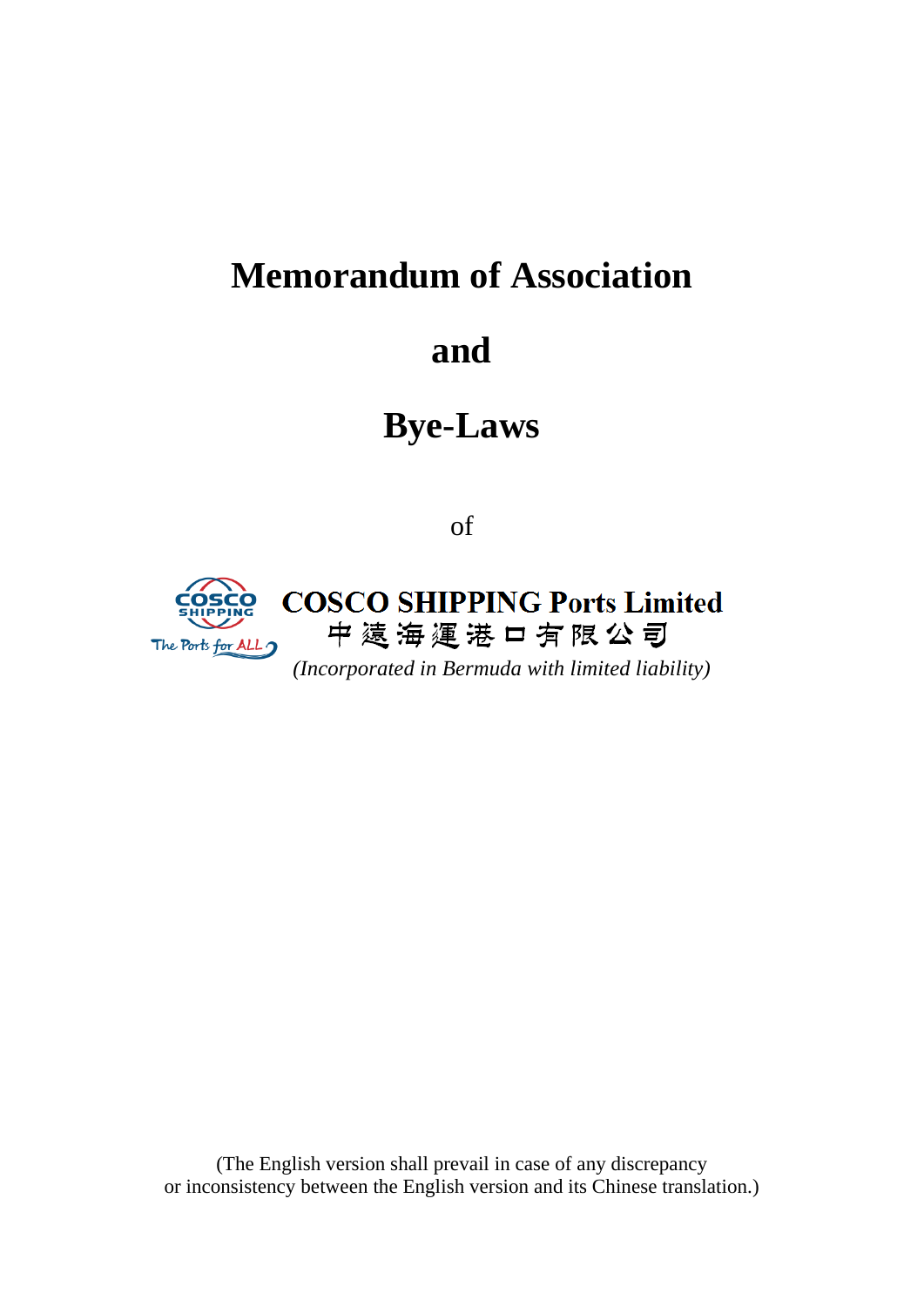The Companies Act 1981

Company Limited by Shares

## **Memorandum of Association**

**and**

**Bye-Laws**

of

**COSCO SHIPPING Ports Limited** 中遠海運港口有限公司 *(Incorporated in Bermuda with limited liability)*

**Incorporated on the 26th day of July, 1994**

**\_\_\_\_\_\_\_\_\_\_\_\_\_\_\_\_\_\_\_\_\_\_**

**\_\_\_\_\_\_\_\_\_\_\_\_\_\_\_\_\_\_\_\_\_\_**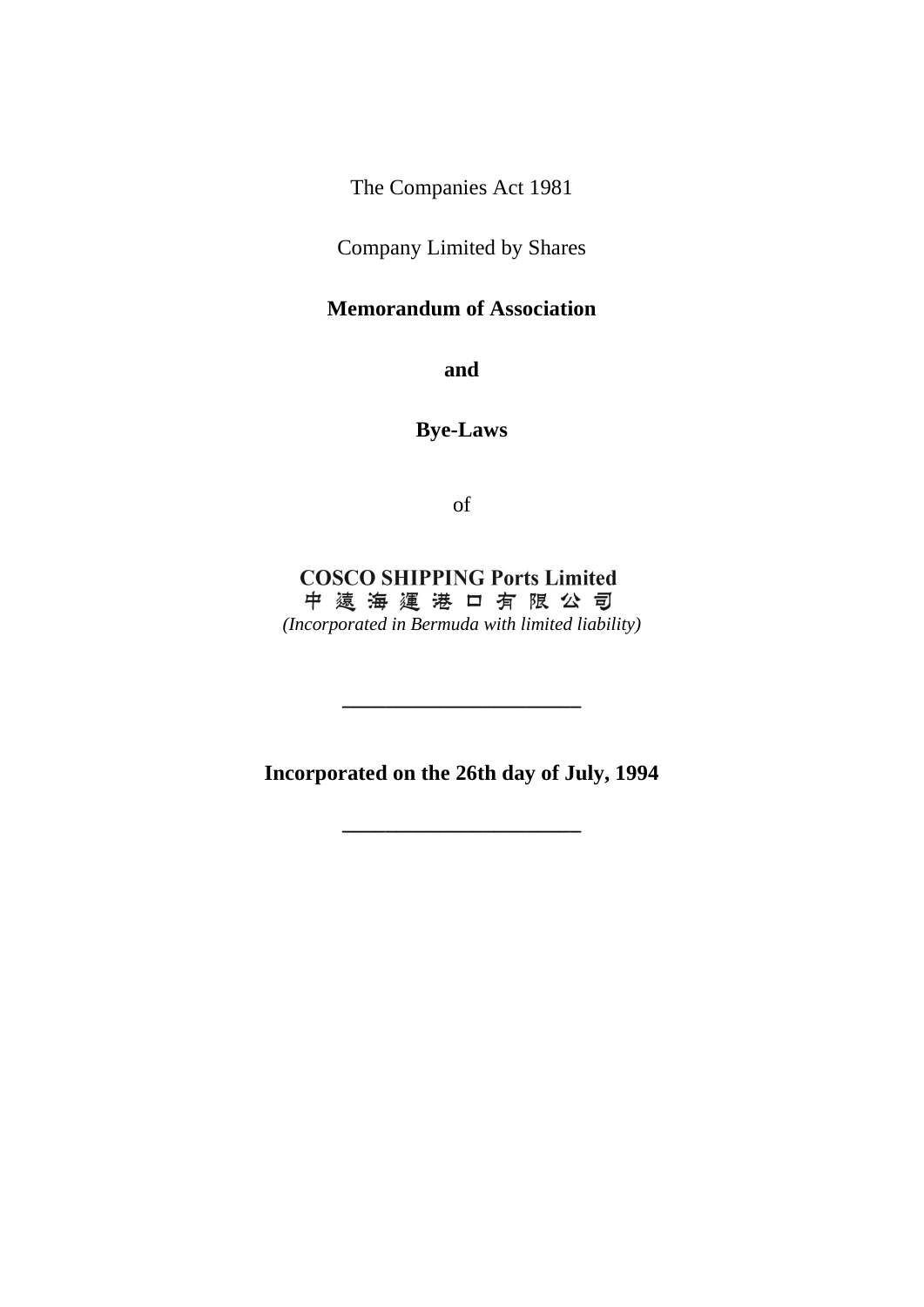## **COSCO SHIPPING Ports Limited** 中遠海運港口有限公司

#### **Amendments embodied herein**

The following resolutions have been embodied into this copy of the Memorandum of Association and Bye-Laws:

- Ordinary Resolution passed on 8th November 1994 in respect of the increase of authorised capital of the Company
- Special Resolution passed on 30th November 1994 in respect of the increase of authorised capital of the Company
- Special Resolution passed on 30th November 1994 in respect of the adoption of a set of new Bye-Laws
- Special Resolution passed on 12th February 1996 in respect of the amendments to the Memorandum of Association
- Special Resolution passed on 24th May 2002 in respect of the amendments to the Bye-Laws
- Special Resolution passed on 21st May 2004 in respect of the amendments to the Bye-Laws
- Special Resolution passed on 20th May 2005 in respect of the amendments to the Bye-Laws
- Special Resolution passed on 18th May 2006 in respect of the amendments to the Bye-Laws
- Ordinary Resolution passed on 16th May 2011 in respect of the increase of authorised capital of the Company
- Special Resolution passed on 16th May 2011 in respect of the amendments to the Bye-Laws
- Special Resolution passed on 18th July 2016 in respect of the change of company name
- Special Resolution passed on 26th May 2022 in respect of the amendments to the Bye-Laws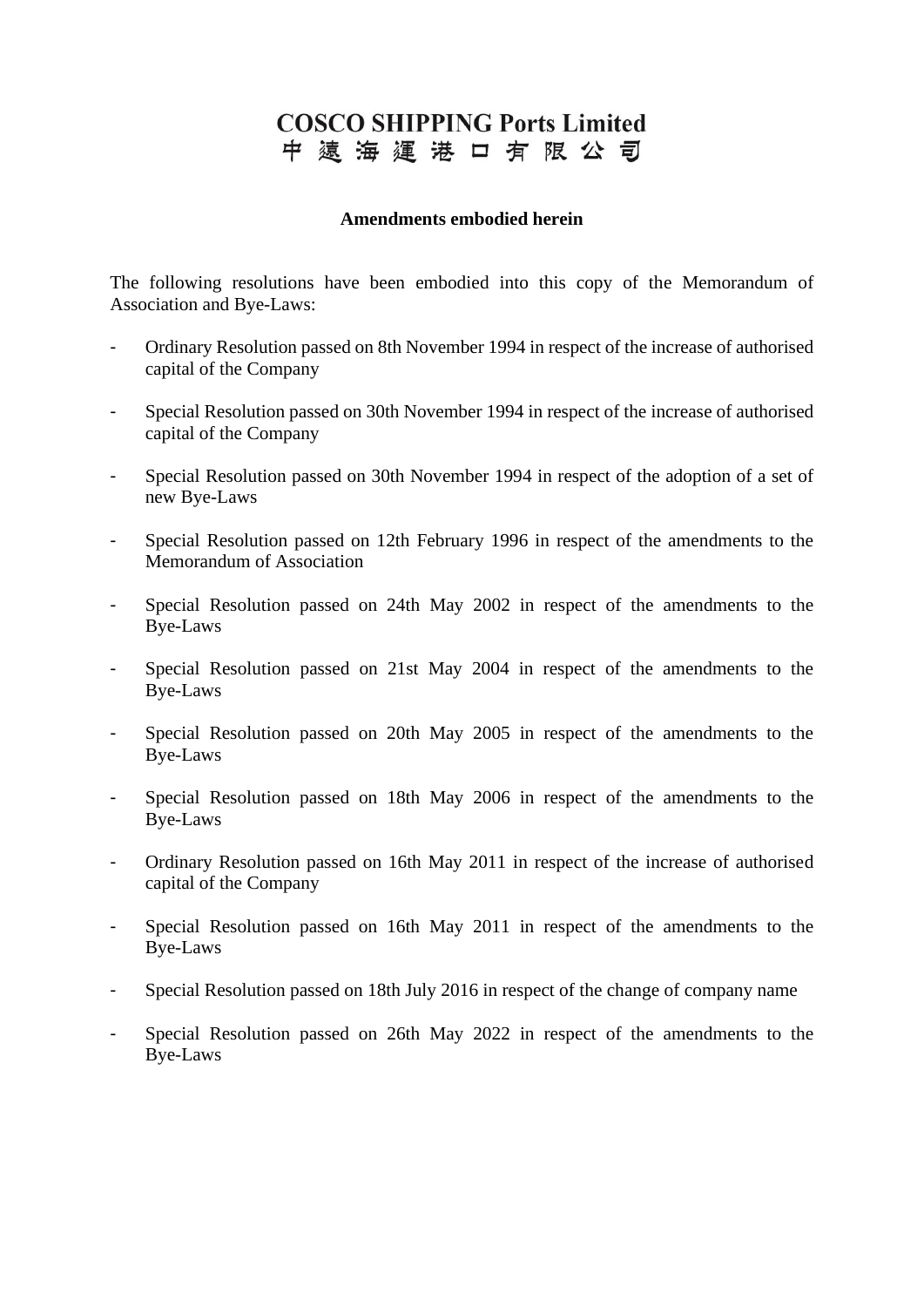**FORM NO. 6B Registration No. 19747** 



#### **BERMUDA**

## **CERTIFICATE OF SECONDARY NAME**

I hereby in accordance with section 10A of *the Companies Act 1981* issue this

Certificate of Secondary Name and do certify that on the **22nd** day of **July 2016**

## **COSCO SHIPPING Ports Limited**

was registered with the secondary name 中遠海運港口有限公司 by

me in the Register maintained by me under the provisions of section 14 of *the Companies Act 1981.*

> Given under my hand and the Seal of the REGISTRAR OF COMPANIES this **27th** day of **July 2016**



(Sd.) for **Registrar of Companies**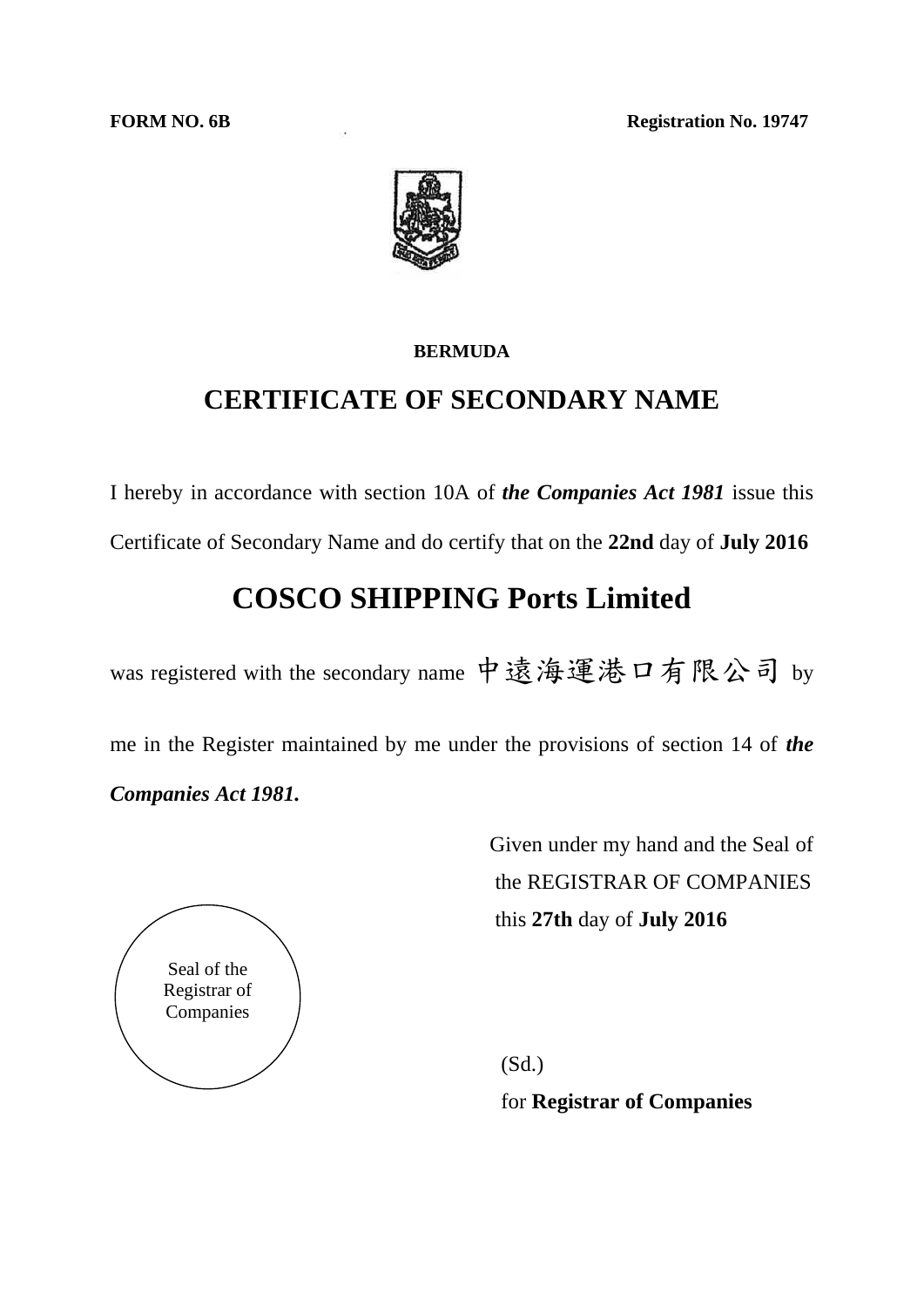**FORM NO. 3a Registration No. 19747** 



#### **BERMUDA**

## **CERTIFICATE OF INCORPORATION ON CHANGE OF NAME**

**I HEREBY CERTIFY** that in accordance with section 10 of *the Companies Act 1981* **COSCO Pacific Limited** by resolution and with the approval of the Registrar of Companies has changed its name and was registered as **COSCO SHIPPING Ports Limited** on the **22nd** day of **July 2016**.



Given under my hand and the Seal of the REGISTRAR OF COMPANIES this **27th** day of **July 2016**

(Sd.) for **Registrar of Companies**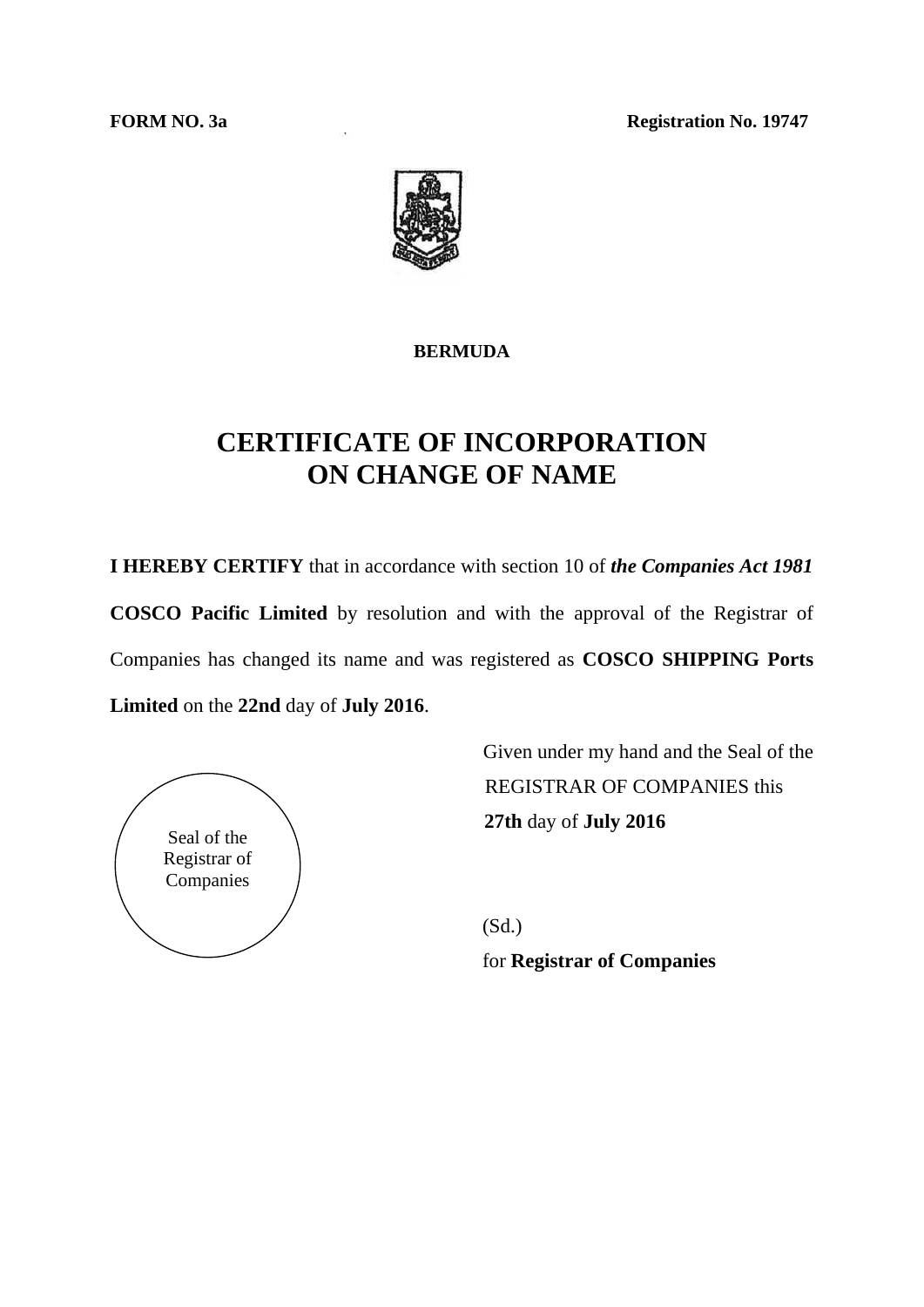**FORM NO. 3a**



## **BERMUDA CERTIFICATE OF INCORPORATION ON CHANGE OF NAME**

I hereby certify that

#### **Florens Group Limited**

having by resolution and with the approval of the Registrar of Companies changed its name, is now registered under the name of

### **COSCO Pacific Limited**

Given under my hand this 14th day of February, 1996.



**(Sd.)**

**......…………………………………… for REGISTRAR OF COMPANIES**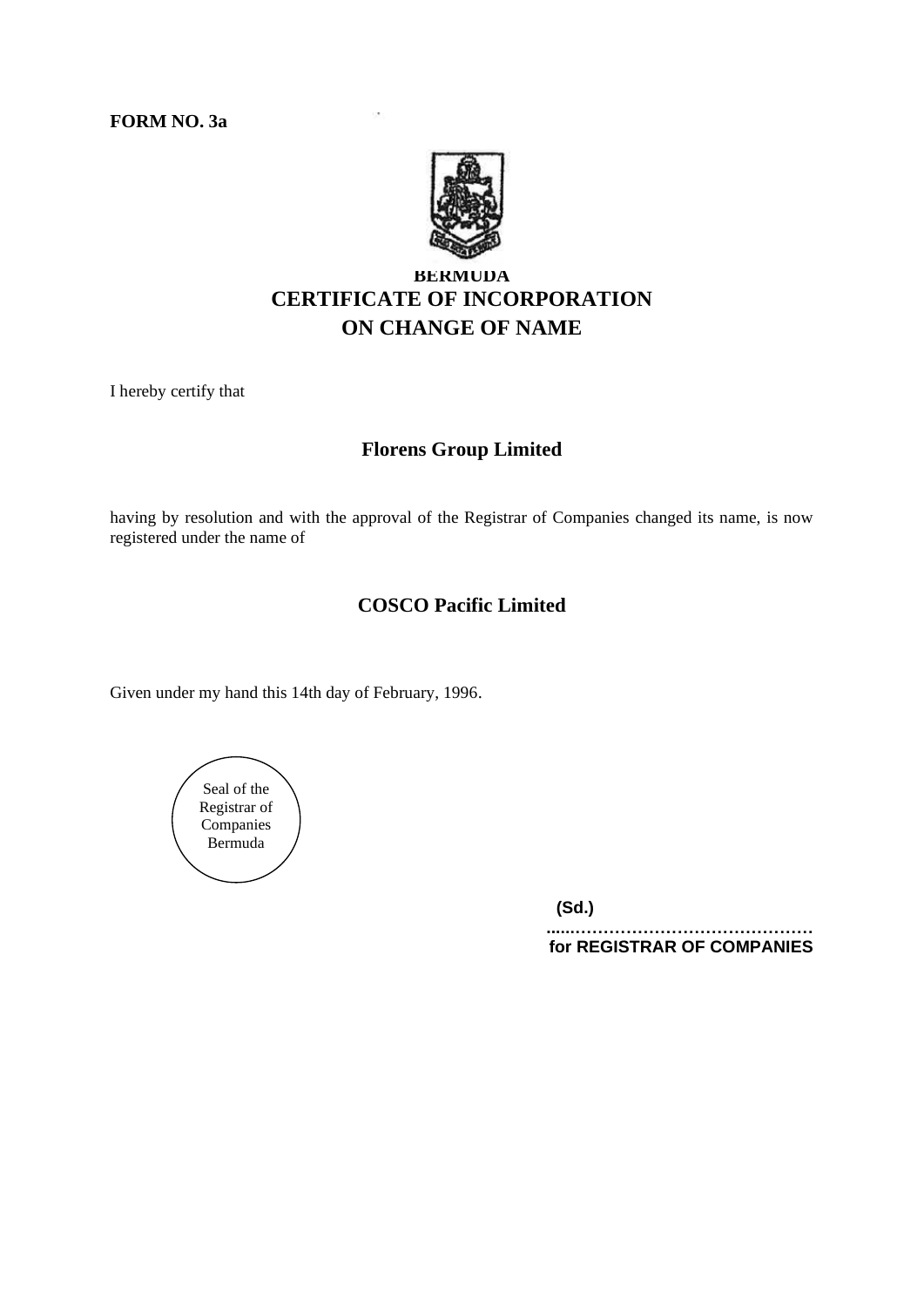

### **BERMUDA CERTIFICATE OF INCORPORATION**

I hereby in accordance with the provisions of section 14 of the Companies Act, 1981, issue this Certificate of Incorporation and do certify that on the 26th day of July 1994

#### **FLORENS GROUP LIMITED**

was registered by me in the Register maintained by me under the provisions of the said section and that the status of the said company is that of a local/exempted company.

Given under my hand this 26th day of July 1994



**(Sd.)**

**......…………………………………… for REGISTRAR OF COMPANIES**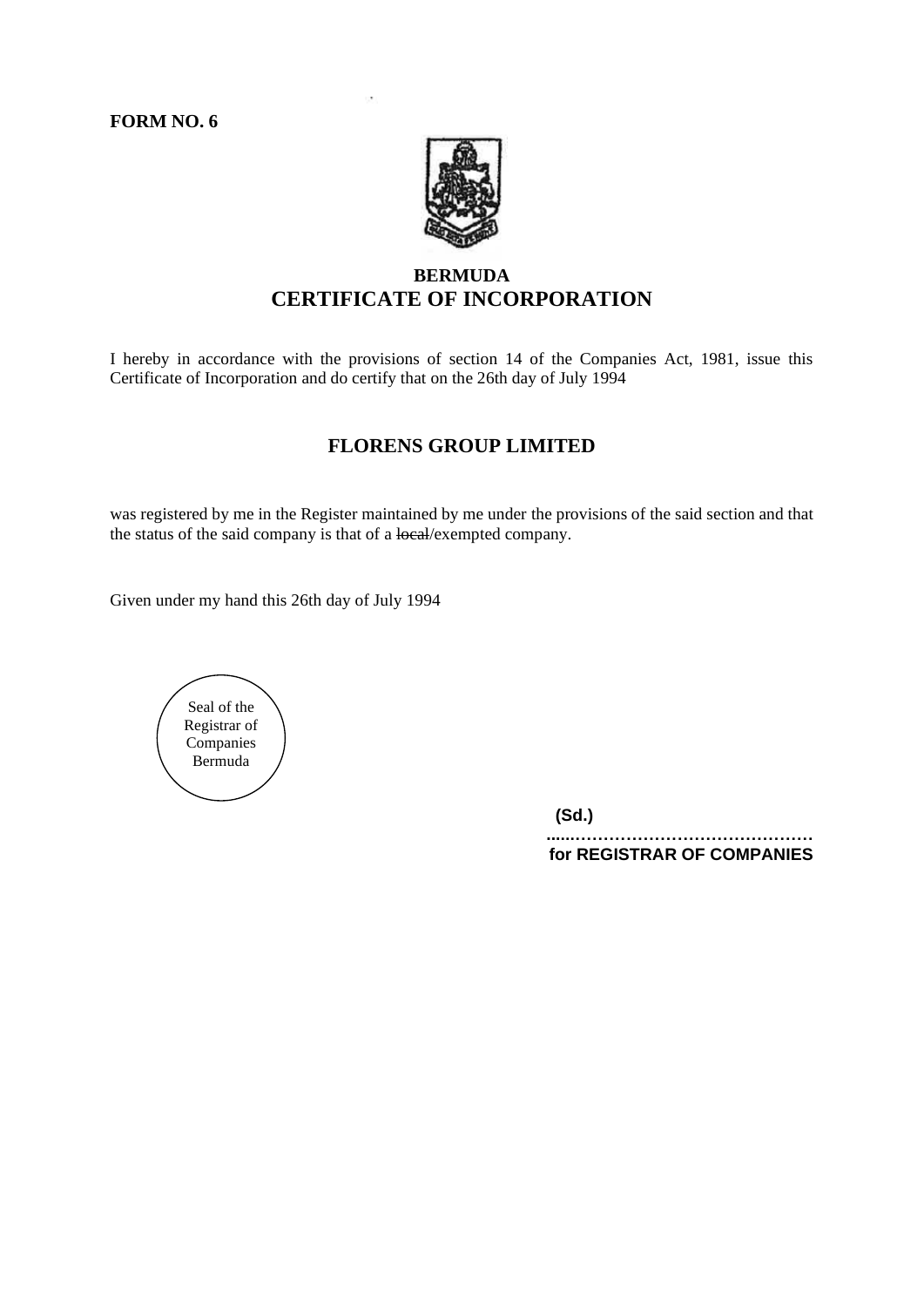

## **BERMUDA THE COMPANIES ACT 1981 MEMORANDUM OF INCREASE OF SHARE CAPITAL OF**

### **COSCO Pacific Limited**

(hereinafter referred to as "the Company")

DEPOSITED in the office of the Registrar of Companies on the 27<sup>th</sup> day of May, 2011, in accordance with the provisions of section 45(3) of the Companies Act 1981.

| Minimum Share Capital of the Company                                                                                                  | HK\$100,000.00     |
|---------------------------------------------------------------------------------------------------------------------------------------|--------------------|
| Authorised Share Capital of the Company                                                                                               | HK\$300,000,000.00 |
| Increase of Share Capital as authorised by a<br>resolution passed at a general meeting of<br>the Company on the 16th day of May, 2011 | HK\$100,000,000.00 |
| Authorised Share Capital as Increased:                                                                                                | HK\$400,000,000.00 |

**Assistant Secretary**

\_\_\_\_\_\_\_\_\_\_\_\_\_\_\_\_\_\_\_\_\_\_

DATED THIS 27<sup>th</sup> day of May, 2011

**[NOTE: This memorandum must be filed in the office of the Registrar of Companies within thirty days after the date on which the resolution increasing the Share Capital has effect and must be accompanied by a copy of the resolution and the prescribed fee.]**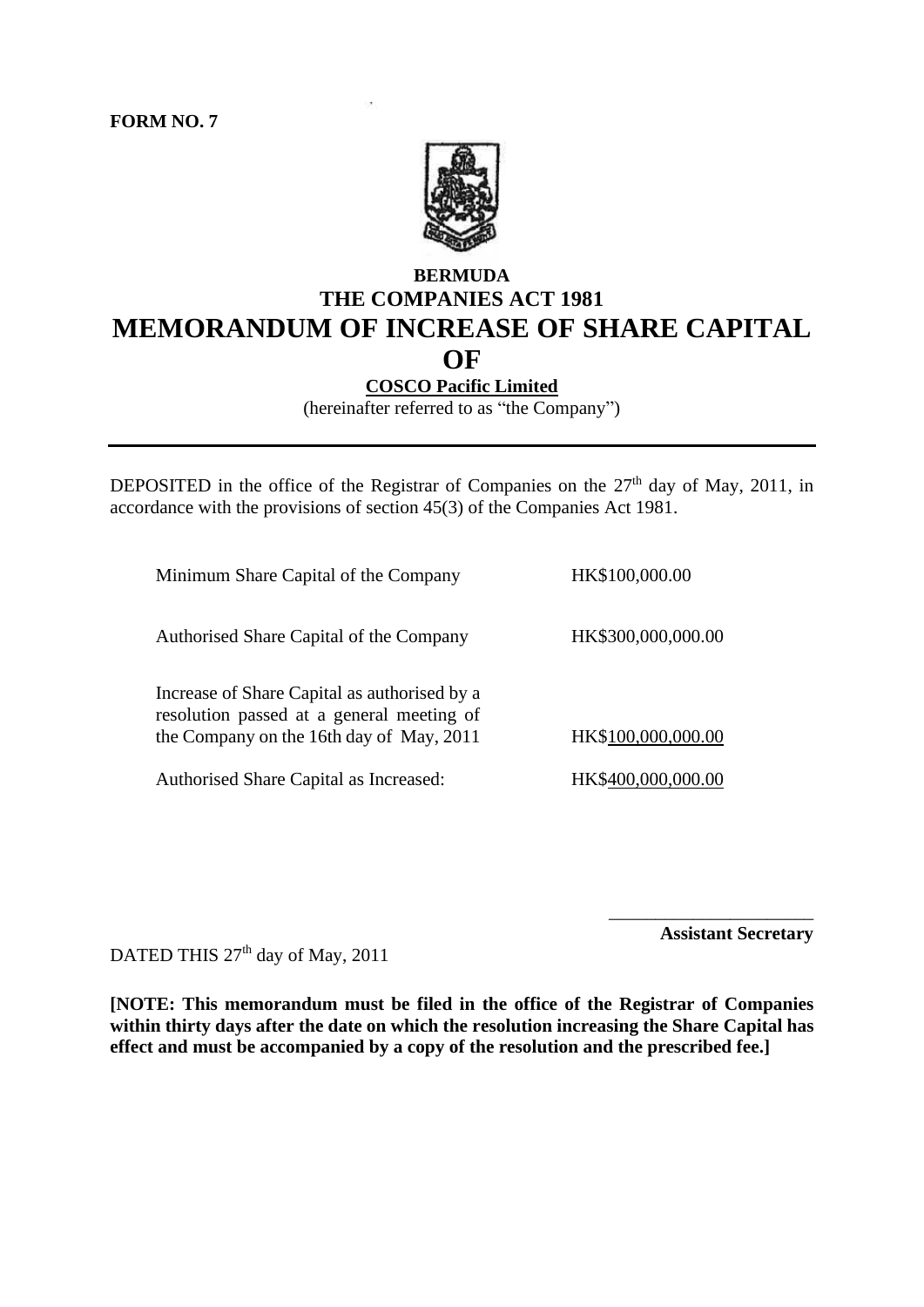

#### **BERMUDA**

## **THE COMPANIES ACT 1981 MEMORANDUM OF INCREASE OF SHARE CAPITAL OF**

#### **FLORENS GROUP LIMITED**

(hereinafter referred to as "the Company")

DEPOSITED in the office of the Registrar of Companies on the Seventh day of December, 1994, in accordance with the provisions of section 45(3) of the Companies Act 1981.

| Minimum Share Capital of the Company                                                                                                                   | HK \$ | 100,000          |  |
|--------------------------------------------------------------------------------------------------------------------------------------------------------|-------|------------------|--|
| Authorized Share Capital of the Company                                                                                                                | HK \$ | 200,000          |  |
| Increase of Share Capital as authorized by a<br>resolution passed at a general meeting of the<br>Company on the 30 <sup>th</sup> day of November, 1994 |       | HK \$299,800,000 |  |
| AUTHORIZED SHARE CAPITAL AS INCREASED:                                                                                                                 | HK -  | \$300,000,000    |  |
|                                                                                                                                                        |       |                  |  |

DULY STAMPED in the amount of BD\$ **---------** being the stamp duty payable on the amount of increase of share capital of the Company in accordance with the provisions of the Stamp Duties Act, 1976.

> Director John C.R. Collis

\_\_\_\_\_\_\_\_\_\_\_\_\_\_\_\_\_\_\_\_\_\_\_\_

DATED THIS 7th day of December, 1994

NOTE: This memorandum must be filed in the office of the Registrar of Companies within thirty days after the date on which the resolution increasing the share capital has effect and must be accompanied by a copy of the resolution and the prescribed fee.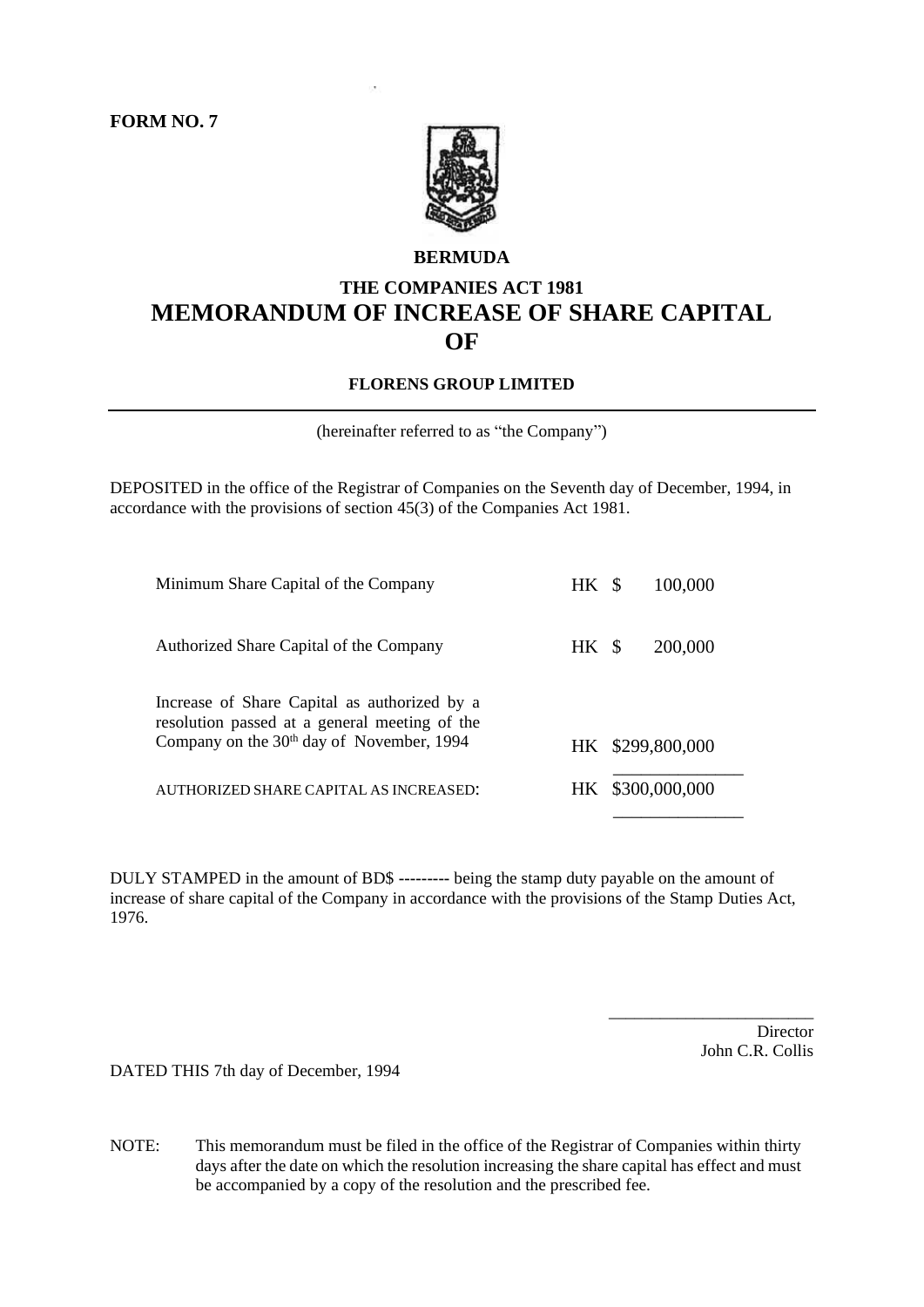

#### **BERMUDA**

## **THE COMPANIES ACT 1981 MEMORANDUM OF INCREASE OF SHARE CAPITAL OF**

#### **FLORENS GROUP LIMITED**

(hereinafter referred to as "the Company")

DEPOSITED in the office of the Registrar of Companies on the 17th day of November, 1994, in accordance with the provisions of section 45(3) of the Companies Act 1981.

| Minimum Share Capital of the Company                                                                                                      | HK \$ | 100,000 |
|-------------------------------------------------------------------------------------------------------------------------------------------|-------|---------|
| Authorized Share Capital of the Company                                                                                                   | HK \$ | 100,000 |
| Increase of Share Capital as authorized by a<br>resolution passed at a general meeting of the<br>Company on the 8th day of November, 1994 | HK \$ | 100,000 |
| AUTHORIZED SHARE CAPITAL AS INCREASED:                                                                                                    | HK \$ | 200,000 |

DULY STAMPED in the amount of BD\$ **--------** being the stamp duty payable on the amount of increase of share capital of the Company in accordance with the provisions of the Stamp Duties Act, 1976.

> Assistant Secretary John A. Ellison

\_\_\_\_\_\_\_\_\_\_\_\_\_\_\_\_\_\_\_\_\_\_\_\_

DATED THIS 17th day of November, 1994

NOTE: This memorandum must be filed in the office of the Registrar of Companies within thirty days after the date on which the resolution increasing the share capital has effect and must be accompanied by a copy of the resolution and the prescribed fee.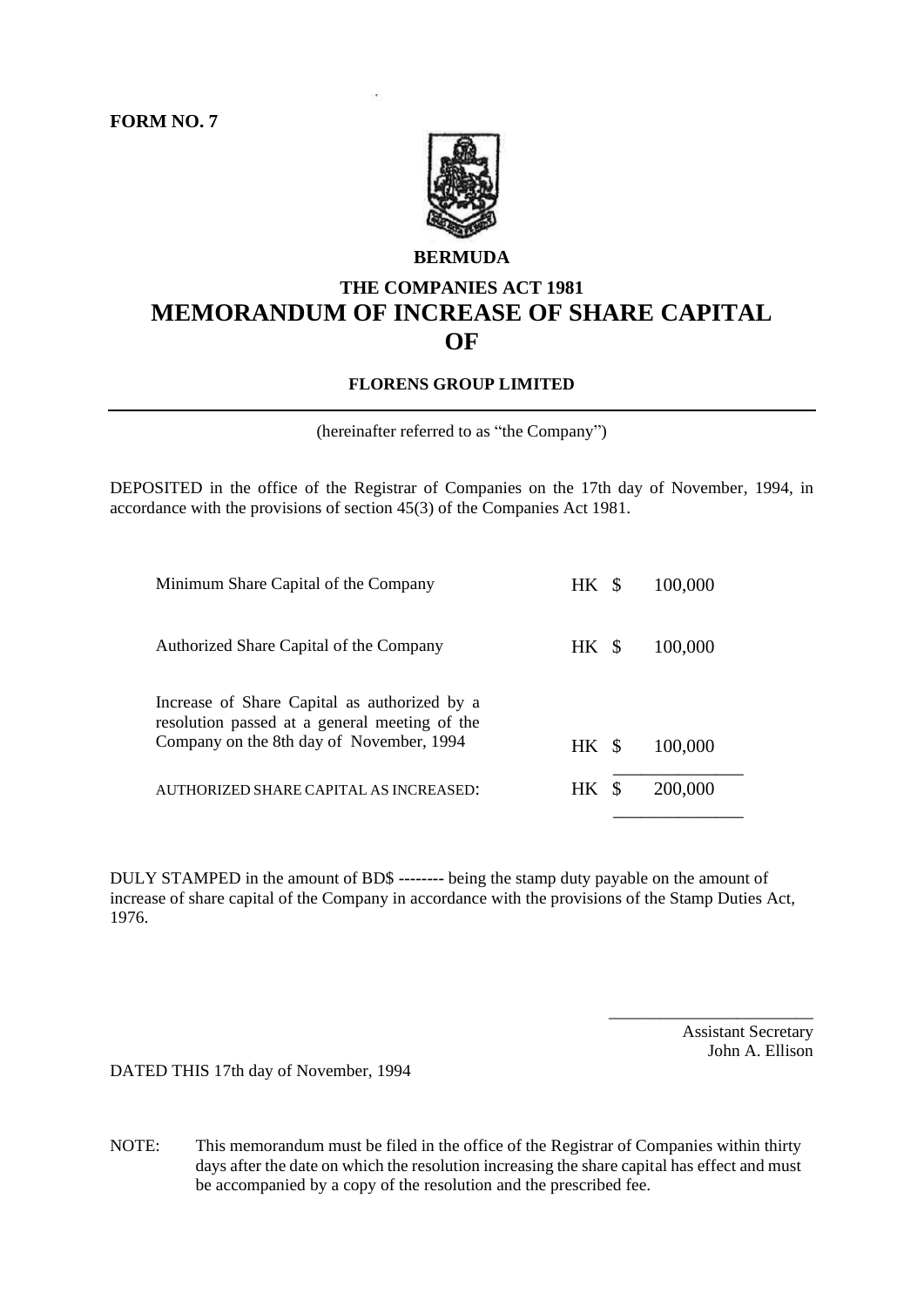

#### **BERMUDA**

#### THE COMPANIES ACT 1981 **MEMORANDUM OF ASSOCIATION OF COMPANY LIMITED BY SHARES (Section 7(1) and (2))** MEMORANDUM OF ASSOCIATION (Embodied all amendments passed by Special and Ordinary Resolutions up to 18th July 2016)

**OF** 

#### **COSCO SHIPPING Ports Limited** 中遠海運港口有限公司**\***

**………………………………………………………………………………………………….**

(hereinafter referred to as "the Company")

- 1. The liability of the members of the Company is limited to the amount (if any) for the time being unpaid on the shares respectively held by them.
- 2. We, the undersigned, namely,

| <b>NAME</b>               | <b>ADDRESS</b>                                                  | <b>BERMUDIAN</b><br><b>STATUS</b><br>(Yes/No) | <b>NATIONALITY</b> | <b>NUMBER OF</b><br><b>SHARES</b><br><b>SUBSCRIBED</b> |
|---------------------------|-----------------------------------------------------------------|-----------------------------------------------|--------------------|--------------------------------------------------------|
| C. F. Alexander<br>Cooper | Clarendon House<br>2 Church Street<br>Hamilton HM 11<br>Bermuda | Yes                                           | <b>British</b>     | <b>One Share</b>                                       |
| Donald H.<br>Malcolm      | -ditto-                                                         | Yes                                           | <b>British</b>     | <b>One Share</b>                                       |
| John C. R.<br>Collis      | -ditto-                                                         | Yes                                           | <b>British</b>     |                                                        |

do hereby respectively agree to take such number of shares of the Company as may be allotted to us respectively by the provisional directors of the Company, not exceeding the number of shares for which we have respectively subscribed, and to satisfy such calls as may be made by the directors, provisional directors or promoters of the Company in respect of the shares allotted to us respectively.

\* The name of the Company was changed from Florens Group Limited to COSCO Pacific Limited on 14th February 1996, and then to COSCO SHIPPING Ports Limited 中遠海運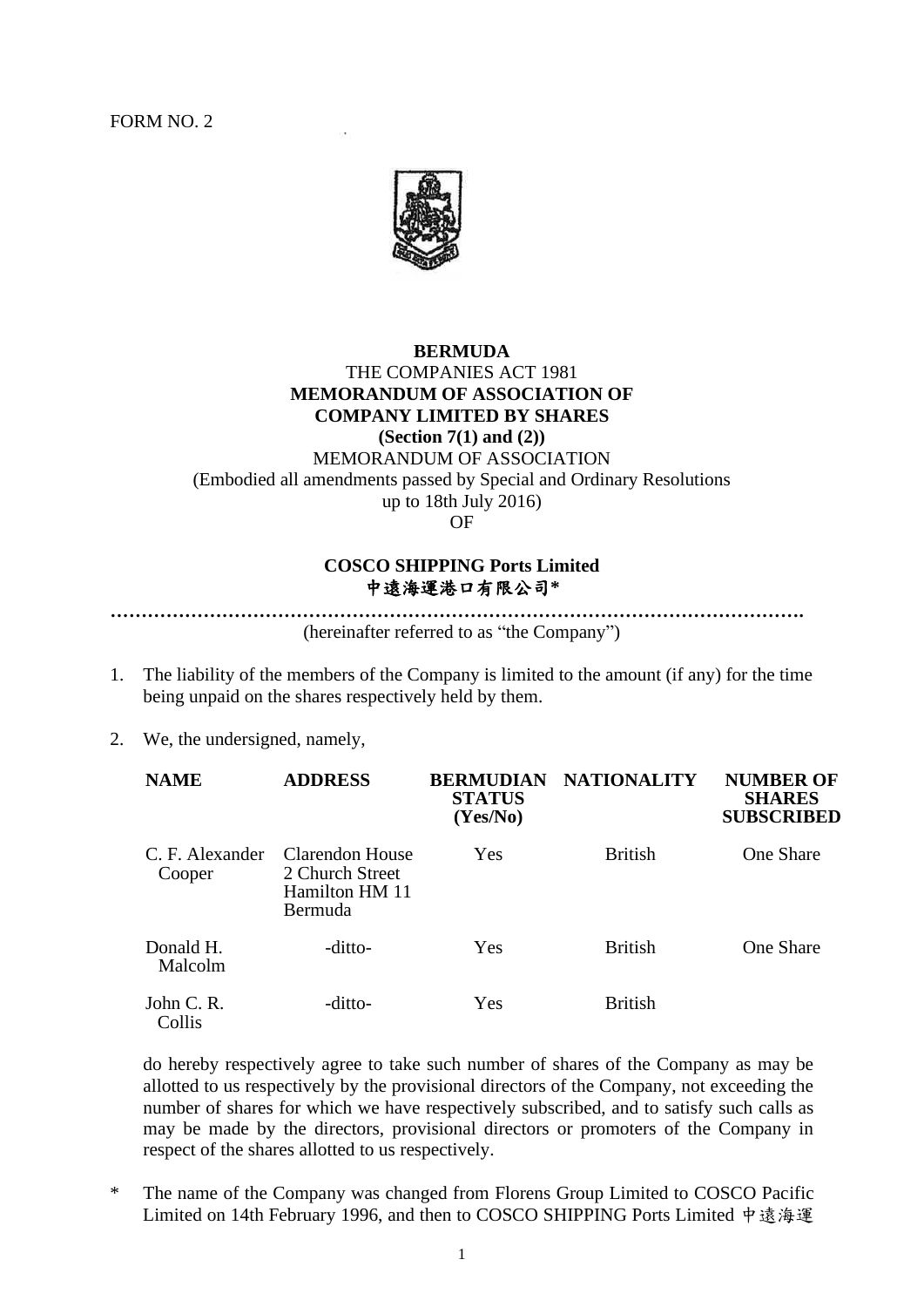港口有限公司 on 22nd July 2016.

- 3. The Company is to be an exempted/local\* Company as defined by the Companies Act 1981.
- 4. The Company has power to hold land situated in Bermuda not exceeding in all, including the following parcels-

nil

- 5. The Company proposes/does not propose\* to carry on business in Bermuda.
- # 5. The authorised share capital of the Company is HK\$100,000.00 divided into shares of HK\$0.10 each. The minimum subscribed share capital of the Company is HK\$100,000.00.
- 6. The objects for which the Company is formed and incorporated are-

As per attached Schedule

# The current authorised share capital of the Company is HK\$400,000,000.00 divided into 4,000,000,000 shares of HK\$0.10 each.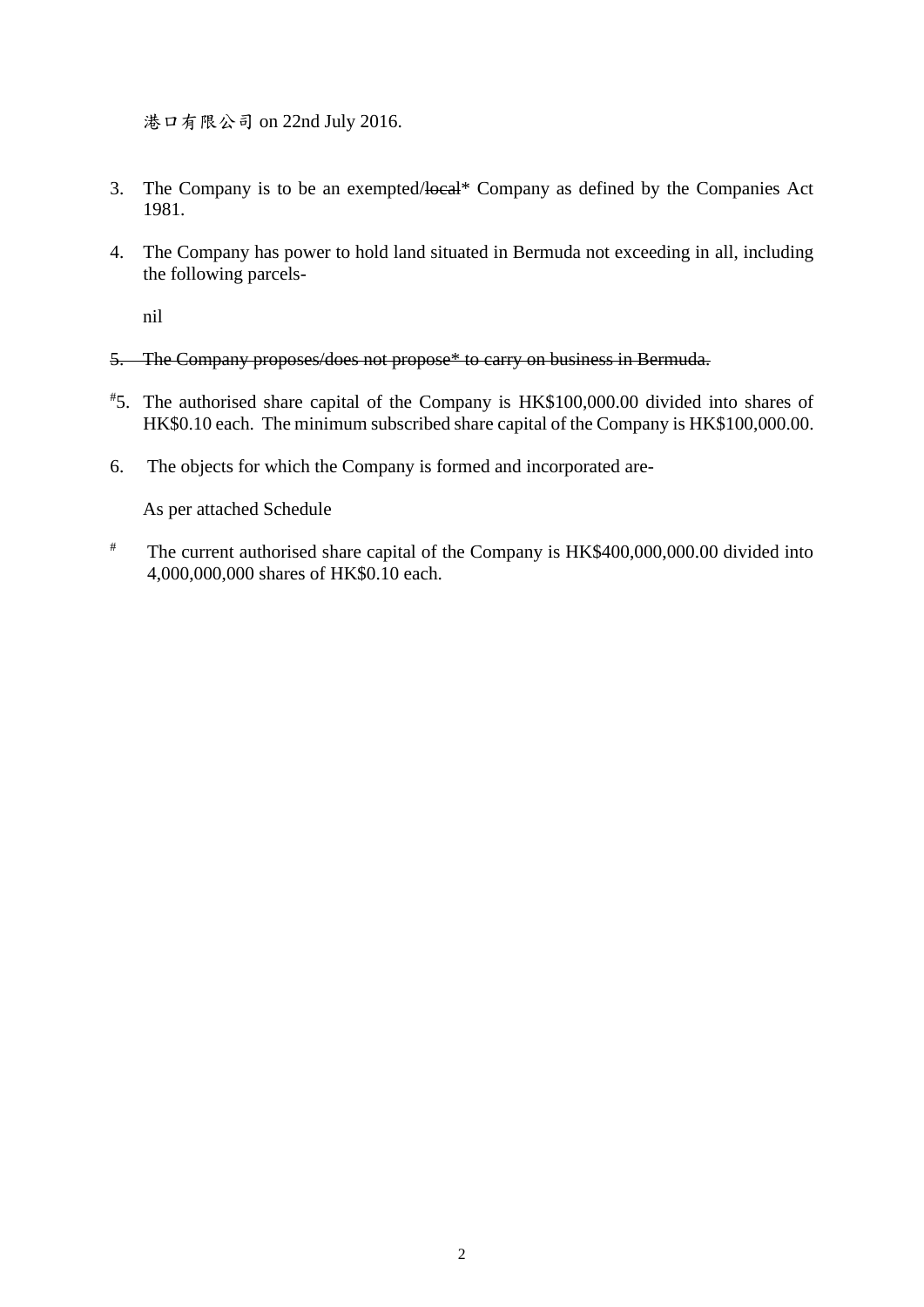#### MEMORANDUM OF ASSOCIATION OF COMPANY LIMITED BY SHARES (Section  $7(1)$  and  $(2)$ )

**………………………………………………………………………………………………**

#### **COSCO SHIPPING Ports Limited** 中遠海運港口有限公司

Schedule to Form 2 Objects/Powers of the Company

6. Objects of the Company:

- 1) to act and to perform all the functions of a holding company in all its branches and to co-ordinate the policy and administration of any subsidiary company or companies wherever incorporated or carrying on business or of any group of companies of which the Company or any subsidiary company is a member or which are in any manner controlled directly or indirectly by the Company;
- 2) to act as an investment company and for that purpose to acquire and hold upon any terms and, either in the name of the Company or that of any nominee, shares, stock, debentures, debenture stock, annuities, notes, mortgages, bonds, obligations and securities, foreign exchange, foreign currency, deposits and commodities, issued or guaranteed by any company wherever incorporated or carrying on business, or by any government, sovereign, ruler, commissioners, public body or authority, supreme, municipal, local or otherwise, by original subscription, tender, purchase, exchange, underwriting, participation in syndicates or in any other manner and whether or not fully paid up, and to make payments thereon as called up or in advance of calls or otherwise and to subscribe for the same, whether conditionally or absolutely, and to hold the same with a view to investment, but with the power to vary any investments, and to exercise and enforce all rights and powers conferred by or incident to the ownership thereof, and to invest and deal with the moneys of the Company not immediately required upon such securities and in such manner as may be from time to time determined;
- 3) as set out in paragraphs (b) to (n) and (p) to (u) inclusive of the Second Schedule to The Companies Act 1981.
- 7. Powers of the Company
- 1) the Company shall, pursuant to Section 42 of The Companies Act 1981, have the power to issue preference shares which are, at the option of the holder, liable to be redeemed;
- 2) the Company shall, pursuant to Section 42A of The Companies Act 1981, have the power to purchase its own shares;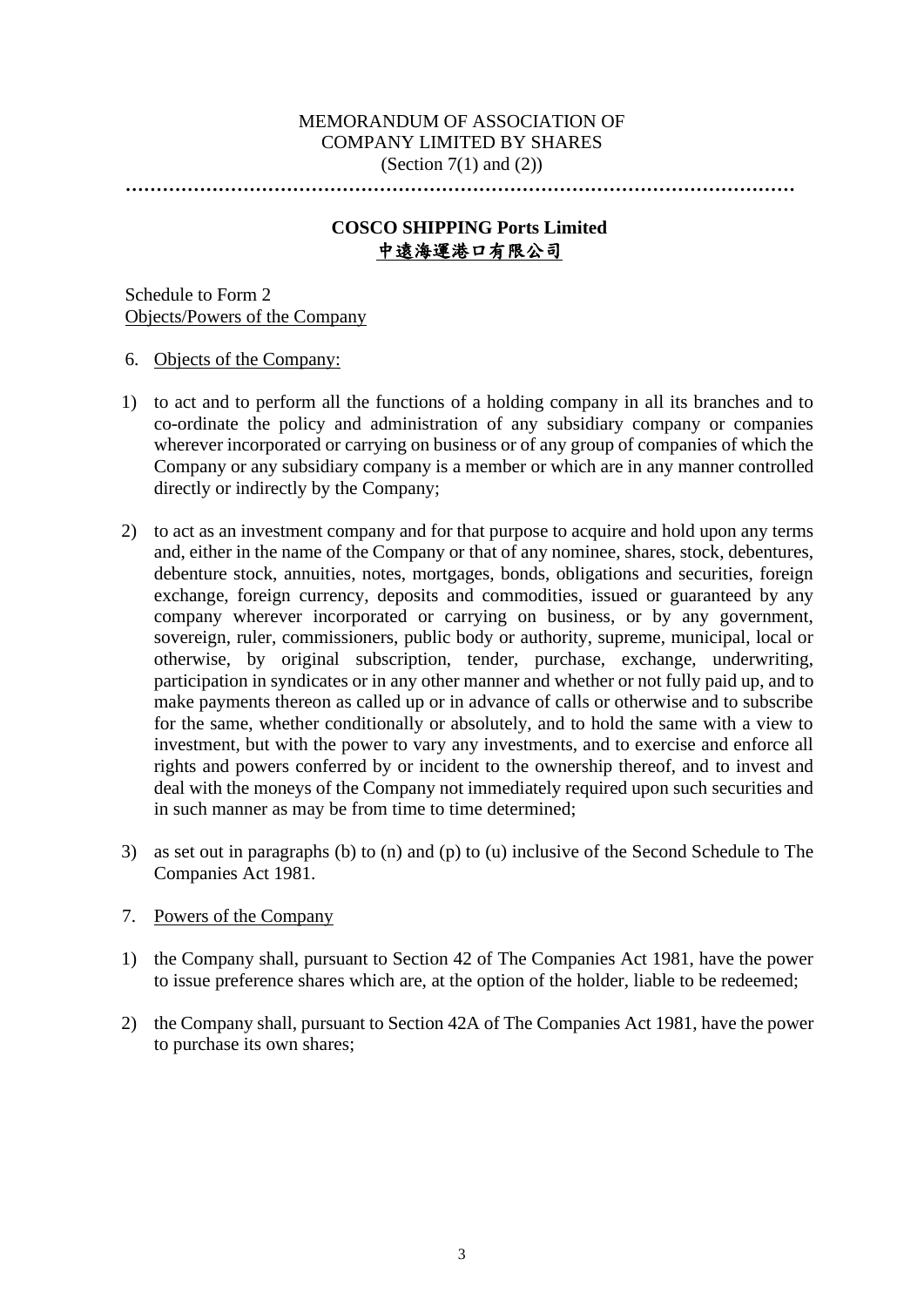- 3) the Company shall have the power to grant pensions, annuities, or other allowances, including allowances on death, to or for the benefit of any directors, officers or employees or former directors, officers or employees of the Company or any company which at any time is or was a subsidiary or a holding company or another subsidiary of a holding company of the Company or otherwise associated with the Company or of any predecessor in business of any of them, and to the relations, connections or dependants of any such persons, and to other persons whose service or services have directly or indirectly been of benefit to the Company or whom the Company considers have any moral claim on the Company or to their relations, connections or dependants, and to establish or support or aid in the establishment or support of any associations, institutions, clubs, schools, building and housing schemes, funds and trusts, and to make payments toward insurance or other arrangements likely to benefit any such persons or otherwise advance the interests of the Company or of its Members, and to subscribe, guarantee or pay money for any purpose likely, directly or indirectly, to further the interests of the Company or of its Members or for any national, charitable, benevolent, educational, religious, social, public, general or useful object.
- 4) the Company shall not have the power set out in paragraph 8 of the First Schedule to The Companies Act 1981.

Signed by each subscriber in the presence of at least one witness attesting the signature thereof-

*(Sd.)* C. F. Alexander Cooper *(Sd.)* C. Hayward

*(Sd.)* Donald H. Malcolm *(Sd.)* C. Hayward

*(Sd.)* John C. R. Collis *(Sd.)* C. Hayward (Subscribers) (Witnesses)

SUBSCRIBED this Fifteenth day of July 1994

STAMP DUTY (To be affixed)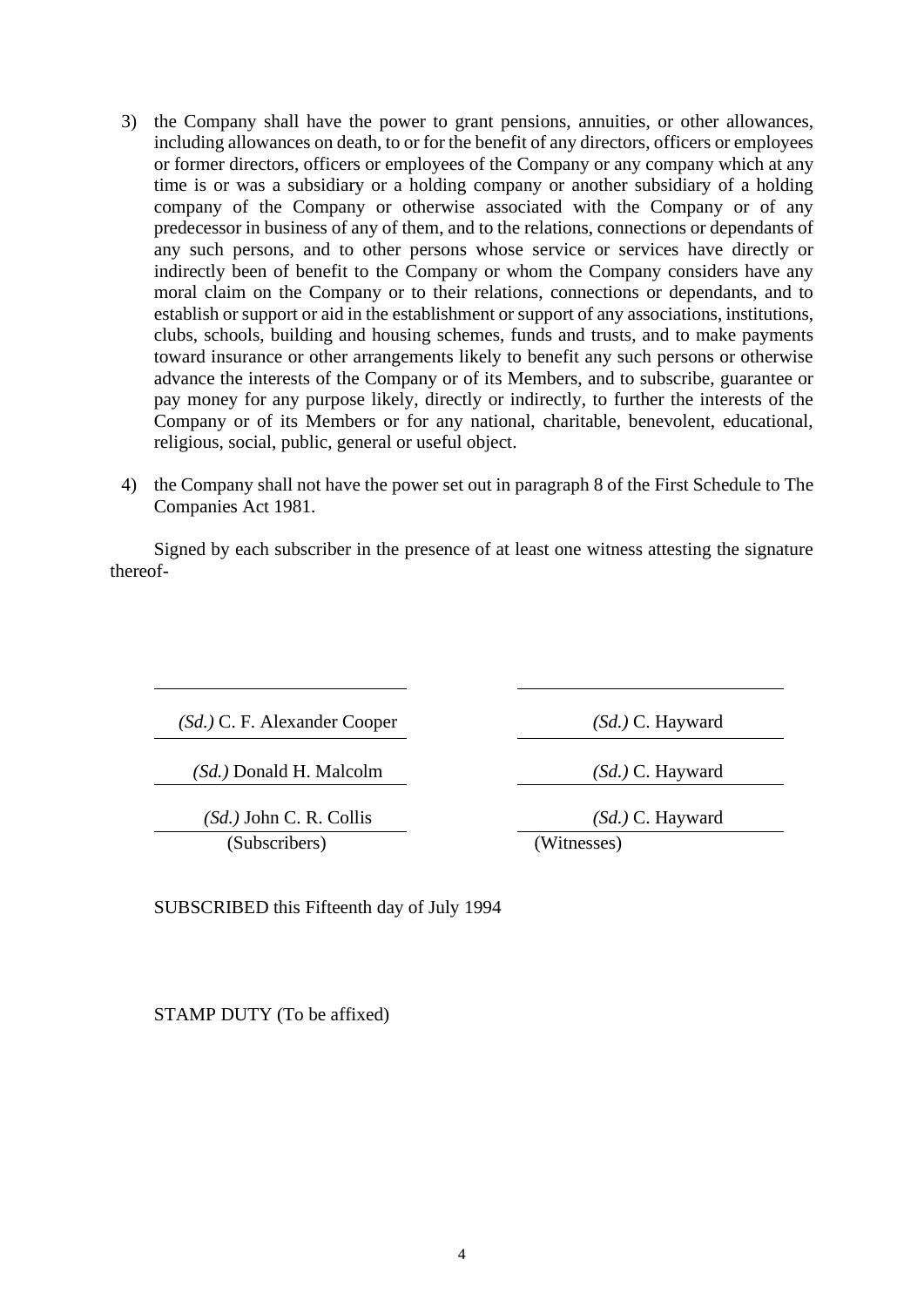#### THE COMPANIES ACT 1981

#### FIRST SCHEDULE

A company limited by shares may exercise all or any of the following powers subject to any provision of the law or its memorandum:

- 1. to carry on any other business capable of being conveniently carried on in connection with its business or likely to enhance the value of or making profitable any of its property or rights;
- 2. to acquire or undertake the whole or any part of the business, property and liabilities of any person carrying on any business that the company is authorized to carry on;
- 3. to apply for register, purchase, lease, acquire, hold, use, control, licence, sell, assign or dispose of patents, patent rights, copyrights, trade marks, formulae, licences, inventions, processes, distinctive marks and similar rights;
- 4. to enter into partnership or into any arrangement for sharing of profits, union of interests, co-operation, joint venture, reciprocal concession or otherwise with any person carrying on or engaged in or about to carry on or engage in any business or transaction that the company is authorized to carry on or engage in or any business or transaction capable of being conducted so as to benefit the company;
- 5. to take or otherwise acquire and hold securities in any other body corporate having objects altogether or in part similar to those of the company or carrying on any business capable of being conducted so as to benefit the company;
- 6. subject to section 96 to lend money to any employee or to any person having dealings with the company or with whom the company proposes to have dealings or to any other body corporate any of whose shares are held by the company;
- 7. to apply for, secure or acquire by grant, legislative enactment, assignment, transfer, purchase or otherwise and to exercise, carry out and enjoy any charter, licence, power, authority, franchise, concession, right or privilege, that any government or authority or any body corporate or other public body may be empowered to grant, and to pay for, aid in and contribute toward carrying it into effect and to assume any liabilities or obligations incidental thereto;
- 8. to establish and support or aid in the establishment and support of associations, institutions, funds or trusts for the benefit of employees or former employees of the company or its predecessors, or the dependant or connections of such employees or former employees, and grant pensions and allowances, and make payments towards insurance or for any object similar to those set forth in this paragraph, and to subscribe or guarantee money for charitable, benevolent, educational or religious objects or for any exhibition or for any public, general or useful objects;
- 9. to promote any company for the purpose of acquiring or taking over any of the property and liabilities of the company or for any other purpose that may benefit the company;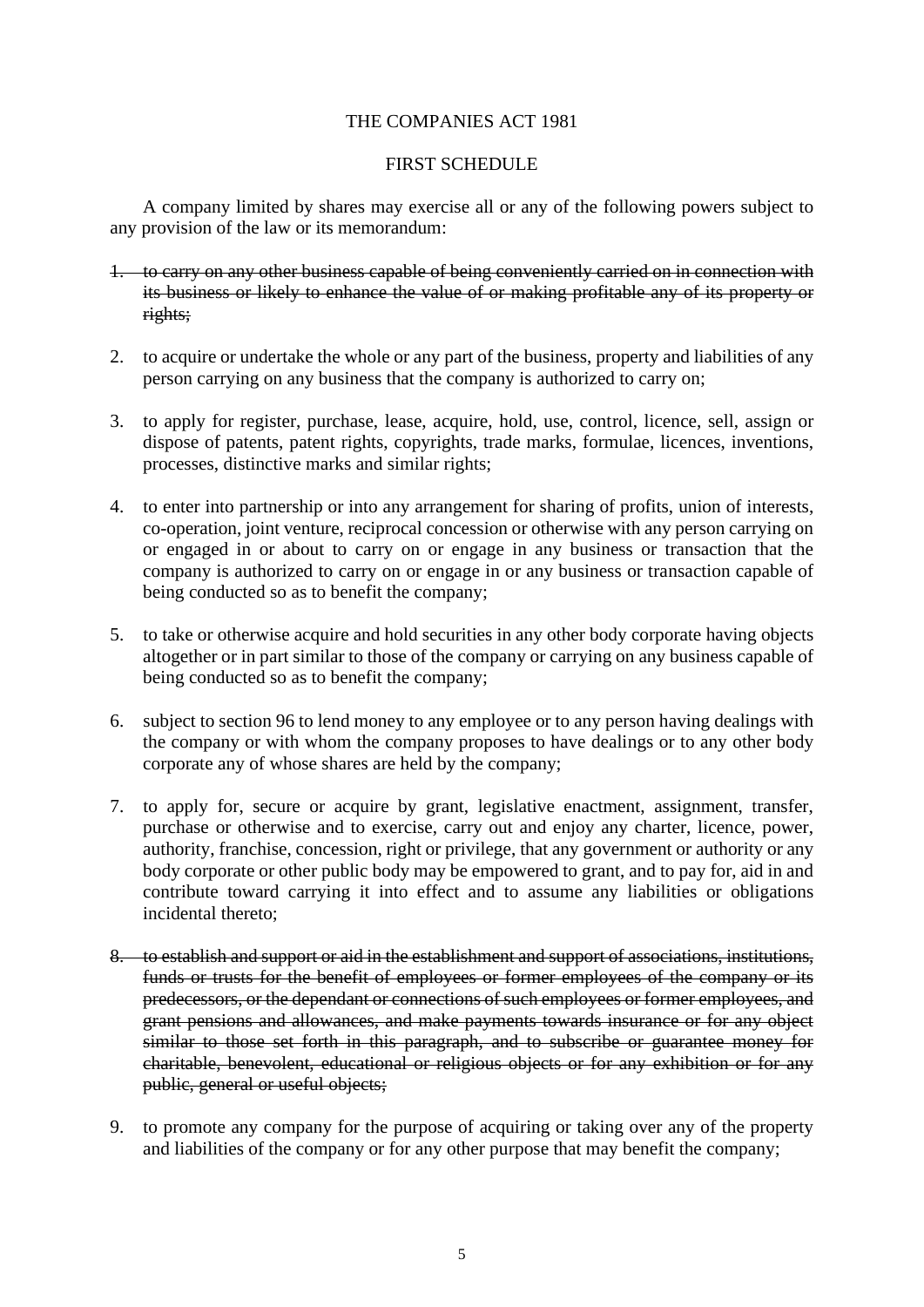- 10. to purchase, lease, take in exchange, hire or otherwise acquire any personal property and any rights or privileges that the company considers necessary or convenient for the purposes of its business;
- 11. to construct, maintain, alter, renovate and demolish any buildings or works necessary or convenient for its objects;
- 12. to take land in Bermuda by way of lease or letting agreement for a term not exceeding twenty-one years, being land "*bona fide*" required for the purposes of the business of the company and with the consent of the Minister granted in his discretion to take land in Bermuda by way of lease or letting agreement for a similar period in order to provide accommodation or recreational facilities for its officers and employees and when no longer necessary for any of the above purposes to terminate or transfer the lease or letting agreement;
- 13. except to the extent, if any, as may be otherwise expressly provided in its incorporating Act or memorandum and subject to the provisions of this Act every company shall have power to invest the moneys of the Company by way of mortgage of real or personal property of every description in Bermuda or elsewhere and to sell, exchange, vary, or dispose of such mortgage as the company shall from time to time determine;
- 14. to construct, improve, maintain, work, manage, carry out or control any roads, ways, tramways, branches or sidings, bridges, reservoirs, watercourses, wharves, factories, warehouses, electric works, shops, stores and other works and conveniences that may advance the interests of the company and contribute to, subsidize or otherwise assist or take part in the construction, improvement, maintenance, working, management, carrying out or control thereof;
- 15. to raise and assist in raising money for, and aid by way of bonus, loan, promise, endorsement, guarantee or otherwise, any person and guarantee the performance or fulfillment of any contracts or obligations of any person, and in particular guarantee the payment of the principal of and interest on the debt obligations of any such person;
- 16. to borrow or raise or secure the payment of money in such manner as the company may think fit;
- 17. to draw, make, accept, endorse, discount, execute and issue bills of exchange, promissory notes, bills of lading, warrants and other negotiable or transferable instruments;
- 18. when properly authorized to do so, to sell, lease, exchange or otherwise dispose of the undertaking of the company or any part thereof as an entirety or substantially as an entirety for such consideration as the company thinks fit;
- 19. to sell, improve, manage, develop, exchange, lease, dispose of, turn to account or otherwise deal with the property of the company in the ordinary course of its business;
- 20. to adopt such means of making known the products of the company as may seem expedient, and in particular by advertising, by purchase and exhibition of works of art or interest, by publication of books and periodicals and by granting prizes and rewards and making donations;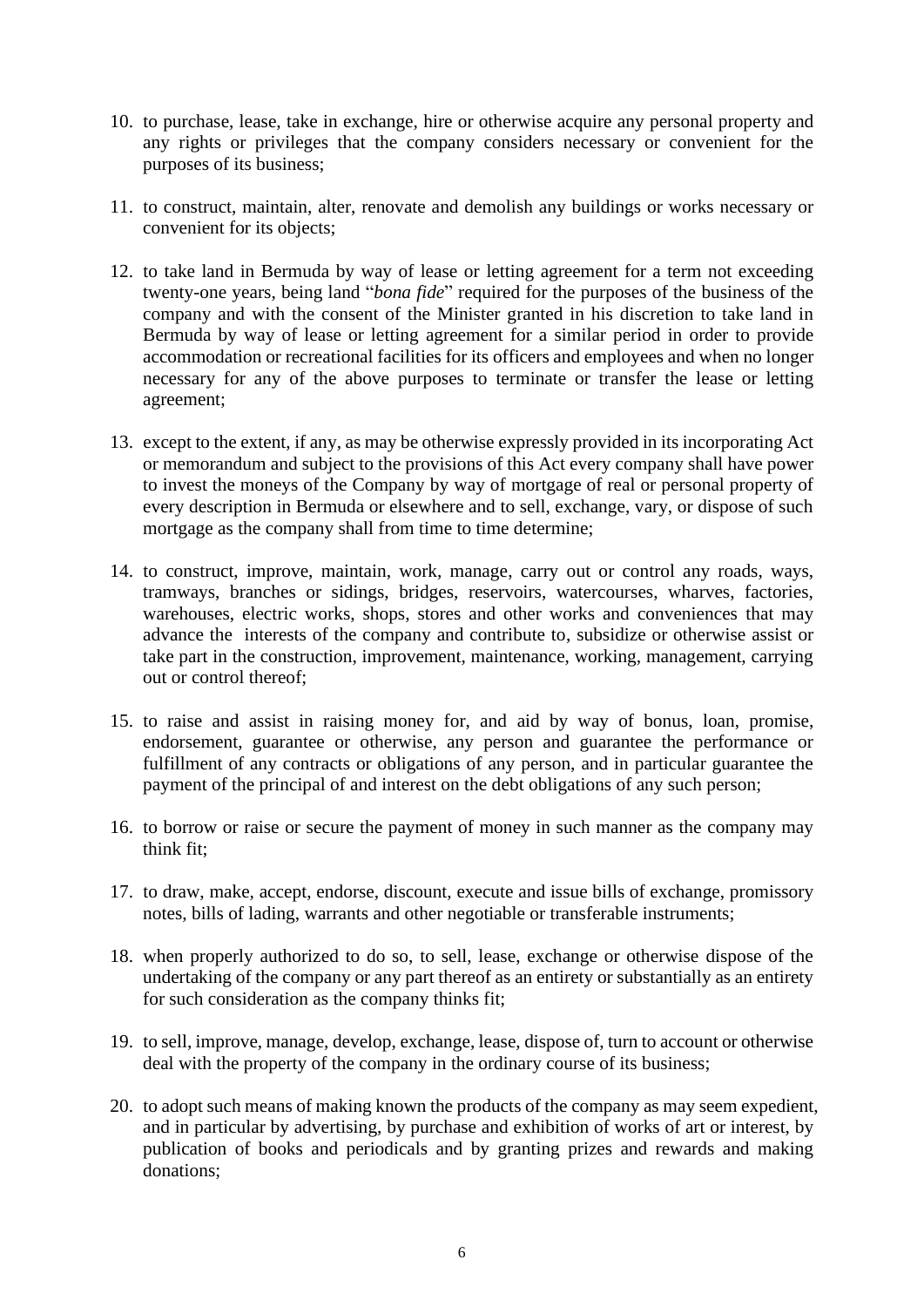- 21. to cause the company to be registered and recognized in any foreign jurisdiction, and designate persons therein according to the laws of that foreign jurisdiction or to represent the company and to accept service for and on behalf of the company of any process or suit;
- 22. to allot and issue fully-paid shares of the company in payment or part payment of any property purchased or otherwise acquired by the company or for any past services performed for the company;
- 23. to distribute among the members of the company in cash, kind, specie or otherwise as may *Act 72/1982*be resolved, by way of dividend, bonus or in any other manner considered advisable, any property of the company, but not so as to decrease the capital of the company unless the distribution is made for the purpose of enabling the company to be dissolved or the distribution, apart from this paragraph, would be otherwise lawful;
	- 24. to establish agencies and branches;
	- 25. to take or hold mortgages, hypothecs, liens and charges to secure payment of the purchase price, or of any unpaid balance of the purchase price, of any part of the property of the company of whatsoever kind sold by the company, or for any money due to the company from purchasers and others and to sell or otherwise dispose of any such mortgage, hypothec, lien or charge;
	- 26. to pay all costs and expenses of or incidental to the incorporation and organization of the company;
	- 27. to invest and deal with the moneys of the company not immediately required for the objects of the company in such manner as may be determined;
	- 28. to do any of the things authorized by this subsection and all things authorized by its memorandum as principals, agents, contractors, trustees or otherwise, and either alone or in conjunction with others;
	- 29. to do all such other things as are incidental or conducive to the attainment of the objects and the exercise of the powers of the company;

Every company may exercise its powers beyond the boundaries of Bermuda to the extent to which the laws in force where the powers are sought to be exercised permit.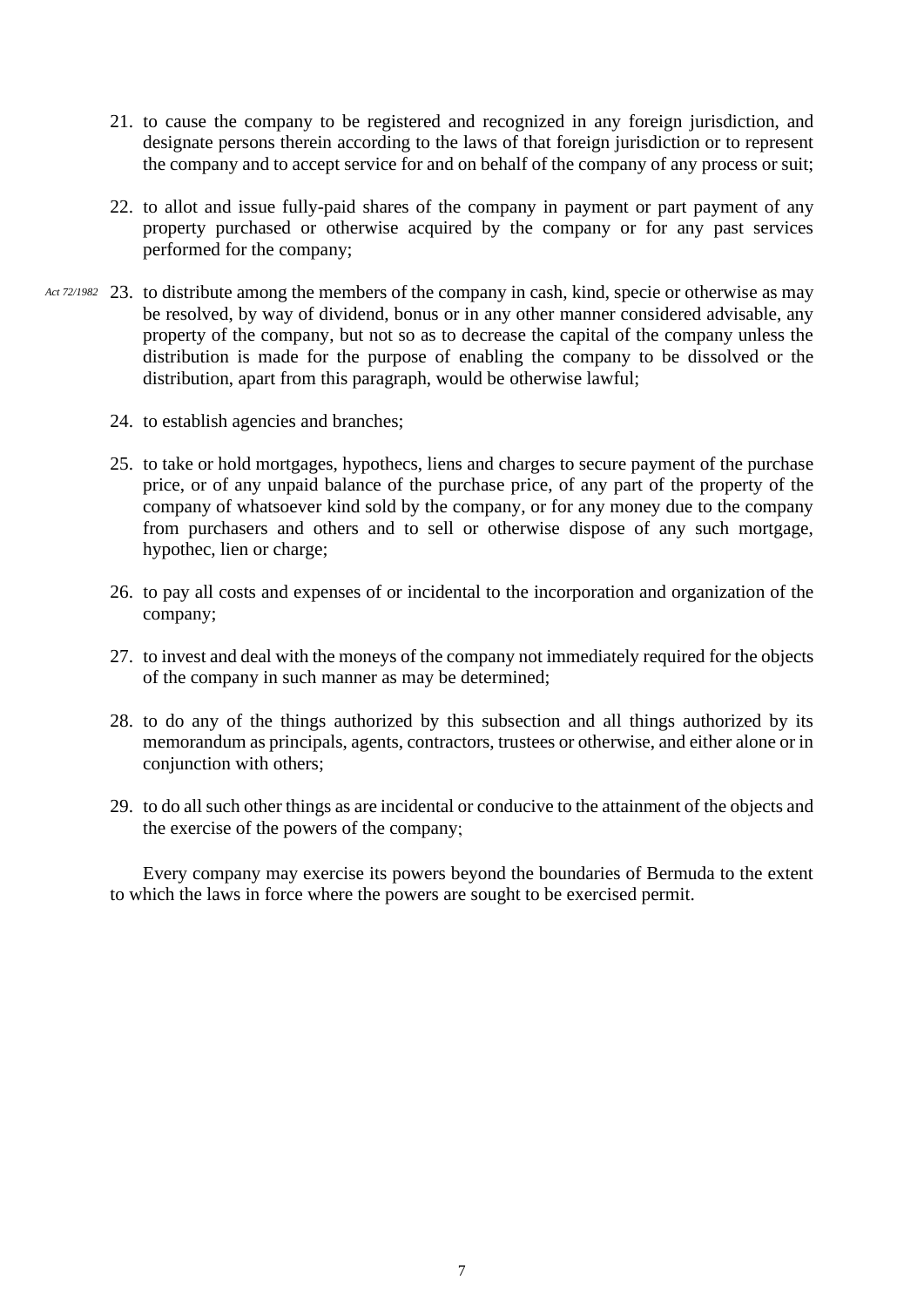#### THE COMPANIES ACT 1981

#### SECOND SCHEDULE

A company may by reference include in its memorandum any of the following objects that is to say the business of:

- (a) insurance and re-insurance of all kinds;
- (b) packaging of goods of all kinds;
- (c) buying, selling and dealing in goods of all kinds;
- (d) designing and manufacturing of goods of all kinds;
- (e) mining and quarrying and exploration for metals, minerals, fossil fuels and precious stones of all kinds and their preparation for sale or use;
- (f) exploring for, the drilling for, the moving, transporting and refining petroleum and hydro carbon products including oil and oil products;
- (g) scientific research including the improvement, discovery and development of processes, inventions, patents and designs and the construction, maintenance and operation of laboratories and research centres:
- (h) land, sea and air undertakings including the land, ship and air carriage of passengers, mails and goods of all kinds;
- (i) ships and aircraft owners, managers, operators, agents, builders and repairers;
- (j) acquiring, owning, selling, chartering, repairing or dealing in ships and aircraft;
- (k) travel agents, freight contractors and forwarding agents;
- (l) dock owners, wharfingers, warehousemen;
- (m) ship chandlers and dealing in rope, canvas oil and ship stores of all kinds;
- (n) all forms of engineering;
- (o) developing, operating, advising or acting as technical consultants to any other enterprise or business;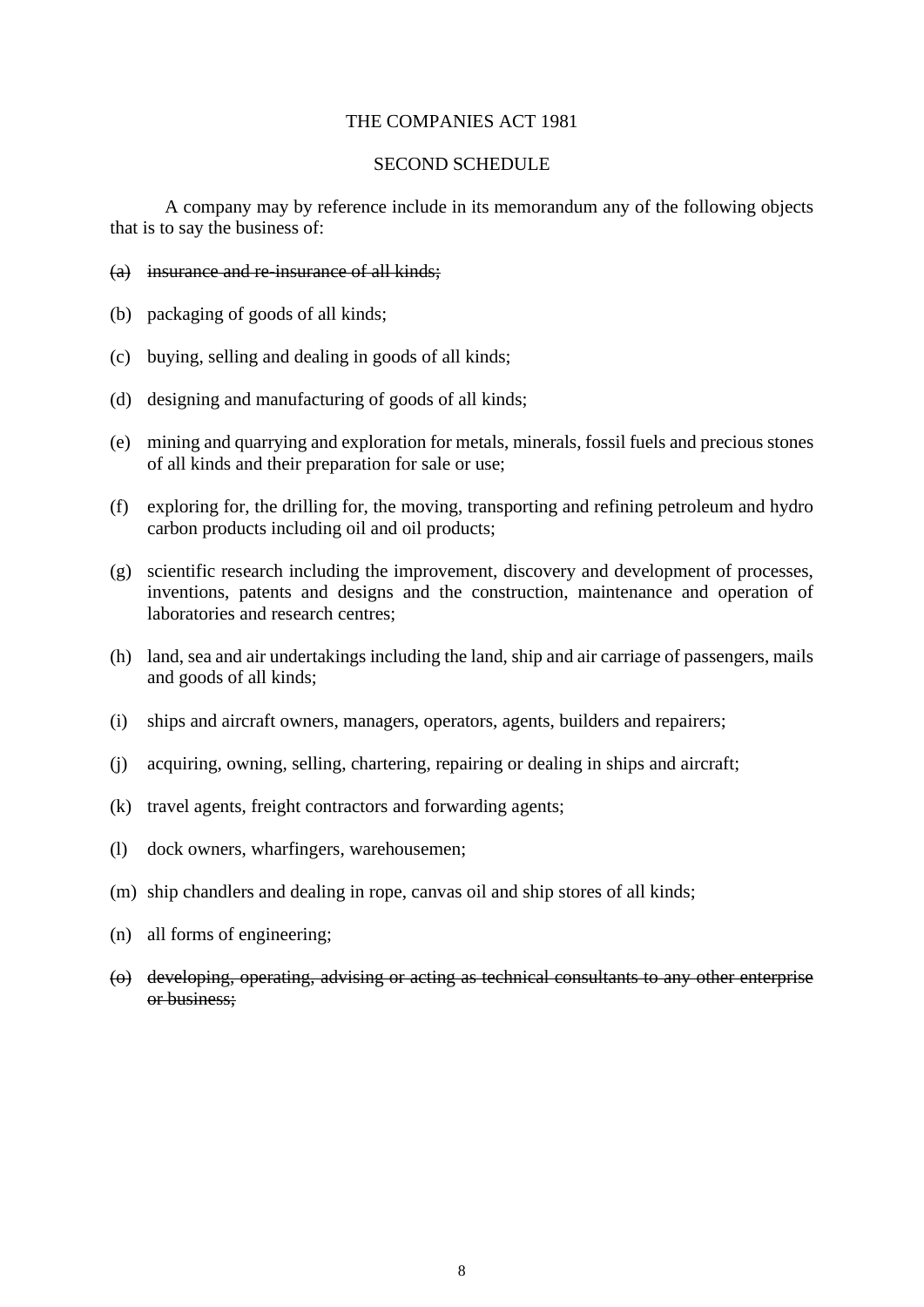- (p) farmers, livestock breeders and keepers, graziers, butchers, tanners and processors of and dealers in all kinds of live and dead stock, wool, hides, tallow, grain, vegetables and other produce;
- (q) acquiring by purchase or otherwise and holding as an investment inventions, patents, trade marks, trade names, trade secrets, designs and the like;
- (r) buying, selling, hiring, letting and dealing in conveyances of any sort; and (s)employing, providing, hiring out and acting as agent for artists, actors, entertainers of all sorts, authors, composers, producers, engineers and experts or specialists of any kind.
- (s) employing, providing, hiring out and acting as agent for artists, actors, entertainers of all sorts, authors, composers, producers, engineers and experts or specialists of any kind.
- (t) to acquire by purchase or otherwise hold, sell, dispose of and deal in real property situated outside Bermuda and in personal property of all kinds wheresoever situated.
- (u) to enter into any guarantee, contract of indemnity or suretyship and to assure, support or secure with or without consideration or benefit the performance of any obligations of any person or persons and to guarantee the fidelity of individuals filling or about to fill situations of trust or confidence.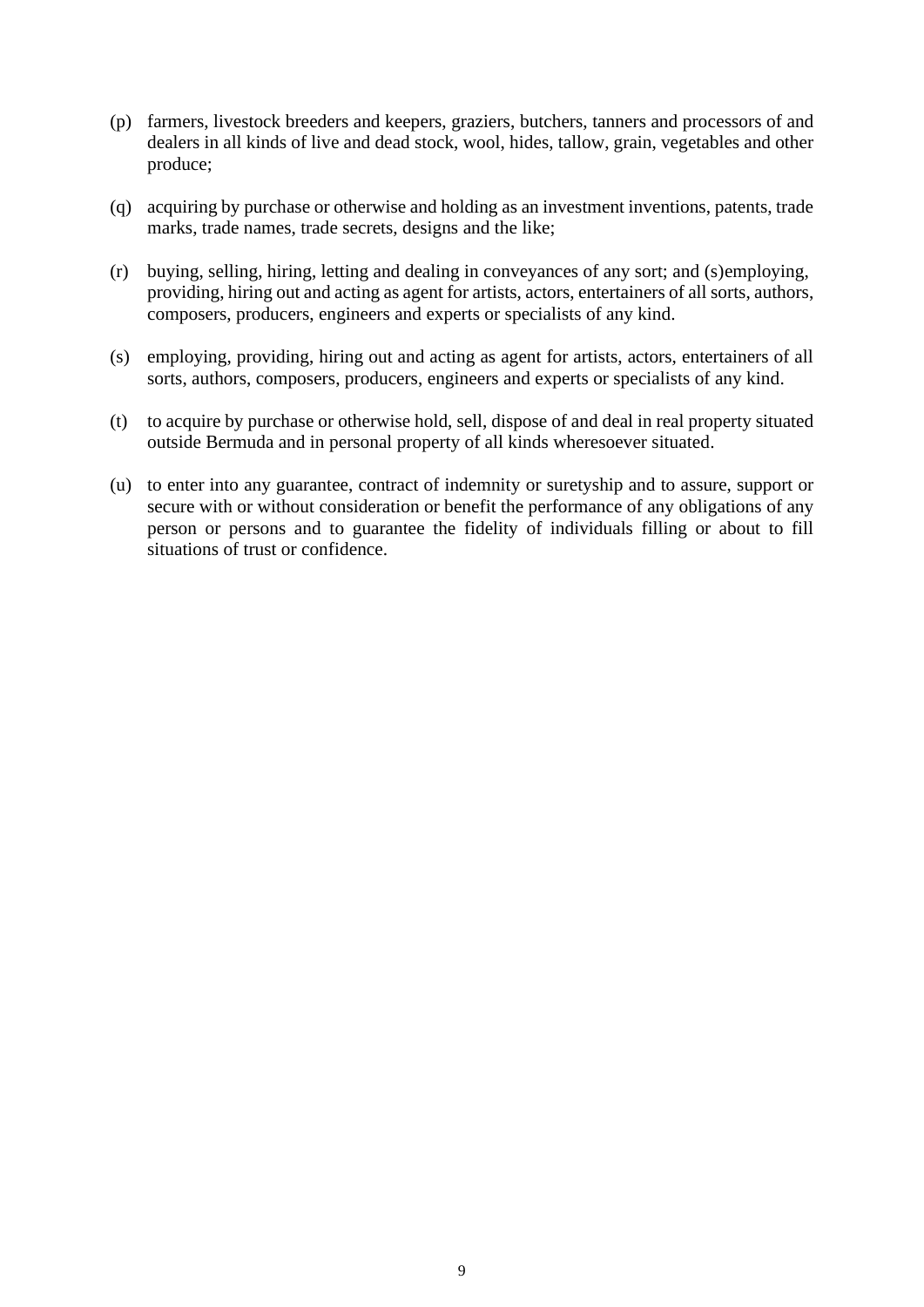### **AMENDED AND RESTATED BYE-LAWS**

of

## **COSCO SHIPPING Ports Limited** 中 遠 海 運 港 口 有 限 公 司

*(Incorporated in Bermuda with limited liability)*

(Adopted at a General Meeting held on 26 May 2022)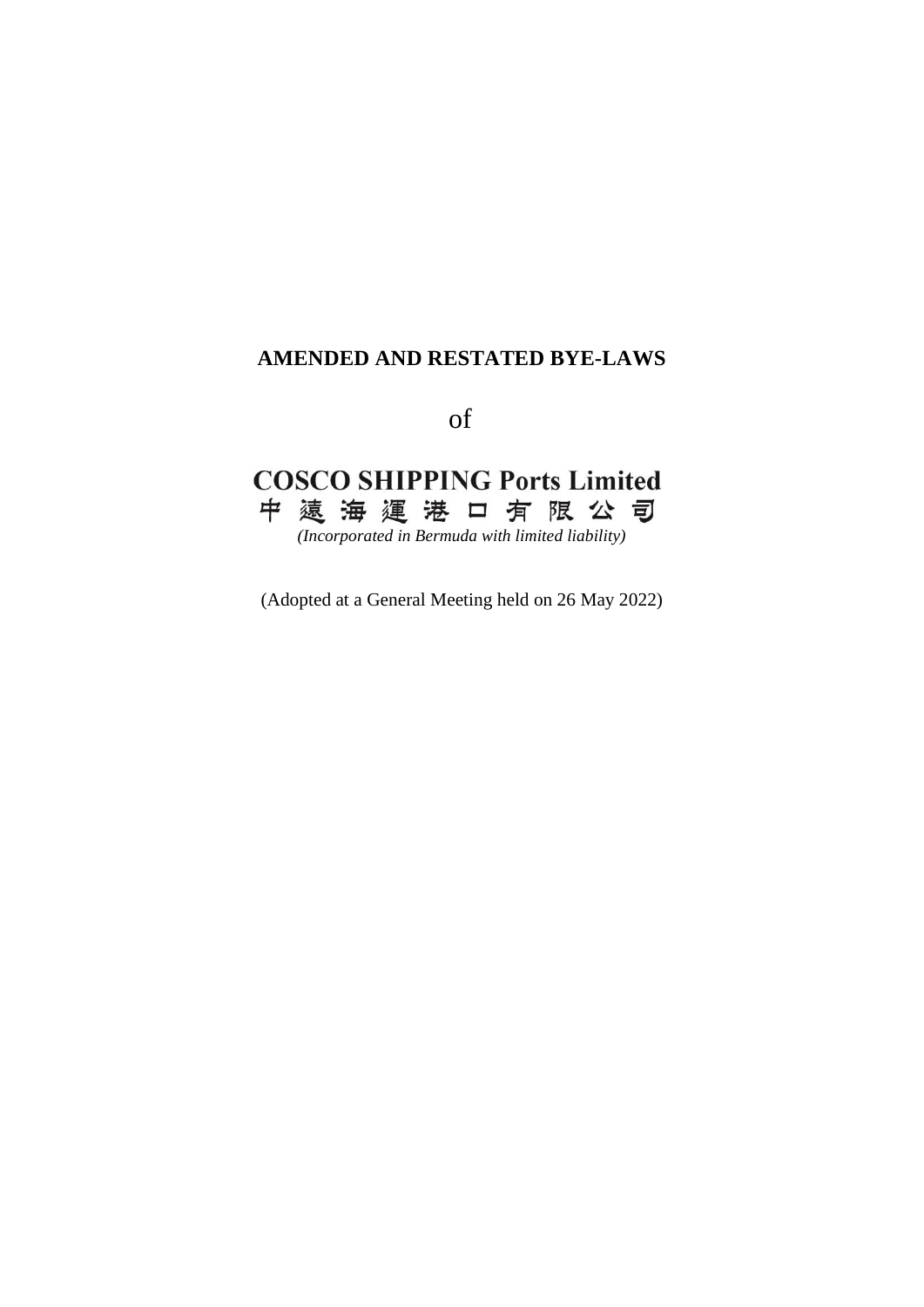**I N D E X**

| <b>SUBJECT</b>                         | Bye-Law No. |
|----------------------------------------|-------------|
| Interpretation                         | $1 - 2$     |
| Share Capital                          | 3           |
| <b>Alteration Of Capital</b>           | $4 - 7$     |
| <b>Share Rights</b>                    | $8-9$       |
| Variation Of Rights                    | $10 - 11$   |
| <b>Shares</b>                          | $12 - 15$   |
| <b>Share Certificates</b>              | $16-21$     |
| Lien                                   | $22 - 24$   |
| Calls On Shares                        | $25 - 33$   |
| <b>Forfeiture Of Shares</b>            | 34-42       |
| <b>Register Of Members</b>             | 43-44       |
| <b>Record Dates</b>                    | 45          |
| <b>Transfer Of Shares</b>              | $46 - 51$   |
| <b>Transmission Of Shares</b>          | 52-54       |
| <b>Untraceable Members</b>             | 55          |
| <b>General Meetings</b>                | 56-58       |
| Notice Of General Meetings             | 59-60       |
| Proceedings At General Meetings        | 61-65       |
| Voting                                 | 66-74       |
| Proxies                                | 75-80       |
| Corporations Acting By Representatives | 81          |
| <b>Written Resolutions Of Members</b>  | 82          |
| <b>Board Of Directors</b>              | 83          |
| <b>Retirement Of Directors</b>         | 84-85       |
| Disqualification Of Directors          | 86          |
| <b>Executive Directors</b>             | 87-88       |
| <b>Alternate Directors</b>             | 89-92       |
| Directors' Fees And Expenses           | 93-96       |
| Directors' Interests                   | 97-100      |
| <b>General Powers Of The Directors</b> | 101-106     |
| <b>Borrowing Powers</b>                | 107-110     |
| Proceedings Of The Directors           | 111-120     |
| Managers                               | 121-123     |
| Officers                               | 124-127     |
| Register of Directors and Officers     | 128         |
| Minutes                                | 129         |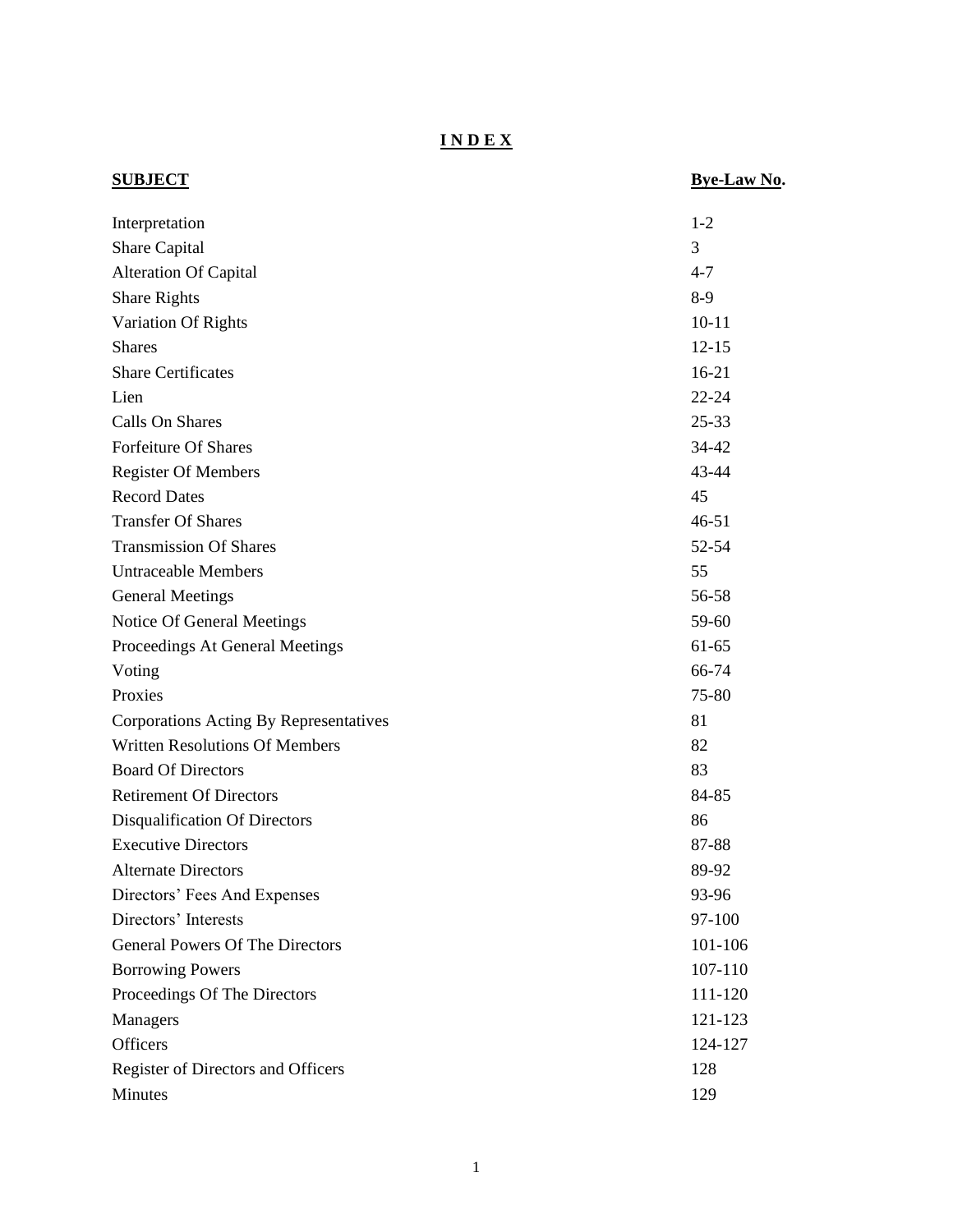| Seal                                                  | 130     |
|-------------------------------------------------------|---------|
| <b>Authentication Of Documents</b>                    | 131     |
| <b>Destruction Of Documents</b>                       | 132     |
| Dividends And Other Payments                          | 133-142 |
| Reserves                                              | 143     |
| Capitalisation                                        | 144-145 |
| <b>Subscription Rights Reserve</b>                    | 146     |
| <b>Accounting Records</b>                             | 147-151 |
| Audit                                                 | 152-157 |
| <b>Notices</b>                                        | 158-160 |
| Signatures                                            | 161     |
| Winding Up                                            | 162-163 |
| Indemnity                                             | 164     |
| Alteration Of Bye-laws And Amendment To Memorandum of |         |
| <b>Association And Name of Company</b>                | 165     |
| Information                                           | 166     |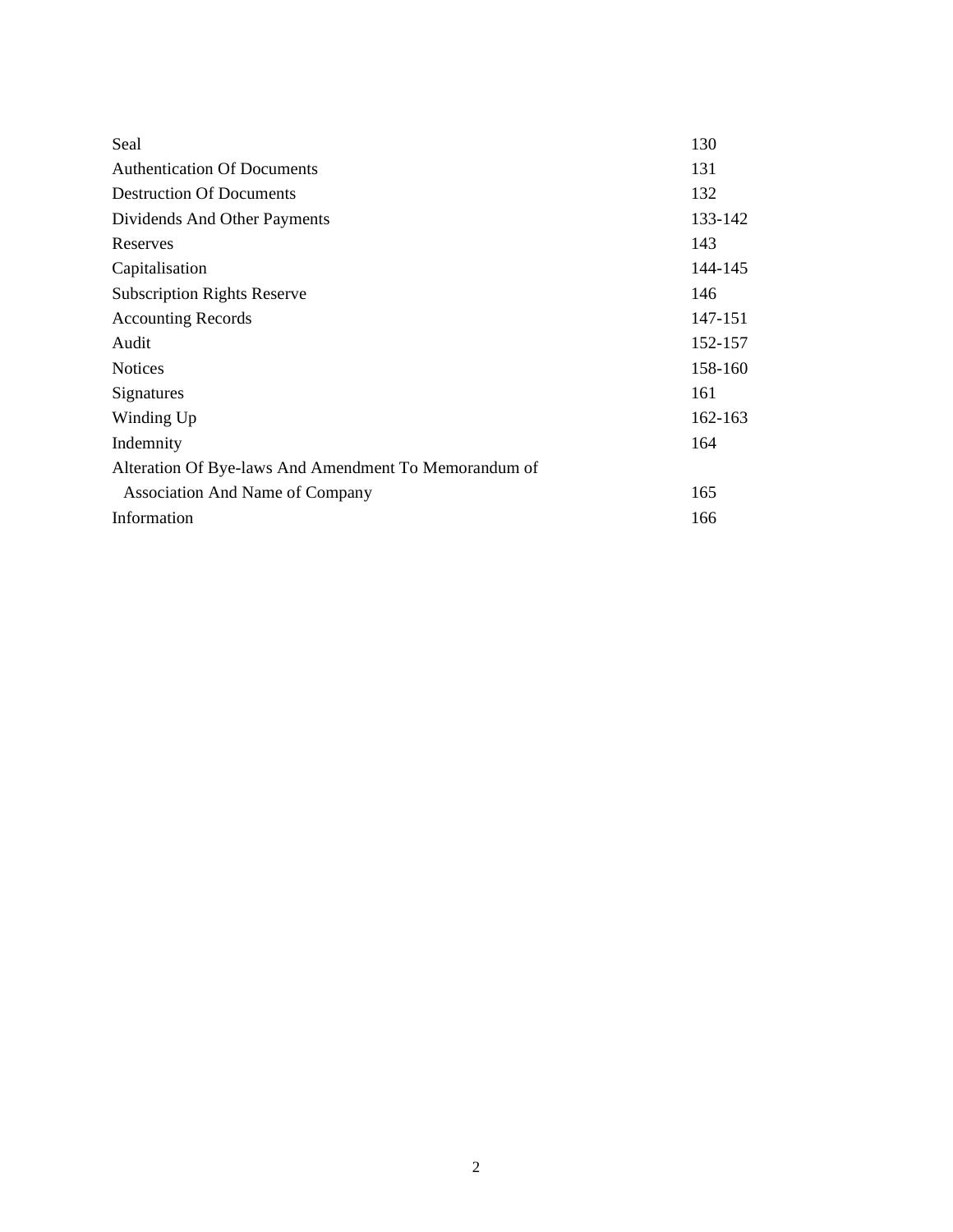## **INTERPRETATION**

1. In these Bye-laws, unless the context otherwise requires, the words standing in the first column of the following table shall bear the meaning set opposite them respectively in the second column.

| <b>WORD</b>                           | <b>MEANING</b>                                                                                                                                                                                                                                                                                                |
|---------------------------------------|---------------------------------------------------------------------------------------------------------------------------------------------------------------------------------------------------------------------------------------------------------------------------------------------------------------|
| "Act"                                 | the Companies Act 1981 of Bermuda.                                                                                                                                                                                                                                                                            |
| "Auditor"                             | the auditor of the Company for the time being and may include any<br>individual or partnership.                                                                                                                                                                                                               |
| "Bye-laws"                            | these Bye-laws in their present form or as supplemented or amended<br>or substituted from time to time.                                                                                                                                                                                                       |
| "Board"                               | the board of directors of the Company.                                                                                                                                                                                                                                                                        |
| "capital"                             | the share capital of the Company from time to time.                                                                                                                                                                                                                                                           |
| "clear days"                          | in relation to the period of notice that period excluding the day when<br>the notice is given or deemed to be given and the day for which it is<br>given or on which it is to take effect.                                                                                                                    |
| "clearing house"                      | a clearing house recognised by the laws of the jurisdiction in which the<br>shares of the Company are listed or quoted on a stock exchange in<br>such jurisdiction including, where the context so requires, its agents,<br>nominees, representatives, officers and employees.                                |
| "Company"                             | COSCO SHIPPING Ports Limited 中遠海運港口有限公司.                                                                                                                                                                                                                                                                      |
| "competent regulatory<br>authority"   | a competent regulatory authority in the territory where the shares of<br>the Company are listed or quoted on a stock exchange in such<br>territory.                                                                                                                                                           |
| "debenture" and<br>"debenture holder" | include debenture stock and debenture stockholder respectively.                                                                                                                                                                                                                                               |
| "Designated Stock<br>Exchange"        | a stock exchange which is an appointed stock exchange for the<br>purposes of the Act in respect of which the shares of the Company are<br>listed or quoted and where such appointed stock exchange deems such<br>listing or quotation to be the primary listing or quotation of the shares<br>of the Company. |
| "Director"                            | a director of the Company.                                                                                                                                                                                                                                                                                    |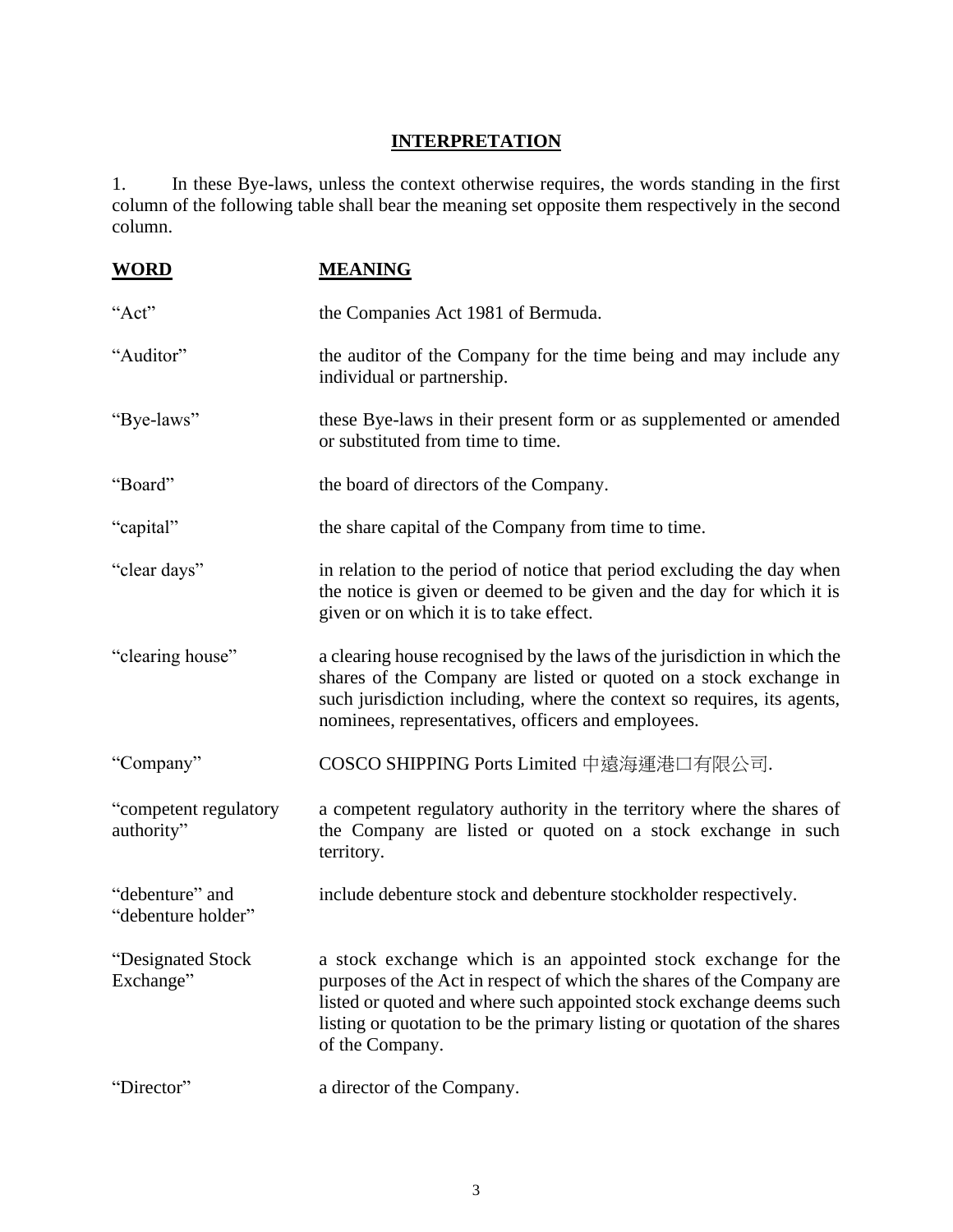| "head office"                | such office of the Company as the Board may from time to time<br>determine to be the principal office of the Company.                                                                                                                                                                                                                                                                                                            |
|------------------------------|----------------------------------------------------------------------------------------------------------------------------------------------------------------------------------------------------------------------------------------------------------------------------------------------------------------------------------------------------------------------------------------------------------------------------------|
| "Member":                    | a duly registered holder from time to time of the shares in the capital<br>of the Company.                                                                                                                                                                                                                                                                                                                                       |
| "month"                      | a calendar month.                                                                                                                                                                                                                                                                                                                                                                                                                |
| "Notice"                     | written notice unless otherwise specifically stated and as further<br>defined in these Bye-laws.                                                                                                                                                                                                                                                                                                                                 |
| "Office"                     | the registered office of the Company for the time being.                                                                                                                                                                                                                                                                                                                                                                         |
| "paid up"                    | paid up or credited as paid up.                                                                                                                                                                                                                                                                                                                                                                                                  |
| "Register"                   | the principal register and where applicable, any branch register of<br>Members to be kept pursuant to the provisions of the Act.                                                                                                                                                                                                                                                                                                 |
| "Registration Office"        | in respect of any shares or class of share capital such place as the<br>Board may from time to time determine to keep a branch register of<br>Members in respect of such shares or class of share capital and where<br>(except in cases where the Board otherwise directs) the transfers or<br>other documents of title for such shares or class of share capital are to<br>be lodged for registration and are to be registered. |
| "Seal"                       | common seal or any one or more duplicate seals of the Company<br>(including a securities seal) for use in Bermuda or in any place outside<br>Bermuda.                                                                                                                                                                                                                                                                            |
| "Secretary"                  | any person, firm or corporation appointed by the Board to perform any<br>of the duties of secretary of the Company and includes any assistant,<br>deputy, temporary or acting secretary.                                                                                                                                                                                                                                         |
| "Statutes"                   | the Act and every other act of the Legislature of Bermuda for the time<br>being in force applying to or affecting the Company, its memorandum<br>of association and/or these Bye-laws.                                                                                                                                                                                                                                           |
| "substantial<br>shareholder" | a person who is entitled to exercise, or to control the exercise of, 10%<br>or more (or such other percentage as may be prescribed by the rules of<br>the Designated Stock Exchange from time to time) of the voting power<br>at any general meeting of the Company.                                                                                                                                                             |
| "year"                       | a calendar year.                                                                                                                                                                                                                                                                                                                                                                                                                 |

2. In these Bye-laws, unless there be something within the subject or context inconsistent with such construction: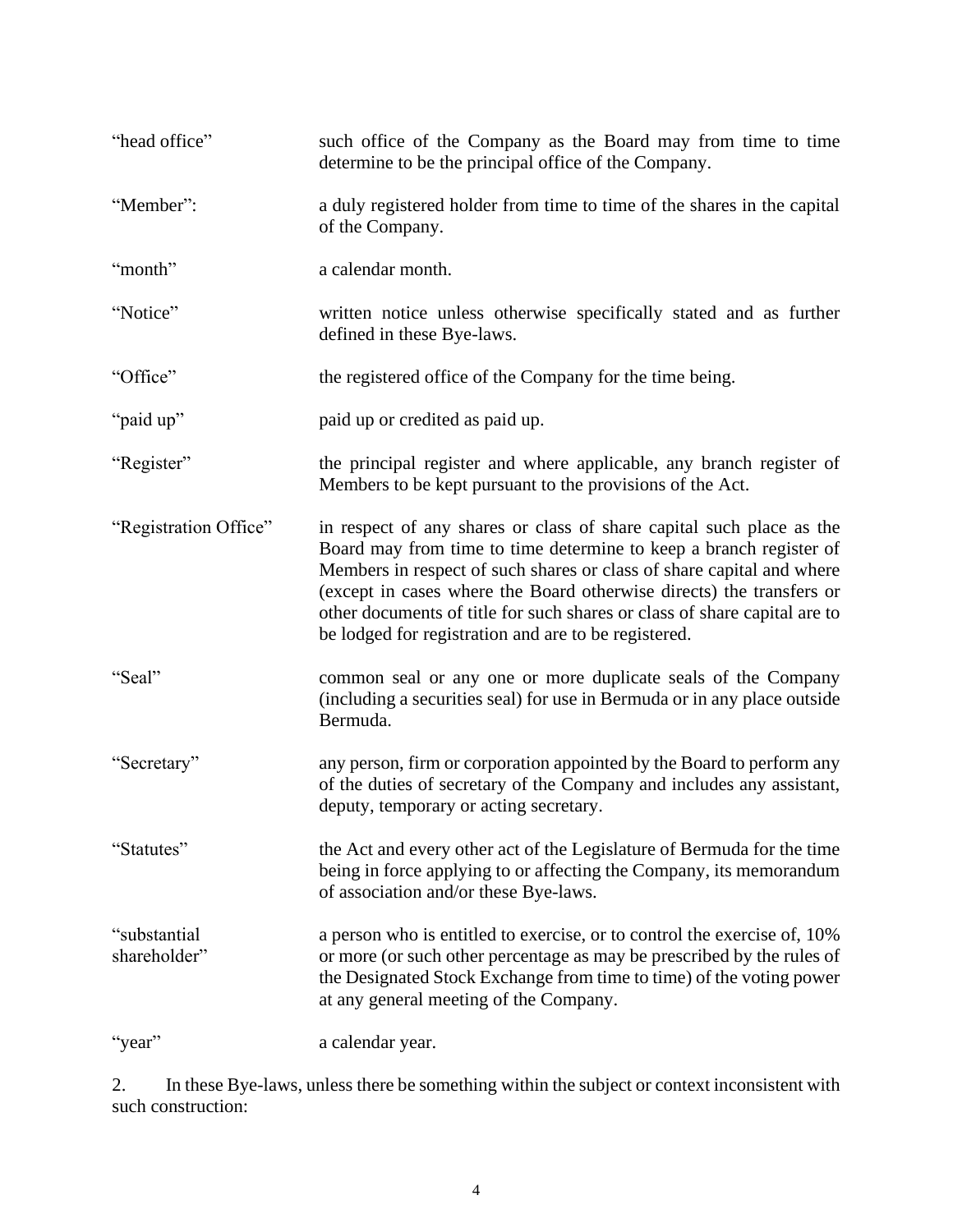- (a) words importing the singular include the plural and vice versa;
- (b) words importing a gender include both gender and the neuter;
- (c) words importing persons include companies, associations and bodies of persons whether corporate or not;
- (d) the words:
	- (i) "may" shall be construed as permissive;
	- (ii) "shall" or "will" shall be construed as imperative;
- (e) expressions referring to writing shall, unless the contrary intention appears, be construed as including printing, lithography, photography and other modes of representing words or figures in a visible form, and including where the representation takes the form of electronic communication or electronic display, provided that (where applicable) both the mode of service of the relevant document or notice and the Member's election comply with all applicable Statutes, rules and regulations;
- (f) references to any act, ordinance, statute or statutory provision shall be interpreted as relating to any statutory modification or re-enactment thereof for the time being in force;
- (g) save as aforesaid words and expressions defined in the Statutes shall bear the same meanings in these Bye-laws if not inconsistent with the subject in the context;
- (h) a resolution shall be a special resolution when it has been passed by a majority of not less than three-fourths of votes cast by such Members as, being entitled so to do, vote in person or, in the case of such Members as are corporations, by their respective duly authorised representative or, where proxies are allowed, by proxy at a general meeting of which Notice has been duly given in accordance with Bye-law 59;
- (i) a resolution shall be an ordinary resolution when it has been passed by a simple majority of votes cast by such Members as, being entitled so to do, vote in person or, in the case of any Member being a corporation, by its duly authorised representative or, where proxies are allowed, by proxy at a general meeting of which Notice has been duly given in accordance with Bye-law 59;
- (j) a special resolution shall be effective for any purpose for which an ordinary resolution is expressed to be required under any provision of these Bye-laws or the Statutes;
- (k) a resolution shall be an extraordinary resolution when it has been passed by a majority of not less than two-thirds of votes cast by such Members as, being entitled so to do, vote in person or, in the case of such Members as are corporations, by their respective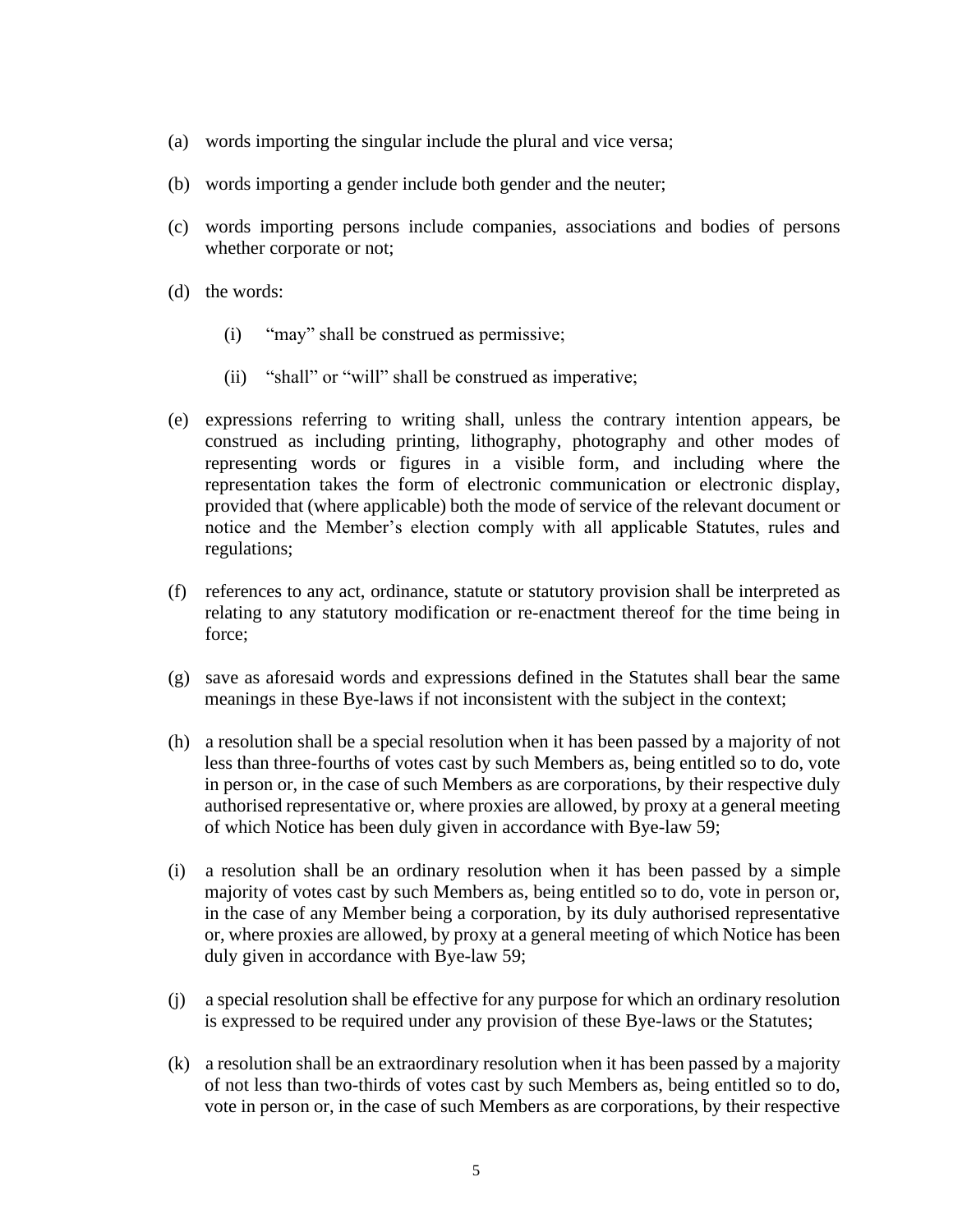duly authorised representative or, where proxies are allowed, by proxy at a general meeting of which Notice has been duly given in accordance with Bye-law 59;

(l) references to a document being executed include references to it being executed under hand or under seal or by electronic signature or by any other method and references to a notice or document include a notice or document recorded or stored in any digital, electronic, electrical, magnetic or other retrievable form or medium and information in visible form whether having physical substance or not.

#### **SHARE CAPITAL**

3. (1) The share capital of the Company at the date on which these Bye-laws come into effect shall be divided into shares of a par value of Hong Kong dollars 0.10 each.

(2) Subject to the Act, the Company's memorandum of association and, where applicable, the rules of the Designated Stock Exchange and/or any competent regulatory authority, any power of the Company to purchase or otherwise acquire its own shares shall be exercisable by the Board upon such terms and subject to such conditions as it thinks fit.

(3) Subject to compliance with the rules and regulations of the Designated Stock Exchange and any other competent regulatory authority, the Company may give financial assistance for the purpose of or in connection with a purchase made or to be made by any person of any shares in the Company.

#### **ALTERATION OF CAPITAL**

4. The Company may from time to time by ordinary resolution in accordance with Section 45 of the Act:

- (a) increase its capital by such sum, to be divided into shares of such amounts, as the resolution shall prescribe;
- (b) consolidate and divide all or any of its capital into shares of larger amount than its existing shares;
- (c) divide its shares into several classes and without prejudice to any special rights previously conferred on the holders of existing shares attach thereto respectively with any preferential, deferred, qualified or special rights, privileges, conditions or such restrictions which in the absence of any such determination by the Company in general meeting, as the Board may determine provided always that where the Company issues shares which do not carry voting rights, the words "non-voting" shall appear in the designation of such shares and where the equity capital includes shares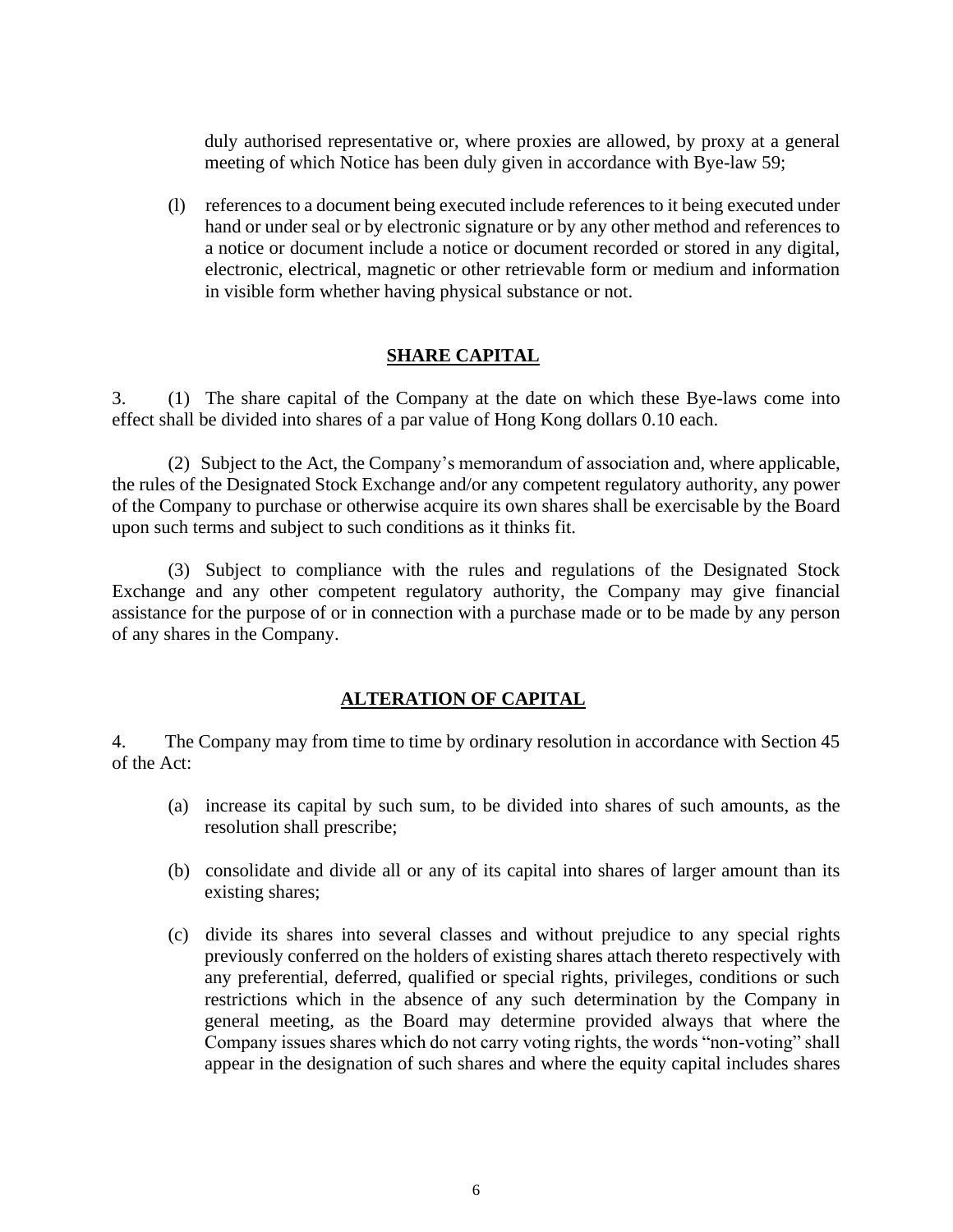with different voting rights, the designation of each class of shares, other than those with the most favourable voting rights, must include the words "restricted voting" or "limited voting";

- (d) sub-divide its shares, or any of them, into shares of smaller amount than is fixed by the memorandum of association (subject, nevertheless, to the Act), and may by such resolution determine that, as between the holders of the shares resulting from such sub-division, one or more of the shares may have any such preferred rights or be subject to any such restrictions as compared with the other or others as the Company has power to attach to unissued or new shares;
- (e) change the currency denomination of its share capital;
- (f) make provision for the issue and allotment of shares which do not carry any voting rights; and
- (g) cancel any shares which, at the date of the passing of the resolution, have not been taken, or agreed to be taken, by any person, and diminish the amount of its capital by the amount of the shares so cancelled.

5. The Board may settle as it considers expedient any difficulty which arises in relation to any consolidation and division under the last preceding Bye-law and in particular but without prejudice to the generality of the foregoing may issue certificates in respect of fractions of shares or arrange for the sale of the shares representing fractions and the distribution of the net proceeds of sale (after deduction of the expenses of such sale) in due proportion amongst the Members who would have been entitled to the fractions, and for this purpose the Board may authorise some person to transfer the shares representing fractions to their purchaser or resolve that such net proceeds be paid to the Company for the Company's benefit. Such purchaser will not be bound to see to the application of the purchase money nor will his title to the shares be affected by any irregularity or invalidity in the proceedings relating to the sale.

6. The Company may from time to time by special resolution, subject to any confirmation or consent required by law, reduce its issued share capital or, save for the use of share premium as expressly permitted by the Act, any share premium account or other undistributable reserve.

7. Except so far as otherwise provided by the conditions of issue, or by these Bye-laws, any capital raised by the creation of new shares shall be treated as if it formed part of the original capital of the Company, and such shares shall be subject to the provisions contained in these Bye-laws with reference to the payment of calls and instalments, transfer and transmission, forfeiture, lien, cancellation, surrender, voting and otherwise.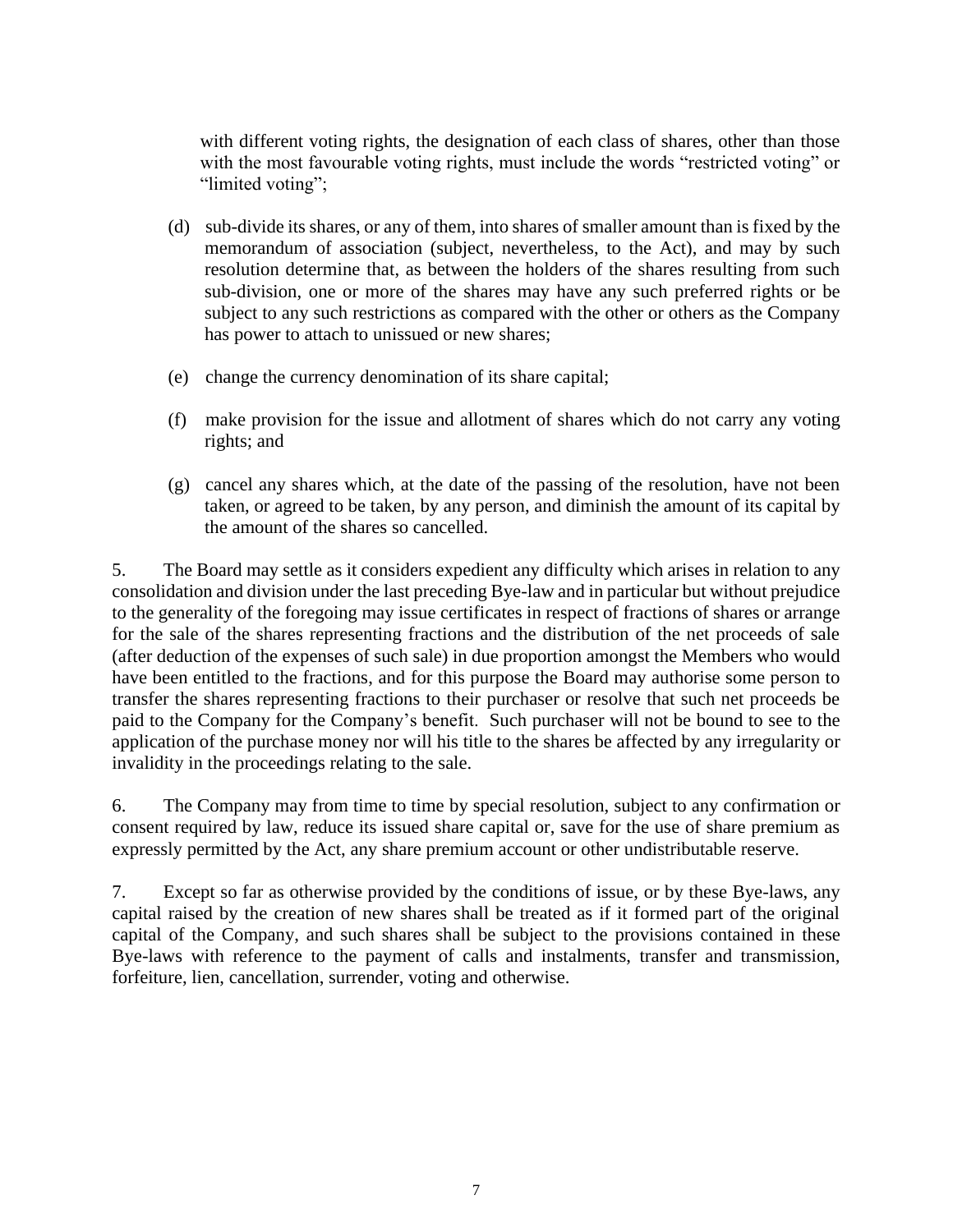#### **SHARE RIGHTS**

8. Subject to any special rights conferred on the holders of any shares or class of shares, any share in the Company (whether forming part of the present capital or not) may be issued with or have attached thereto such rights or restrictions whether in regard to dividend, voting, return of capital or otherwise as the Company may by ordinary resolution determine or, if there has not been any such determination or so far as the same shall not make specific provision, as the Board may determine.

9. Subject to Sections 42 and 43 of the Act, these Bye-laws, and to any special rights conferred on the holders of any shares or attaching to any class of shares, any preference shares may be issued or converted into shares that, at a determinable date or at the option of the Company or the holder if so authorised by its memorandum of association, are liable to be redeemed on such terms and in such manner as the Company before the issue or conversion may by ordinary resolution of the Members determine.

#### **VARIATION OF RIGHTS**

10. Subject to the Act and without prejudice to Bye-law 8, all or any of the rights for the time being attached to any class of shares may, unless otherwise provided by the terms of issue of the shares of that class, from time to time (whether or not the Company is being wound up) be varied, modified or abrogated with the sanction of a special resolution passed at a separate general meeting of the holders of the shares of that class. To every such separate general meeting all the provisions of these Bye-laws relating to general meetings of the Company shall, *mutatis mutandis*, apply, but so that:

- (a) the necessary quorum shall be holders of at least one-third of the issued shares of that class; and
- (b) every holder of shares of that class shall be entitled to one vote for every such share held by him.

11. The special rights conferred upon the holders of any shares or class of shares shall not, unless otherwise expressly provided in the rights attaching to or the terms of issue of such shares, be deemed to be varied, modified or abrogated by the creation or issue of further shares ranking *pari passu* therewith.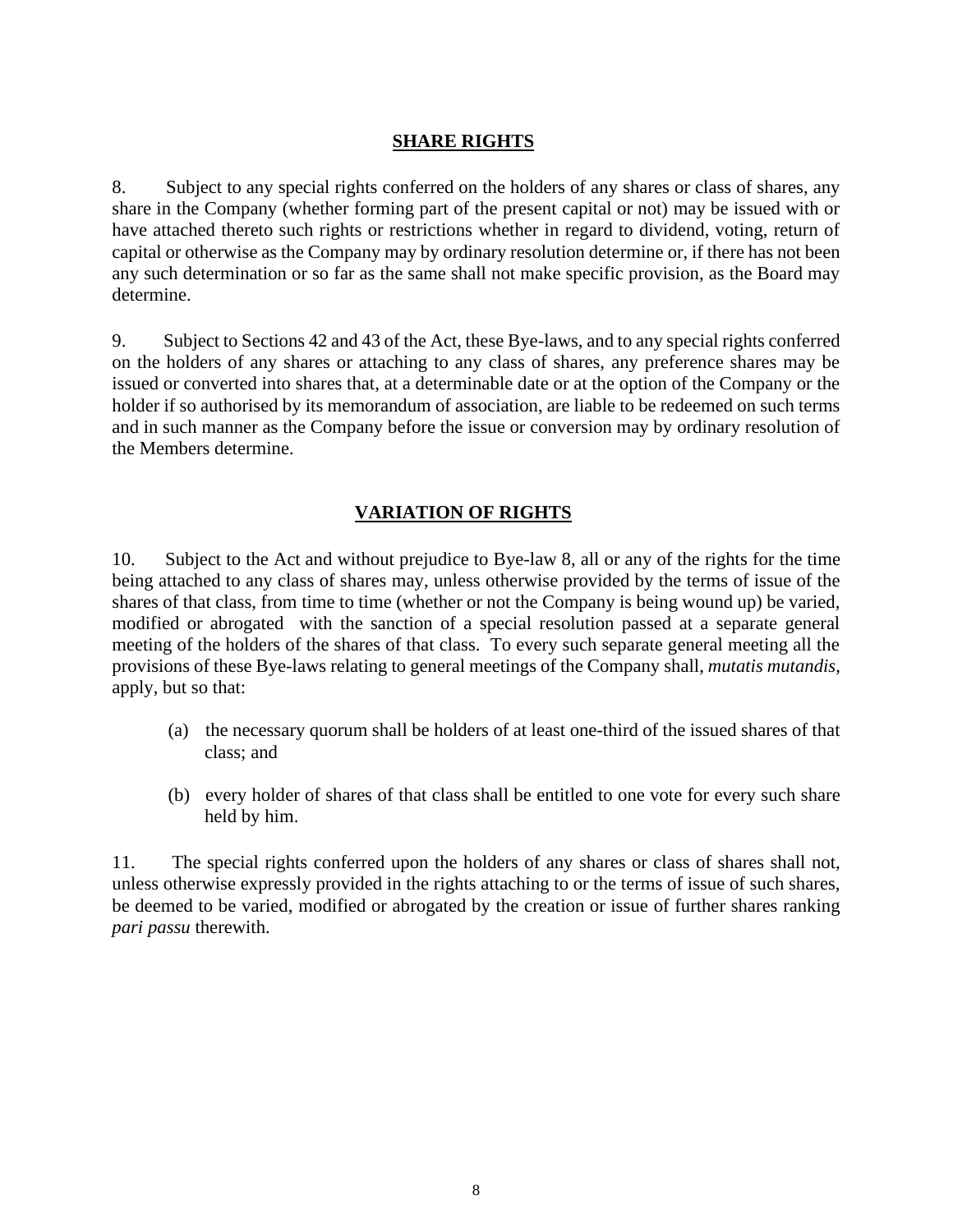#### **SHARES**

12. (1) Subject to the Act, these Bye-laws, any direction that may be given by the Company in general meeting and, where applicable, the rules of the Designated Stock Exchange and without prejudice to any special rights or restrictions for the time being attached to any shares or any class of shares, the unissued shares of the Company (whether forming part of the original or any increased capital) shall be at the disposal of the Board, which may offer, allot, grant options over or otherwise dispose of them to such persons, at such times and for such consideration and upon such terms and conditions as the Board may in its absolute discretion determine but so that no shares shall be issued at a discount to their nominal value. Neither the Company nor the Board shall be obliged, when making or granting any allotment of, offer of, option over or disposal of shares, to make, or make available, any such allotment, offer, option or shares to Members or others with registered addresses in any particular territory or territories being a territory or territories where, in the absence of a registration statement or other special formalities, this would or might, in the opinion of the Board, be unlawful or impracticable. Members affected as a result of the foregoing sentence shall not be, or be deemed to be, a separate class of members for any purpose whatsoever.

(2) The Board may issue warrants or convertible securities or securities of similar nature conferring the right upon the holders thereof to subscribe for any class of shares or securities in the capital of the Company on such terms as it may from time to time determine.

13. The Company may in connection with the issue of any shares exercise all powers of paying commission and brokerage conferred or permitted by the Act. Subject to the Act, the commission may be satisfied by the payment of cash or by the allotment of fully or partly paid shares or partly in one and partly in the other.

14. Except as required by law, no person shall be recognised by the Company as holding any share upon any trust and the Company shall not be bound by or required in any way to recognise (even when having notice thereof) any equitable, contingent, future or partial interest in any share or any fractional part of a share or (except only as otherwise provided by these Bye-laws or by law) any other rights in respect of any share except an absolute right to the entirety thereof in the registered holder.

15. Subject to the Act and these Bye-laws, the Board may at any time after the allotment of shares but before any person has been entered in the Register as the holder, recognise a renunciation thereof by the allottee in favour of some other person and may accord to any allottee of a share a right to effect such renunciation upon and subject to such terms and conditions as the Board considers fit to impose.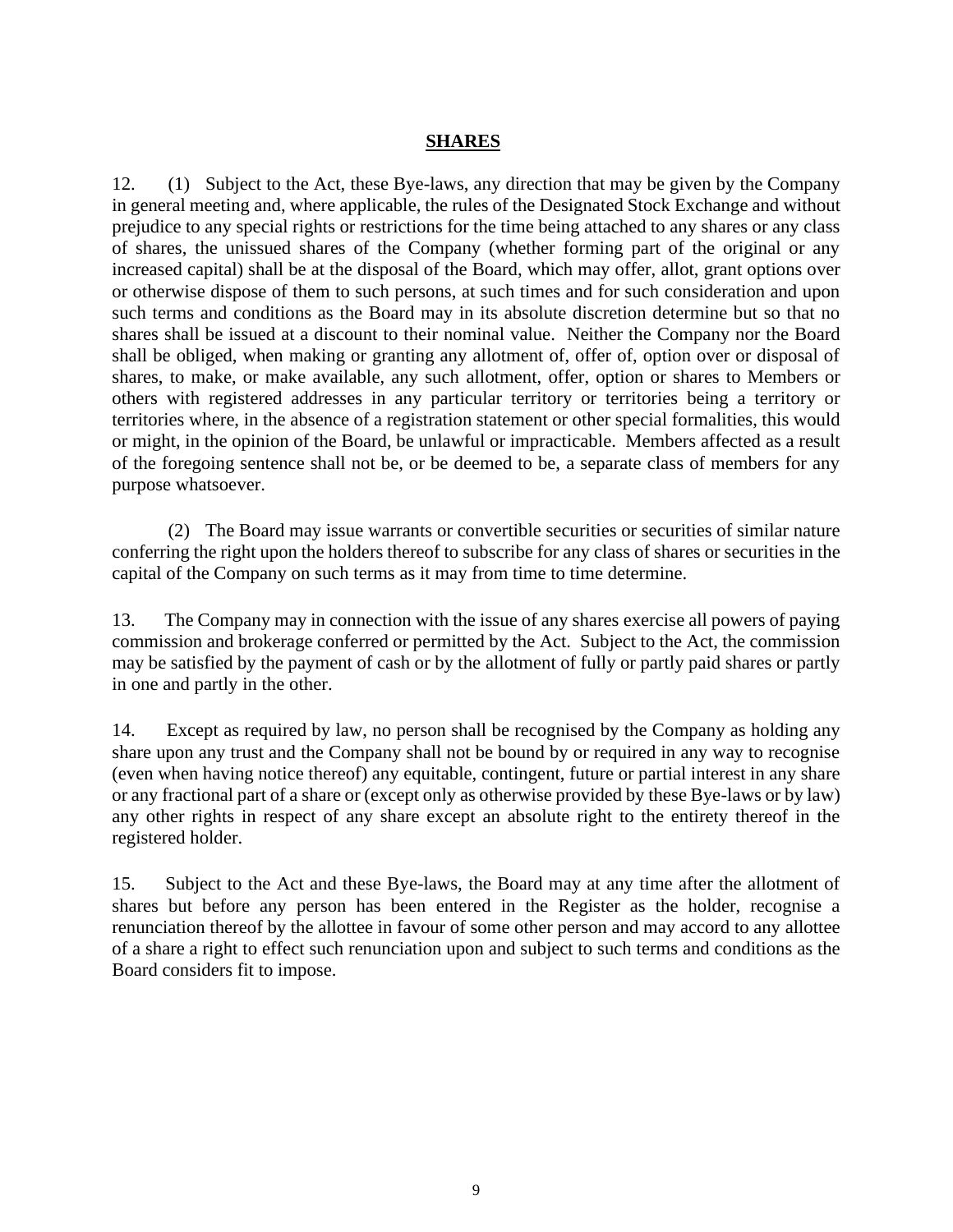#### **SHARE CERTIFICATES**

16. Every share certificate shall be issued under the Seal or a facsimile thereof or with the Seal printed thereon and shall specify the number and class and distinguishing numbers (if any) of the shares to which it relates, and the amount paid up thereon and may otherwise be in such form as the Board may from time to time determine. The Seal may only be affixed or imprinted to a share certificate with the authority of the Board, or be executed under the signature of appropriate officials with statutory authority, unless otherwise determined by the Board. No certificate shall be issued representing shares of more than one class. The Board may by resolution determine, either generally or in any particular case or cases, that any signatures on any such certificates (or certificates in respect of other securities) need not be autographic but may be affixed to such certificates by some mechanical means or may be printed thereon or that such certificates need not be signed by any person.

17. (1) In the case of a share held jointly by several persons, the Company shall not be bound to issue more than one certificate therefor and delivery of a certificate to one of several joint holders shall be sufficient delivery to all such holders.

(2) Where a share stands in the names of two or more persons, the person first named in the Register shall as regards service of notices and, subject to the provisions of these Bye-laws, all or any other matters connected with the Company, except the transfer of the shares, be deemed the sole holder thereof.

18. Every person whose name is entered, upon an allotment of shares, as a Member in the Register shall be entitled, without payment, to receive one certificate for all such shares of any one class or several certificates each for one or more of such shares of such class upon payment for every certificate after the first of such reasonable out-of-pocket expenses as the Board from time to time determines.

19. Share certificates shall be issued within the relevant time limit as prescribed in the Act or as the Designated Stock Exchange may from time to time determine, whichever is the shorter, after allotment or, except in the case of a transfer which the Company is for the time being entitled to refuse to register and does not register, after lodgment of a transfer with the Company.

20. (1) Upon every transfer of shares the certificate held by the transferor shall be given up to be cancelled, and shall forthwith be cancelled accordingly, and a new certificate shall be issued to the transferee in respect of the shares transferred to him at such fee as is provided in paragraph (2) of this Bye-law. If any of the shares included in the certificate so given up shall be retained by the transferor a new certificate for the balance shall be issued to him at the aforesaid fee payable by the transferor to the Company in respect thereof.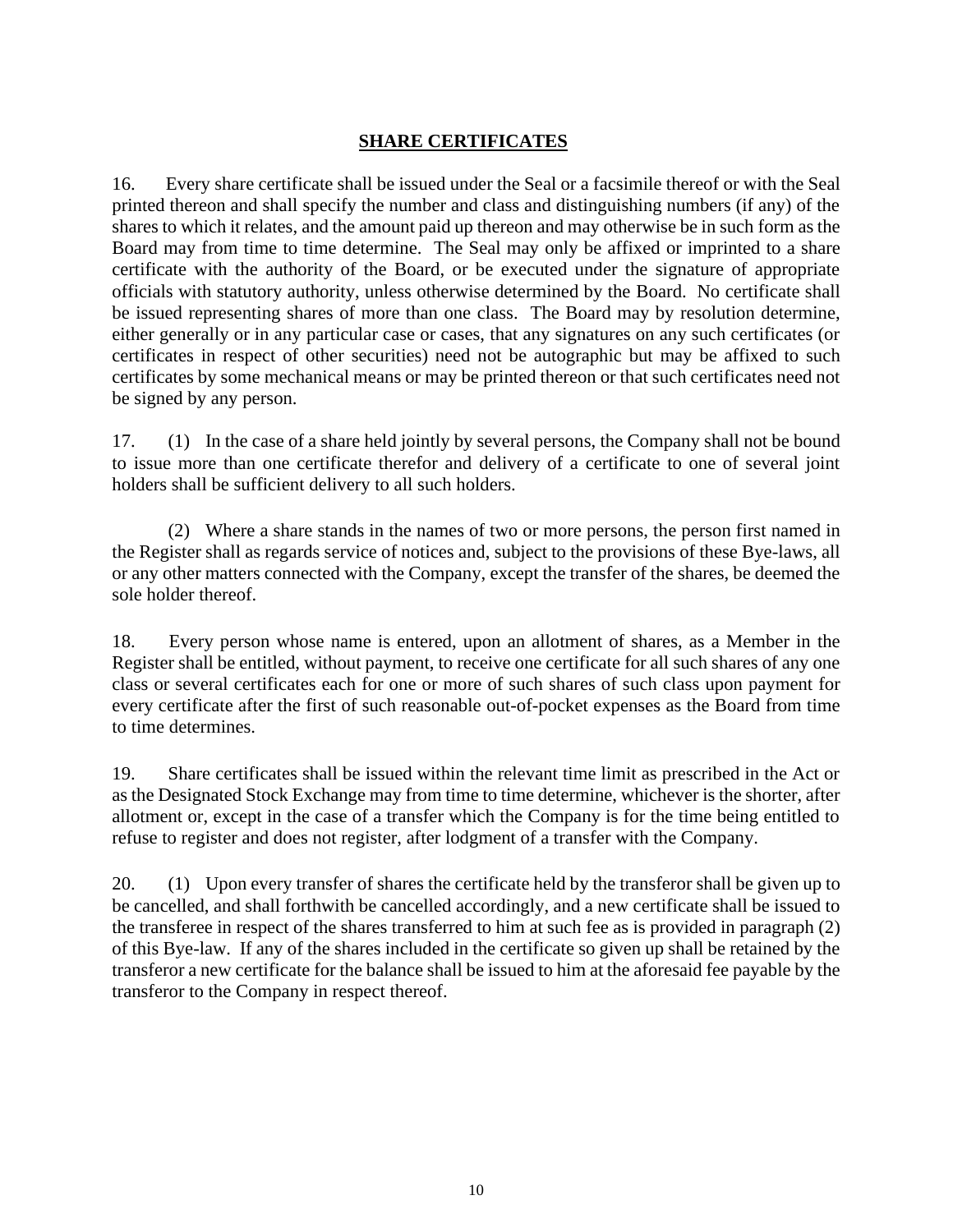(2) The fee referred to in paragraph (1) above shall be an amount not exceeding the relevant maximum amount as the Designated Stock Exchange may from time to time determine provided that the Board may at any time determine a lower amount for such fee.

21. If a share certificate shall be damaged or defaced or alleged to have been lost, stolen or destroyed a new certificate representing the same shares may be issued to the relevant Member upon request and on payment of such fee as the Designated Stock Exchange may determine to be the maximum fee payable or such lesser sum as the Board may determine and, subject to compliance with such terms (if any) as to evidence and indemnity and to payment of the costs and reasonable out-of-pocket expenses of the Company in investigating such evidence and preparing such indemnity as the Board may think fit and, in case of damage or defacement, on delivery of the old certificate to the Company provided always that where share warrants have been issued, no new share warrant shall be issued to replace one that has been lost unless the Board is satisfied beyond reasonable doubt that the original has been destroyed.

#### **LIEN**

22. The Company shall have a first and paramount lien on every share (not being a fully paid share) for all moneys (whether presently payable or not) called or payable at a fixed time in respect of that share. The Company shall also have a first and paramount lien on every share (not being a fully paid share) registered in the name of a Member (whether or not jointly with other Members) for all amounts of money presently payable by such Member or his estate to the Company whether the same shall have been incurred before or after notice to the Company of any equitable or other interest of any person other than such Member, and whether the period for the payment or discharge of the same shall have actually arrived or not, and notwithstanding that the same are joint debts or liabilities of such Member or his estate and any other person, whether a Member or not. The Company's lien on a share shall extend to all dividends or other moneys payable thereon or in respect thereof. The Board may at any time, generally or in any particular case, waive any lien that has arisen or declare any share exempt in whole or in part, from the provisions of this Bye-law.

23. Subject to these Bye-laws, the Company may sell in such manner as the Board determines any share on which the Company has a lien, but no sale shall be made unless some sum in respect of which the lien exists is presently payable, or the liability or engagement in respect of which such lien exists is liable to be presently fulfilled or discharged nor until the expiration of fourteen (14) clear days after a notice in writing, stating and demanding payment of the sum presently payable, or specifying the liability or engagement and demanding fulfilment or discharge thereof and giving notice of the intention to sell in default, has been served on the registered holder for the time being of the share or the person entitled thereto by reason of his death or bankruptcy.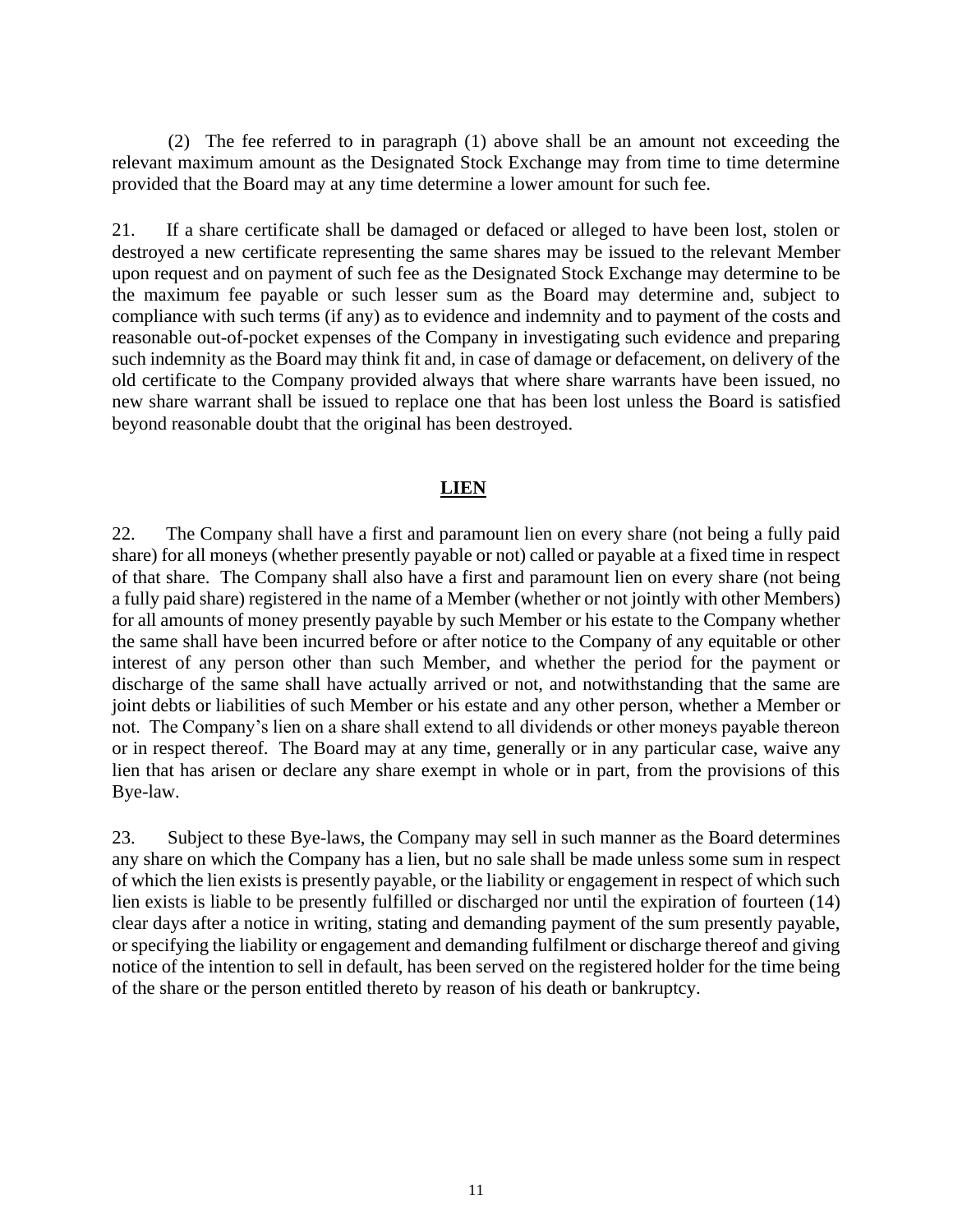24. The net proceeds of the sale shall be received by the Company and applied in or towards payment or discharge of the debt or liability in respect of which the lien exists, so far as the same is presently payable, and any residue shall (subject to a like lien for debts or liabilities not presently payable as existed upon the share prior to the sale) be paid to the person entitled to the share at the time of the sale. To give effect to any such sale the Board may authorise some person to transfer the shares sold to the purchaser thereof. The purchaser shall be registered as the holder of the shares so transferred and he shall not be bound to see to the application of the purchase money, nor shall his title to the shares be affected by any irregularity or invalidity in the proceedings relating to the sale.

#### **CALLS ON SHARES**

25. Subject to these Bye-laws and to the terms of allotment, the Board may from time to time make calls upon the Members in respect of any moneys unpaid on their shares (whether on account of the nominal value of the shares or by way of premium), and each Member shall (subject to being given at least fourteen (14) clear days' Notice specifying the time and place of payment) pay to the Company as required by such notice the amount called on his shares. A call may be extended, postponed or revoked in whole or in part as the Board determines but no Member shall be entitled to any such extension, postponement or revocation except as a matter of grace and favour.

26. A call shall be deemed to have been made at the time when the resolution of the Board authorising the call was passed and may be made payable either in one lump sum or by instalments.

27. A person upon whom a call is made shall remain liable for calls made upon him notwithstanding the subsequent transfer of the shares in respect of which the call was made. The joint holders of a share shall be jointly and severally liable to pay all calls and instalments due in respect thereof or other moneys due in respect thereof.

28. If a sum called in respect of a share is not paid before or on the day appointed for payment thereof, the person from whom the sum is due shall pay interest on the amount unpaid from the day appointed for payment thereof to the time of actual payment at such rate (not exceeding twenty per cent. (20%) per annum) as the Board may determine, but the Board may in its absolute discretion waive payment of such interest wholly or in part.

29. No Member shall be entitled to receive any dividend or bonus until all calls or instalments due by him to the Company, whether alone or jointly with any other person, together with interest and expenses (if any) shall have been paid.

30. On the trial or hearing of any action or other proceedings for the recovery of any money due for any call, it shall be sufficient to prove that the name of the Member sued is entered in the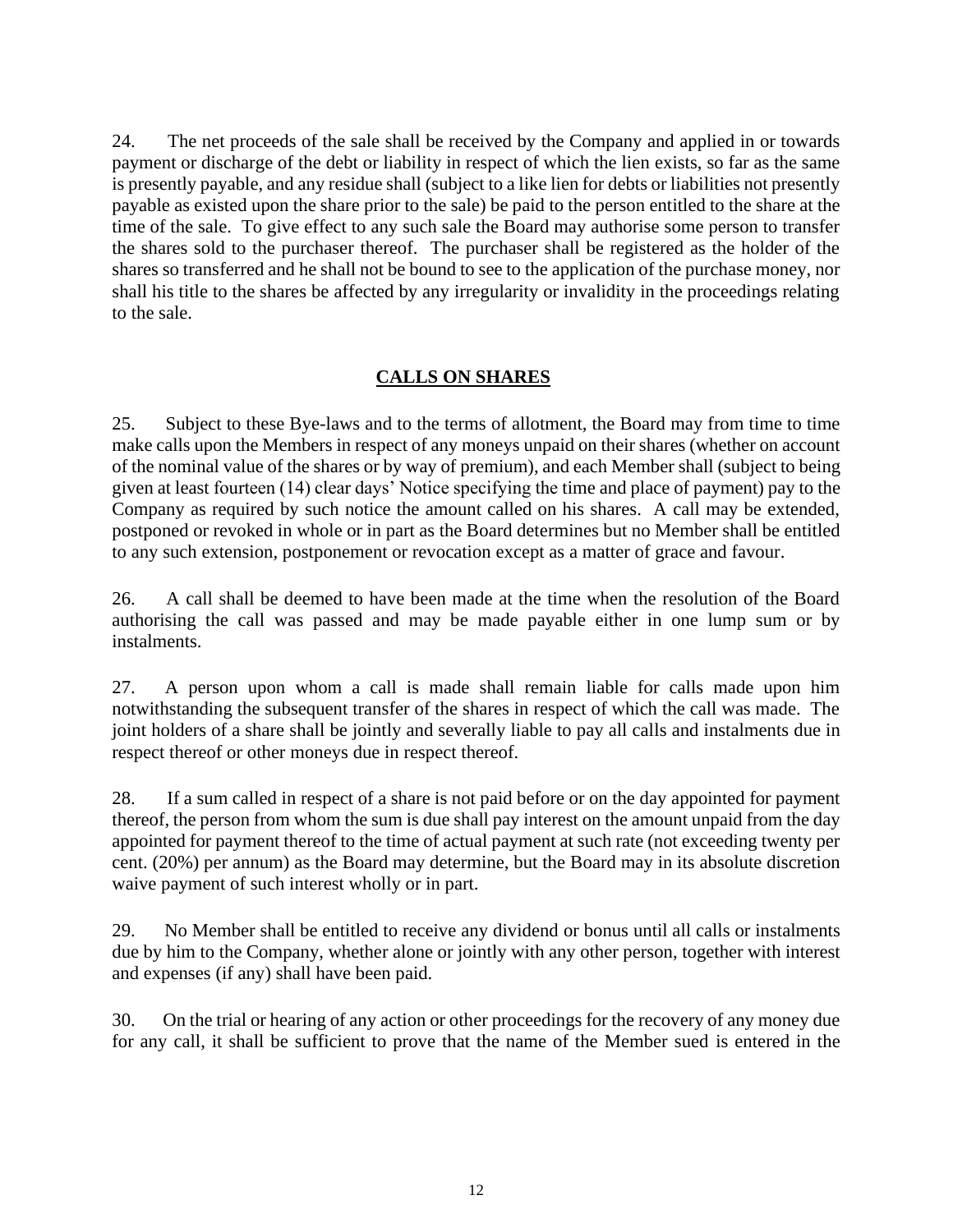Register as the holder, or one of the holders, of the shares in respect of which such debt accrued, that the resolution making the call is duly recorded in the minute book, and that notice of such call was duly given to the Member sued, in pursuance of these Bye-laws; and it shall not be necessary to prove the appointment of the Directors who made such call, nor any other matters whatsoever, but the proof of the matters aforesaid shall be conclusive evidence of the debt.

31. Any amount payable in respect of a share upon allotment or at any fixed date, whether in respect of nominal value or premium or as an instalment of a call, shall be deemed to be a call duly made and payable on the date fixed for payment and if it is not paid the provisions of these Bye-laws shall apply as if that amount had become due and payable by virtue of a call duly made and notified.

32. On the issue of shares the Board may differentiate between the allottees or holders as to the amount of calls to be paid and the times of payment.

33. The Board may, if it thinks fit, receive from any Member willing to advance the same, and either in money or money's worth, all or any part of the moneys uncalled and unpaid or instalments payable upon any shares held by him and upon all or any of the moneys so advanced (until the same would, but for such advance, become presently payable) pay interest at such rate (if any) as the Board may decide. The Board may at any time repay the amount so advanced upon giving to such Member not less than one month's Notice of its intention in that behalf, unless before the expiration of such Notice the amount so advanced shall have been called up on the shares in respect of which it was advanced. Such payment in advance shall not entitle the holder of such share or shares to participate in respect thereof in a dividend subsequently declared.

#### **FORFEITURE OF SHARES**

34. (1) If a call remains unpaid after it has become due and payable the Board may give to the person from whom it is due not less than fourteen (14) clear days' Notice:

- (a) requiring payment of the amount unpaid together with any interest which may have accrued and which may still accrue up to the date of actual payment; and
- (b) stating that if the Notice is not complied with the shares on which the call was made will be liable to be forfeited.

(2) If the requirements of any such Notice are not complied with, any share in respect of which such Notice has been given may at any time thereafter, before payment of all calls and interest due in respect thereof has been made, be forfeited by a resolution of the Board to that effect, and such forfeiture shall include all dividends and bonuses declared in respect of the forfeited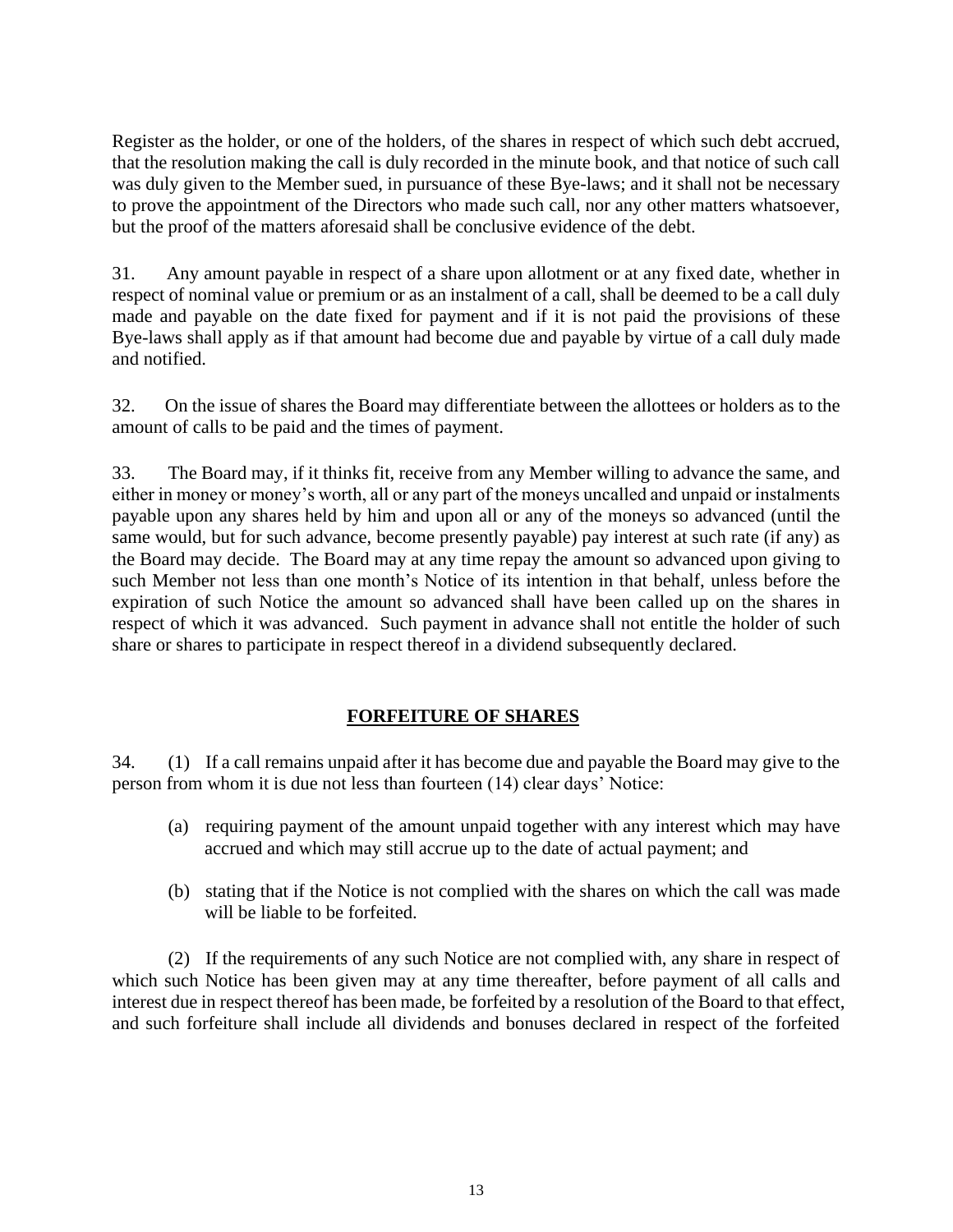share but not actually paid before the forfeiture.

35. When any share has been forfeited, notice of the forfeiture shall be served upon the person who was before forfeiture the holder of the share. No forfeiture shall be invalidated by any omission or neglect to give such Notice.

36. The Board may accept the surrender of any share liable to be forfeited hereunder and, in such case, references in these Bye-laws to forfeiture will include surrender.

37. Until cancelled in accordance with the requirements of the Act, a forfeited share shall be the property of the Company and may be sold, re-allotted or otherwise disposed of to such person, upon such terms and in such manner as the Board determines, and at any time before a sale, re-allotment or disposition the forfeiture may be annulled by the Board on such terms as the Board determines.

38. A person whose shares have been forfeited shall cease to be a Member in respect of the forfeited shares but nevertheless shall remain liable to pay the Company all moneys which at the date of forfeiture were presently payable by him to the Company in respect of the shares, with (if the Board shall in its discretion so require) interest thereon from the date of forfeiture until payment at such rate (not exceeding twenty per cent. (20%) per annum) as the Board determines. The Board may enforce payment thereof if it thinks fit, and without any deduction or allowance for the value of the forfeited shares, at the date of forfeiture, but his liability shall cease if and when the Company shall have received payment in full of all such moneys in respect of the shares. For the purposes of this Bye-law any sum which, by the terms of issue of a share, is payable thereon at a fixed time which is subsequent to the date of forfeiture, whether on account of the nominal value of the share or by way of premium, shall notwithstanding that time has not yet arrived be deemed to be payable at the date of forfeiture, and the same shall become due and payable immediately upon the forfeiture, but interest thereon shall only be payable in respect of any period between the said fixed time and the date of actual payment.

39. A declaration by a Director or the Secretary that a share has been forfeited on a specified date shall be conclusive evidence of the facts therein stated as against all persons claiming to be entitled to the share, and such declaration shall (subject to the execution of an instrument of transfer by the Company if necessary) constitute a good title to the share, and the person to whom the share is disposed of shall be registered as the holder of the share and shall not be bound to see to the application of the consideration (if any), nor shall his title to the share be affected by any irregularity in or invalidity of the proceedings in reference to the forfeiture, sale or disposal of the share. When any share shall have been forfeited, notice of the declaration shall be given to the Member in whose name it stood immediately prior to the forfeiture, and an entry of the forfeiture, with the date thereof, shall forthwith be made in the Register, but no forfeiture shall be in any manner invalidated by any omission or neglect to give such notice or make any such entry.

40. Notwithstanding any such forfeiture as aforesaid the Board may at any time, before any shares so forfeited shall have been sold, re-allotted or otherwise disposed of, permit the shares forfeited to be bought back upon the terms of payment of all calls and interest due upon and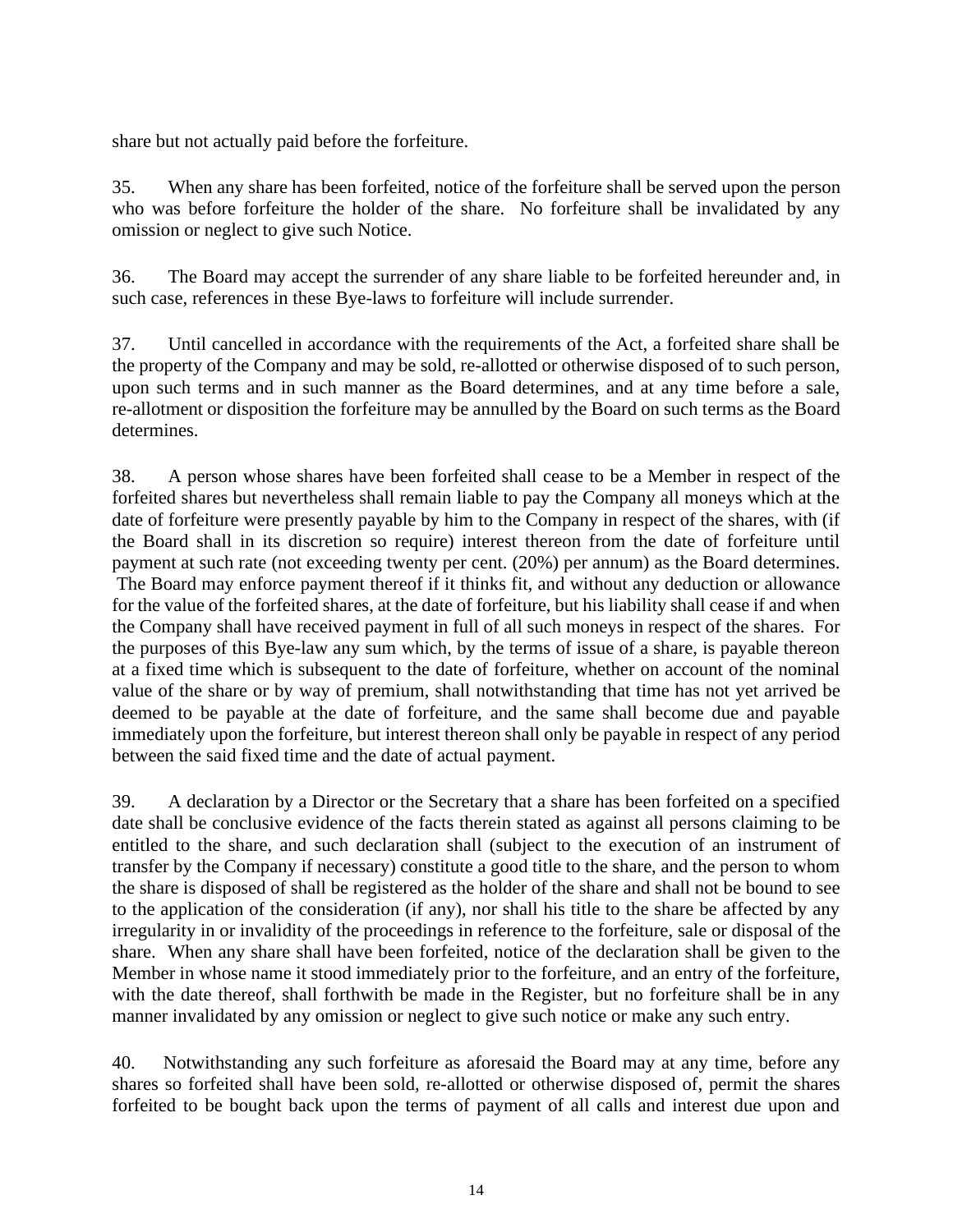expenses incurred in respect of the share, and upon such further terms (if any) as it thinks fit.

41. The forfeiture of a share shall not prejudice the right of the Company to any call already made or instalment payable thereon.

42. The provisions of these Bye-laws as to forfeiture shall apply in the case of non-payment of any sum which, by the terms of issue of a share, becomes payable at a fixed time, whether on account of the nominal value of the share or by way of premium, as if the same had been payable by virtue of a call duly made and notified.

#### **REGISTER OF MEMBERS**

43. (1) The Company shall keep in one or more books a Register and shall enter therein the following particulars, that is to say:

- (a) the name and address of each Member, the number and class of shares held by him and, in respect of any shares that are not fully paid, the amount paid or agreed to be considered as paid on such shares;
- (b) the date on which each person was entered in the Register; and
- (c) the date on which any person ceased to be a Member.

(2) Subject to the Act, the Company may keep an overseas or local or other branch register of Members resident in any place, and the Board may make and vary such regulations as it determines in respect of the keeping of any such register and maintaining a Registration Office in connection therewith.

44. The Register and branch register of Members, as the case may be, shall be open to inspection between 10 a.m. and 12 noon during business hours by members of the public without charge at the Registration Office or such other place at which the Register is kept in accordance with the Act. The Register including any overseas or local or other branch register of Members may, after notice has been given by advertisement in an appointed newspaper and where applicable, any other newspapers in accordance with the requirements of the Designated Stock Exchange or by any means (electronic or otherwise) in such manner as may be accepted by the Designated Stock Exchange to that effect, be closed at such times or for such periods not exceeding in the whole thirty (30) days in each year as the Board may determine and either generally or in respect of any class of shares.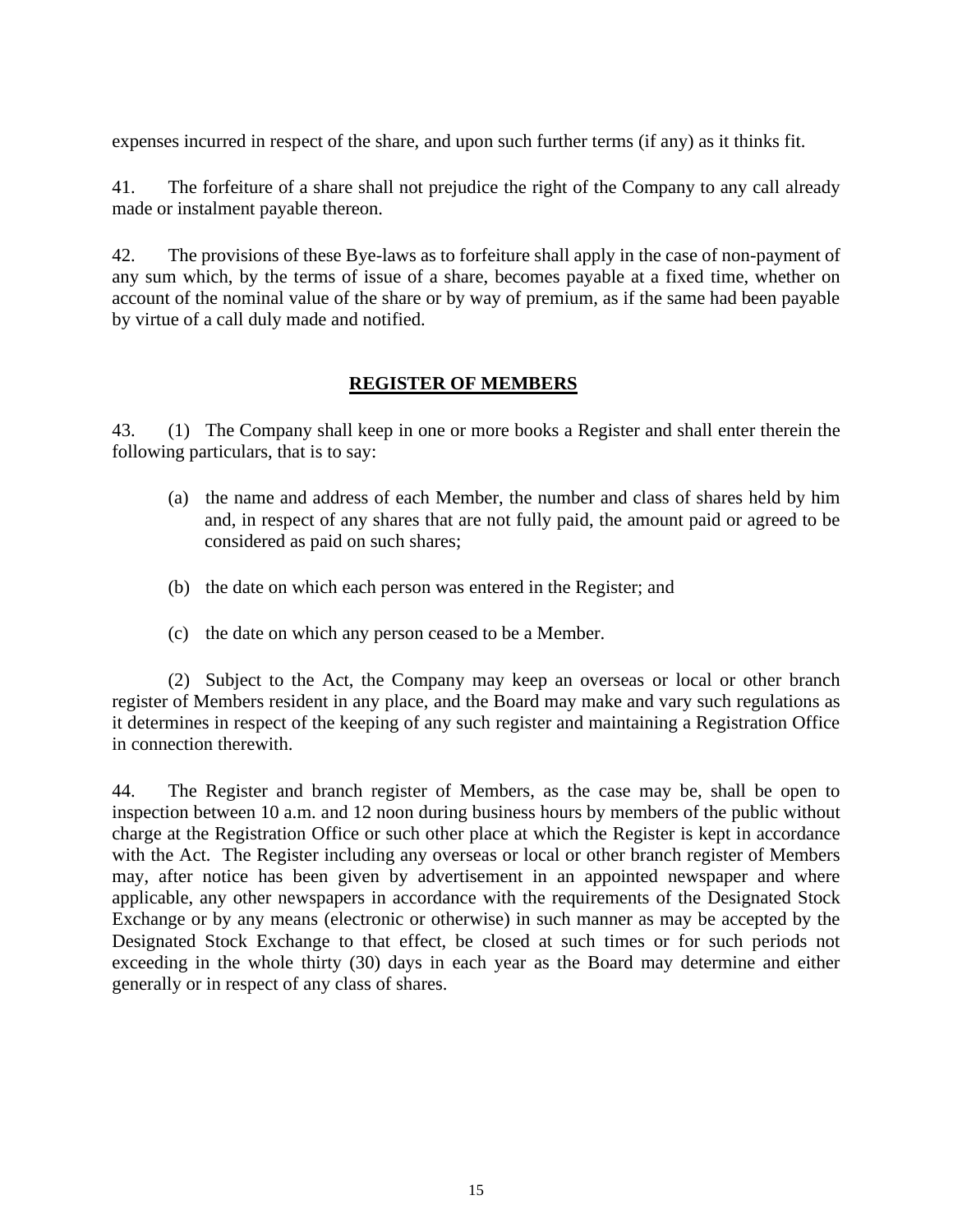#### **RECORD DATES**

45. Subject to the rules of the Designated Stock Exchange, notwithstanding any other provision of these Bye-laws the Company or the Board may fix any date as the record date for:

- (a) determining the Members entitled to receive any dividend, distribution, allotment or issue;
- (b) determining the Members entitled to receive notice of or to vote at any general meeting of the Company.

#### **TRANSFER OF SHARES**

46. Subject to these Bye-laws, any Member may transfer all or any of his shares in any manner permitted by and in accordance with the rules of the Designated Stock Exchange or by an instrument of transfer in the usual or common form or in a form prescribed by the Designated Stock Exchange or in any other form approved by the Board and may be under hand or, if the transferor or transferee is a clearing house or its nominee(s), by hand or by machine imprinted signature or by such other manner of execution as the Board may approve from time to time.

47. The instrument of transfer shall be executed by or on behalf of the transferor and the transferee provided that the Board may dispense with the execution of the instrument of transfer by the transferee in any case which it thinks fit in its discretion to do so. Without prejudice to Bye-law 46, the Board may also resolve, either generally or in any particular case, upon request by either the transferor or transferee, to accept mechanically executed transfers. The transferor shall be deemed to remain the holder of the share until the name of the transferee is entered in the Register in respect thereof. Nothing in these Bye-laws shall preclude the Board from recognising a renunciation of the allotment or provisional allotment of any share by the allottee in favour of some other person.

48. (1) The Board may, in its absolute discretion, and without giving any reason therefor, refuse to register a transfer of any share (not being a fully paid up share) to a person of whom it does not approve, or any share issued under any share incentive scheme for employees upon which a restriction on transfer imposed thereby still subsists, and it may also, without prejudice to the foregoing generality, refuse to register a transfer of any share to more than four (4) joint holders or a transfer of any share (not being a fully paid up share) on which the Company has a lien.

(2) No transfer shall be made to an infant or to a person of unsound mind or under other legal disability.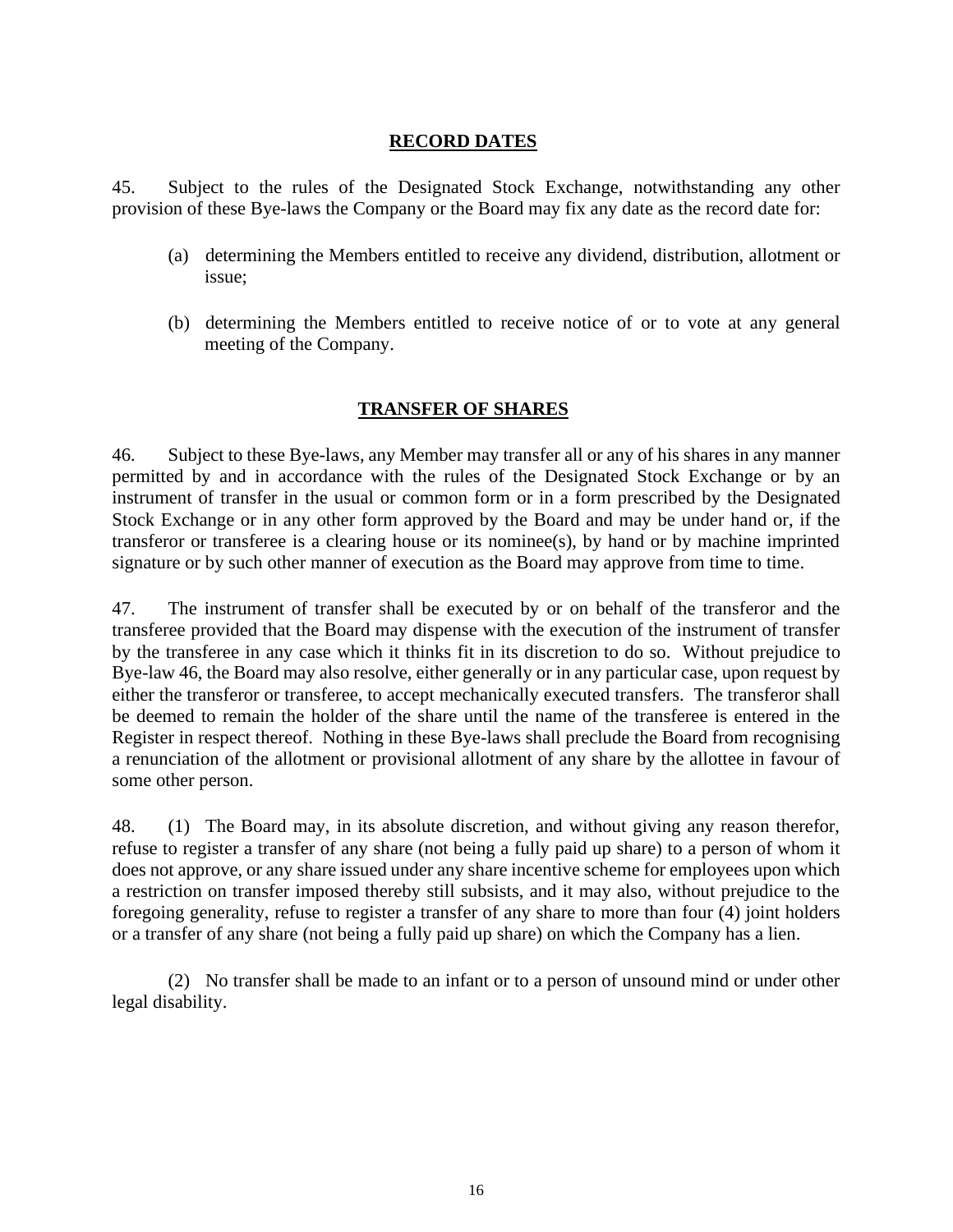(3) The Board in so far as permitted by any applicable law may, in its absolute discretion, at any time and from time to time transfer any share upon the Register to any branch register or any share on any branch register to the Register or any other branch register. In the event of any such transfer, the shareholder requesting such transfer shall bear the cost of effecting the transfer unless the Board otherwise determines.

(4) Unless the Board otherwise agrees (which agreement may be on such terms and subject to such conditions as the Board in its absolute discretion may from time to time determine, and which agreement the Board shall, without giving any reason therefor, be entitled in its absolute discretion to give or withhold), no shares upon the Register shall be transferred to any branch register nor shall shares on any branch register be transferred to the Register or any other branch register and all transfers and other documents of title shall be lodged for registration, and registered, in the case of any shares on a branch register, at the relevant Registration Office, and, in the case of any shares on the Register, at the Office or such other place in Bermuda at which the Register is kept in accordance with the Act.

49. Without limiting the generality of the last preceding Bye-law, the Board may decline to recognise any instrument of transfer unless:-

- (a) a fee of such maximum sum as the Designated Stock Exchange may determine to be payable or such lesser sum as the Board may from time to time require is paid to the Company in respect thereof;
- (b) the instrument of transfer is in respect of only one class of share;
- (c) the instrument of transfer is lodged at the Office or such other place in Bermuda at which the Register is kept in accordance with the Act or the Registration Office (as the case may be) accompanied by the relevant share certificate(s) and such other evidence as the Board may reasonably require to show the right of the transferor to make the transfer (and, if the instrument of transfer is executed by some other person on his behalf, the authority of that person so to do); and
- (d) if applicable, the instrument of transfer is duly and properly stamped.

50. If the Board refuses to register a transfer of any share, it shall, within two (2) months after the date on which the transfer was lodged with the Company, send to each of the transferor and transferee notice of the refusal.

51. The registration of transfers of shares or of any class of shares may, after notice has been given by advertisement in any newspapers in accordance with the requirements of the Designated Stock Exchange or by any means (electronic or otherwise) in such manner as may be accepted by the Designated Stock Exchange to that effect be suspended at such times and for such periods (not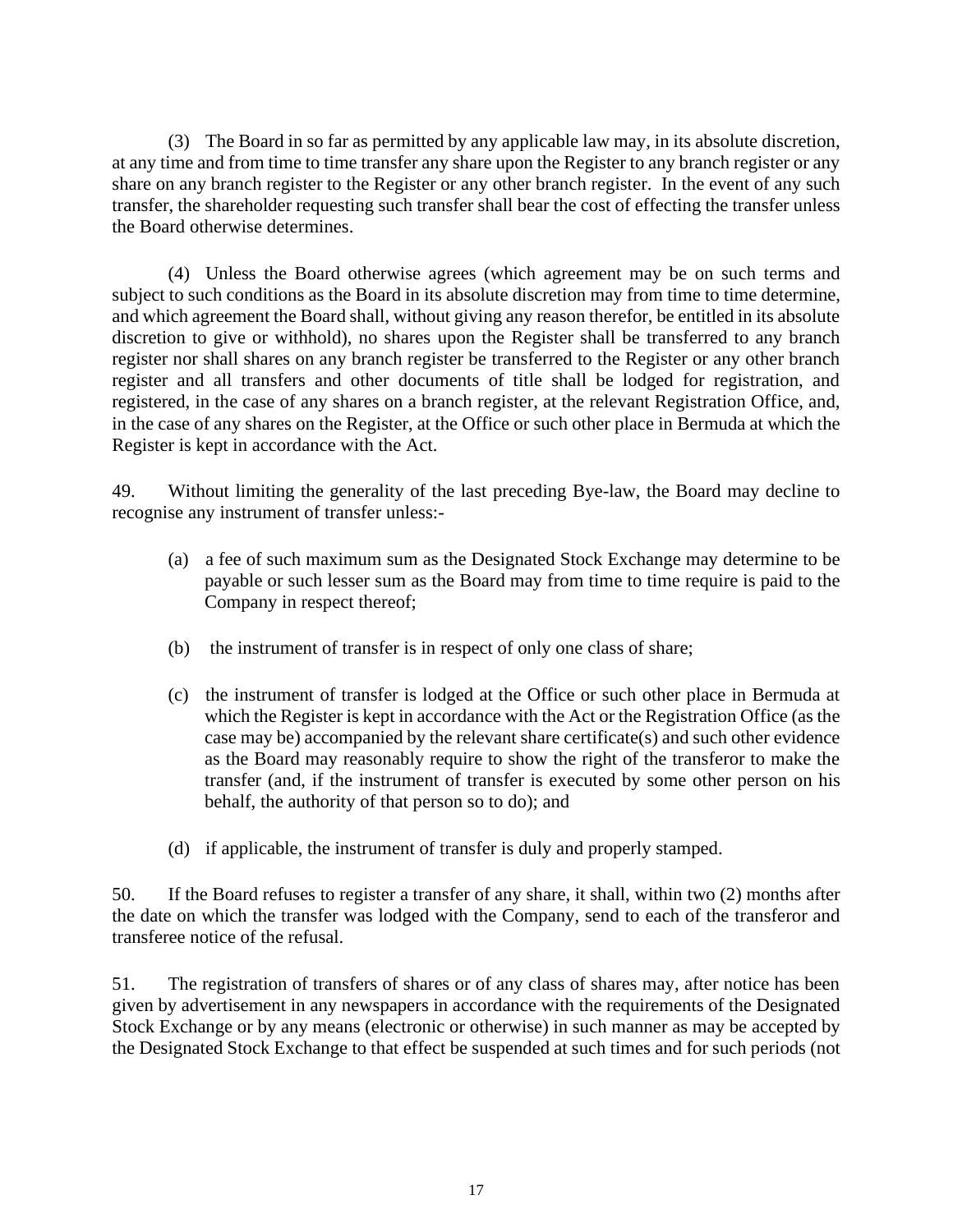exceeding in the whole thirty (30) days in any year) as the Board may determine.

## **TRANSMISSION OF SHARES**

52. If a Member dies, the survivor or survivors where the deceased was a joint holder, and his legal personal representatives where he was a sole or only surviving holder, will be the only persons recognised by the Company as having any title to his interest in the shares; but nothing in this Bye-law will release the estate of a deceased Member (whether sole or joint) from any liability in respect of any share which had been solely or jointly held by him.

53. Subject to Section 52 of the Act, any person becoming entitled to a share in consequence of the death or bankruptcy or winding-up of a Member may, upon such evidence as to his title being produced as may be required by the Board, elect either to become the holder of the share or to have some person nominated by him registered as the transferee thereof. If he elects to become the holder he shall notify the Company in writing either at the Registration Office or Office, as the case may be, to that effect. If he elects to have another person registered he shall execute a transfer of the share in favour of that person. The provisions of these Bye-laws relating to the transfer and registration of transfers of shares shall apply to such notice or transfer as aforesaid as if the death or bankruptcy of the Member had not occurred and the notice or transfer were a transfer signed by such Member.

54. A person becoming entitled to a share by reason of the death or bankruptcy or winding-up of a Member shall be entitled to the same dividends and other advantages to which he would be entitled if he were the registered holder of the share. However, the Board may, if it thinks fit, withhold the payment of any dividend payable or other advantages in respect of such share until such person shall become the registered holder of the share or shall have effectually transferred such share, but, subject to the requirements of Bye-law 72(2) being met, such a person may vote at meetings.

## **UNTRACEABLE MEMBERS**

55. (1) Without prejudice to the rights of the Company under paragraph (2) of this Bye-law, the Company may cease sending cheques for dividend entitlements or dividend warrants by post if such cheques or warrants have been left uncashed on two consecutive occasions. However, the Company may exercise the power to cease sending cheques for dividend entitlements or dividend warrants after the first occasion on which such a cheque or warrant is returned undelivered.

(2) The Company shall have the power to sell, in such manner as the Board thinks fit, any shares of a Member who is untraceable, but no such sale shall be made unless: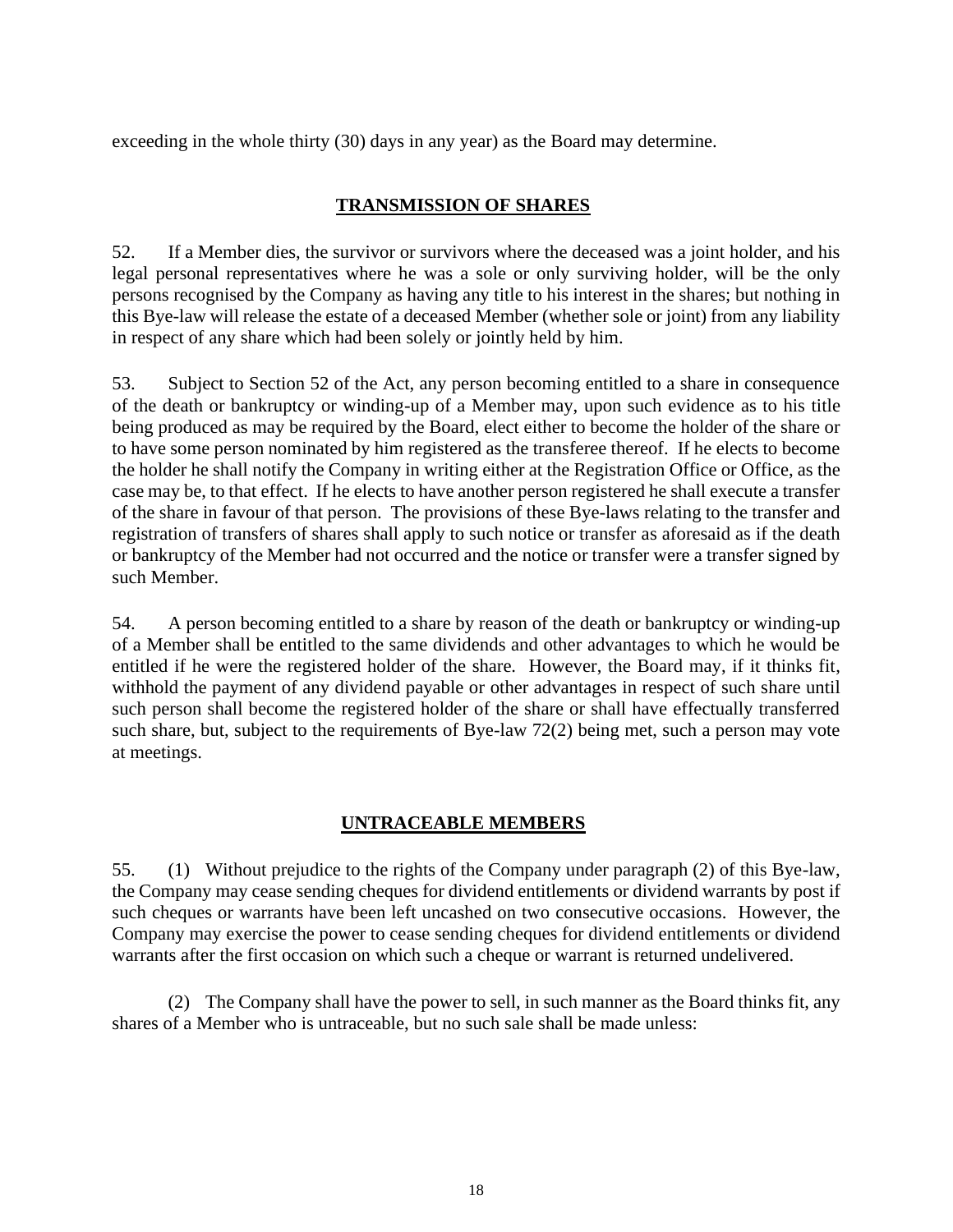- (a) all cheques or warrants in respect of dividends of the shares in question, being not less than three in total number, for any sum payable in cash to the holder of such shares in respect of them sent during the relevant period in the manner authorised by the Bye-laws have remained uncashed;
- (b) so far as it is aware at the end of the relevant period, the Company has not at any time during the relevant period received any indication of the existence of the Member who is the holder of such shares or of a person entitled to such shares by death, bankruptcy or operation of law; and
- (c) the Company, if so required by the rules governing the listing of shares on the Designated Stock Exchange, has given notice to, and caused advertisement in newspapers in accordance with the requirements of, the Designated Stock Exchange to be made of its intention to sell such shares in the manner required by the Designated Stock Exchange, and a period of three (3) months or such shorter period as may be allowed by the Designated Stock Exchange has elapsed since the date of such advertisement.

For the purpose of the foregoing, the "relevant period" means the period commencing twelve (12) years before the date of publication of the advertisement referred to in paragraph (c) of this Bye-law and ending at the expiry of the period referred to in that paragraph.

(3) To give effect to any such sale the Board may authorise some person to transfer the said shares and an instrument of transfer signed or otherwise executed by or on behalf of such person shall be as effective as if it had been executed by the registered holder or the person entitled by transmission to such shares, and the purchaser shall not be bound to see to the application of the purchase money nor shall his title to the shares be affected by any irregularity or invalidity in the proceedings relating to the sale. The net proceeds of the sale will belong to the Company and upon receipt by the Company of such net proceeds it shall become indebted to the former Member for an amount equal to such net proceeds. No trust shall be created in respect of such debt and no interest shall be payable in respect of it and the Company shall not be required to account for any money earned from the net proceeds which may be employed in the business of the Company or as it thinks fit. Any sale under this Bye-law shall be valid and effective notwithstanding that the Member holding the shares sold is dead, bankrupt or otherwise under any legal disability or incapacity.

#### **GENERAL MEETINGS**

56. Subject to the Act, an annual general meeting of the Company shall be held in each financial year other than the financial year in which its statutory meeting is convened and such annual general meeting must be held within six (6) months after the end of the Company's financial year (unless a longer period would not infringe the rules of the Designated Stock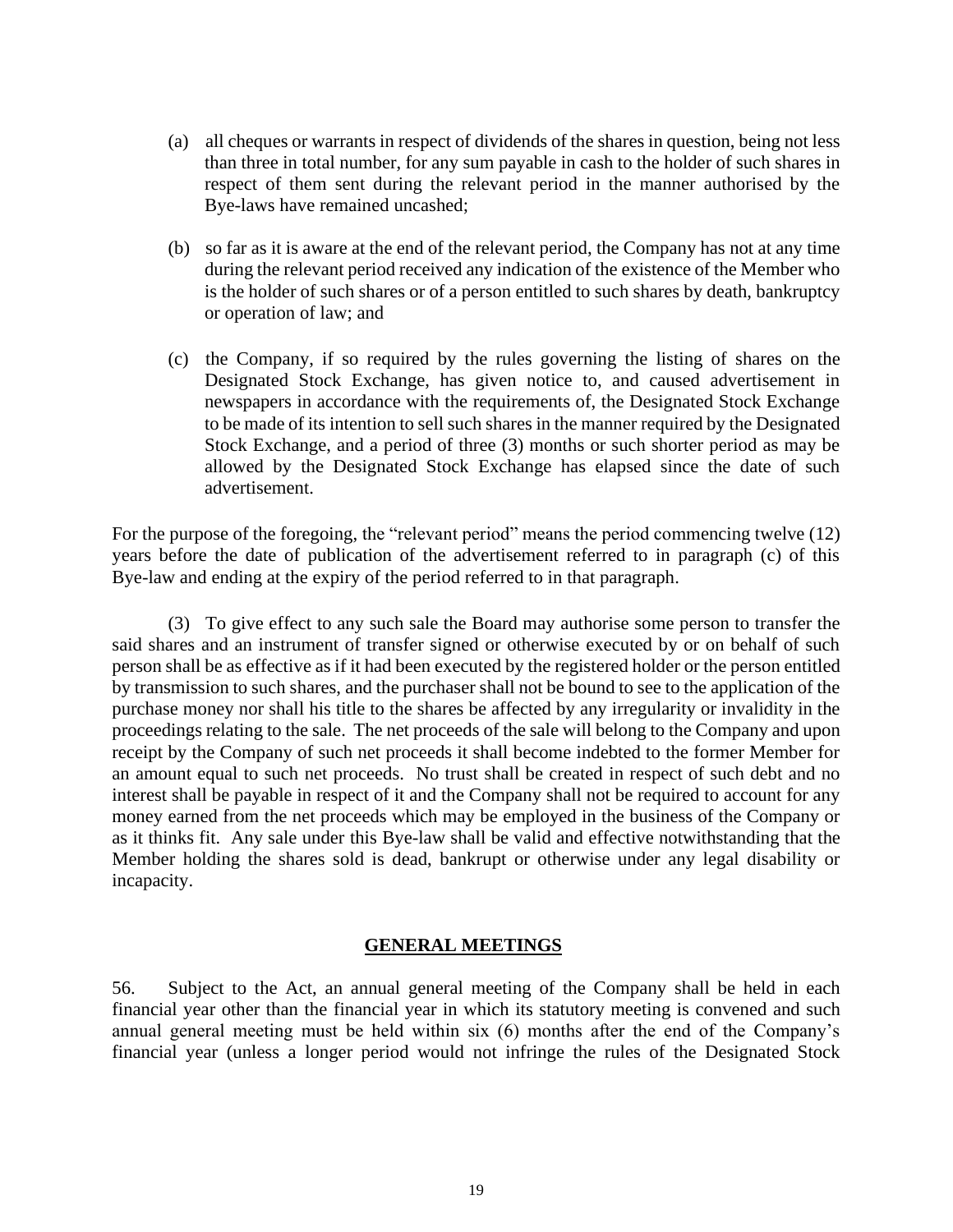Exchange, if any) at such time and place as may be determined by the Board. A meeting of Members or any class thereof may be held by means of such telephone, electronic or other communication facilities as to permit all persons participating in the meeting to communicate with each other simultaneously and instantaneously, and participation in such a meeting shall constitute presence at such meeting.

57. Each general meeting, other than an annual general meeting, shall be called a special general meeting. General meetings may be held in any part of the world as may be determined by the Board.

58. The Board may whenever it thinks fit call special general meetings, and Members holding at the date of deposit of the requisition not less than one-tenth of the voting rights, on a one vote per share basis, in the share capital of the Company carrying the right of voting at general meetings of the Company shall at all times have the right, by written requisition to the Board or the Secretary of the Company, to either (i) require a special general meeting to be called by the Board for the transaction of any business or resolution specified in such requisition; or (ii) add resolutions to a meeting agenda*;* and such meeting shall be held within two (2) months after the deposit of such requisition. If within twenty-one (21) days of such deposit the Board fails to proceed to convene such meeting the requisitionists themselves may do so in accordance with the provisions of Section 74(3) of the Act.

# **NOTICE OF GENERAL MEETINGS**

59. (1) An annual general meeting shall be called by Notice of not less than twenty-one (21) days. All other general meetings (including a special general meeting) must be called by Notice of not less than fourteen (14) days but if permitted by the rules of the Designated Stock Exchange, a general meeting may be called by shorter notice if it is so agreed:

- (a) in the case of a meeting called as an annual general meeting, by all the Members entitled to attend and vote thereat; and
- (b) in the case of any other meeting, by a majority in number of the Members having the right to attend and vote at the meeting, being a majority together representing not less than ninety-five per cent. (95%) of the total voting rights of all the Members entitled to attend and vote thereat.

(2) The Notice shall specify the date, time and place of the meeting and, in case of special business, the general nature of the business. The Notice convening an annual general meeting shall specify the meeting as such. Notice of every general meeting shall be given to all Members other than to such Members as, under the provisions of these Bye-laws or the terms of issue of the shares they hold, are not entitled to receive such notices from the Company, to all persons entitled to a share in consequence of the death or bankruptcy or winding-up of a Member and to each of the Directors and the Auditors.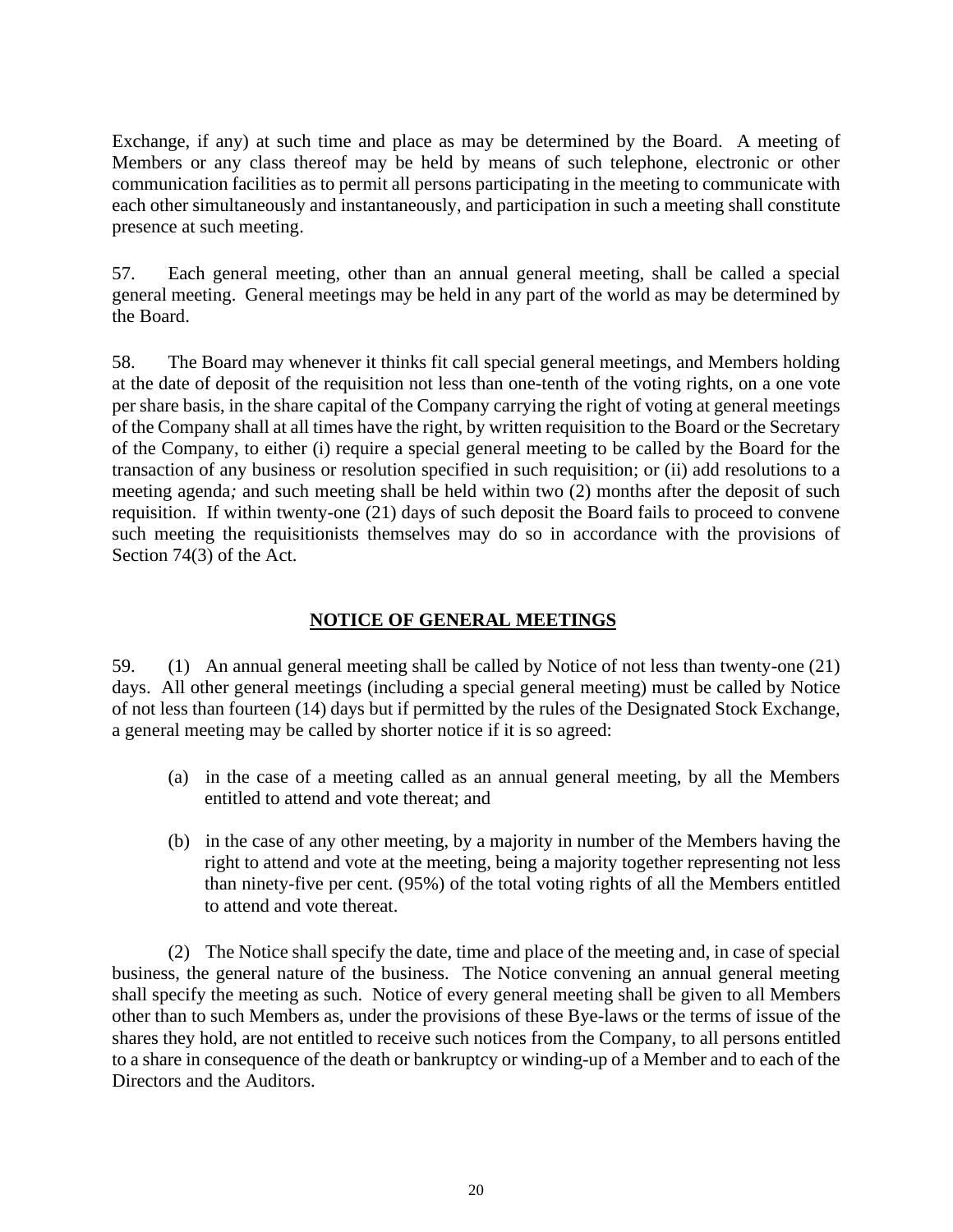60. The accidental omission to give Notice of a meeting or (in cases where instruments of proxy are sent out with the Notice) to send such instrument of proxy to, or the non-receipt of such Notice or such instrument of proxy by, any person entitled to receive such Notice shall not invalidate any resolution passed or the proceedings at that meeting.

### **PROCEEDINGS AT GENERAL MEETINGS**

61. (1) All business shall be deemed special that is transacted at a special general meeting, and also all business that is transacted at an annual general meeting, with the exception of sanctioning dividends, the reading, considering and adopting of the accounts and balance sheet and the reports of the Directors and Auditors and other documents required to be annexed to the balance sheet, the election of Directors and appointment of Auditors and other officers in the place of those retiring, the fixing of the remuneration of the Auditors, and the voting of remuneration or extra remuneration to the Directors.

(2) No business other than the appointment of a chairman of a meeting shall be transacted at any general meeting unless a quorum is present at the commencement of the business. Two (2) Members entitled to vote and present in person or (in the case of a Member being a corporation) by its duly authorised representative or by proxy or, for quorum purposes only, two persons appointed by the clearing house as authorised representative or proxy shall form a quorum for all purposes.

62. If within thirty (30) minutes (or such longer time not exceeding one hour as the chairman of the meeting may determine to wait) after the time appointed for the meeting a quorum is not present, the meeting, if convened on the requisition of Members, shall be dissolved. In any other case it shall stand adjourned to the same day in the next week at the same time and place or to such time and place as the Board may determine. If at such adjourned meeting a quorum is not present within half an hour from the time appointed for holding the meeting, the meeting shall be dissolved.

63. The chairman of the Company or if there is more than one chairman, any one of them as may be agreed amongst themselves or failing such agreement, any one of them elected by all the Directors present shall preside as chairman at a general meeting. If at any meeting no chairman is present within fifteen (15) minutes after the time appointed for holding the meeting, or is willing to act as chairman, the deputy chairman of the Company or if there is more than one deputy chairman, any one of them as may be agreed amongst themselves or failing such agreement, any one of them elected by all the Directors present shall preside as chairman. If no chairman or deputy chairman is present or is willing to act as chairman of the meeting, the Directors present shall choose one of their number to act, or if one Director only is present he shall preside as chairman if willing to act. If no Director is present, or if each of the Directors present declines to take the chair, or if the chairman chosen shall retire from the chair, the Members present in person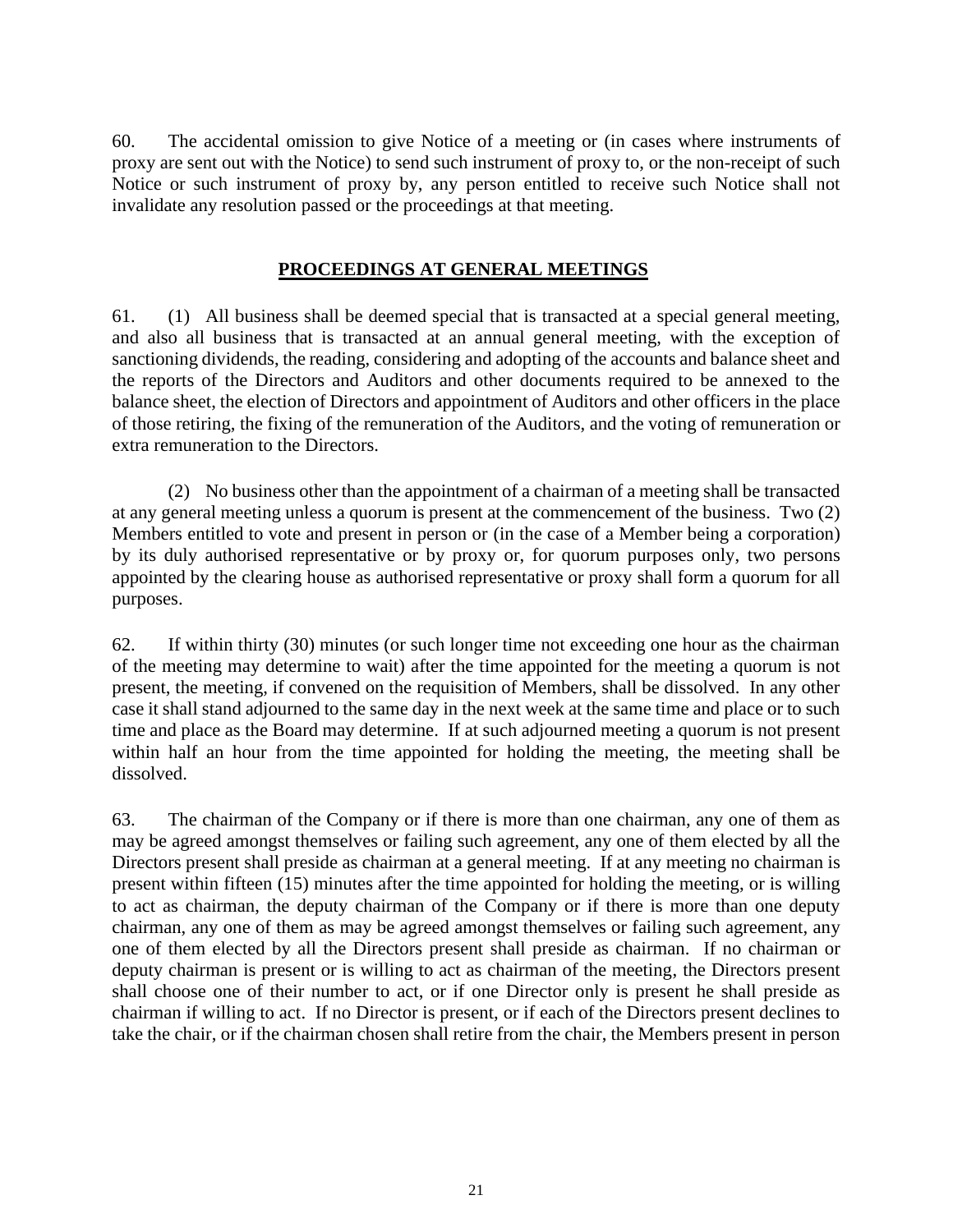or (in the case of a Member being a corporation) by its duly authorised representative or by proxy and entitled to vote shall elect one of their number to be chairman of the meeting.

64. The chairman may, with the consent of any meeting at which a quorum is present (and shall if so directed by the meeting), adjourn the meeting from time to time and from place to place as the meeting shall determine, but no business shall be transacted at any adjourned meeting other than the business which might lawfully have been transacted at the meeting had the adjournment not taken place. When a meeting is adjourned for fourteen (14) days or more, at least seven (7) clear days' Notice of the adjourned meeting shall be given specifying the time and place of the adjourned meeting but it shall not be necessary to specify in such notice the nature of the business to be transacted at the adjourned meeting and the general nature of the business to be transacted. Save as aforesaid, it shall be unnecessary to give notice of an adjournment.

65. If an amendment is proposed to any resolution under consideration but is in good faith ruled out of order by the chairman of the meeting, the proceedings on the substantive resolution shall not be invalidated by any error in such ruling. In the case of a resolution duly proposed as a special resolution, no amendment thereto (other than a mere clerical amendment to correct a patent error) may in any event be considered or voted upon.

## **VOTING**

66. (1) Subject to any special rights or restrictions as to voting for the time being attached to any shares by or in accordance with these Bye-laws, at any general meeting on a poll every Member present in person or by proxy or, in the case of a Member being a corporation, by its duly authorised representative shall have one vote for every share of which he is the holder. A resolution put to the vote of a meeting shall be decided by way of a poll save that the chairman of the meeting may in good faith, allow a resolution which relates purely to a procedural or administrative matter to be voted on by a show of hands in which case every Member present in person (or being a corporation, is present by a duly authorised representative), or by proxy(ies) shall have one vote provided that where more than one proxy is appointed by a Member which is a clearing house (or its nominee(s)), each such proxy shall have one vote on a show of hands. For purposes of this Bye-law, procedural and administrative matters are those that (i) are not on the agenda of the general meeting or in any supplementary circular that may be issued by the Company to its Members; and (ii) relate to the chairman's duties to maintain the orderly conduct of the meeting and/or allow the business of the meeting to be properly and effectively dealt with, whilst allowing all Members a reasonable opportunity to express their views.

(2) Where a show of hands is allowed, before or on the declaration of the result of the show of hands, a poll may be demanded:

(a) by at least three Members present in person or in the case of a Member being a corporation by its duly authorised representative or by proxy for the time being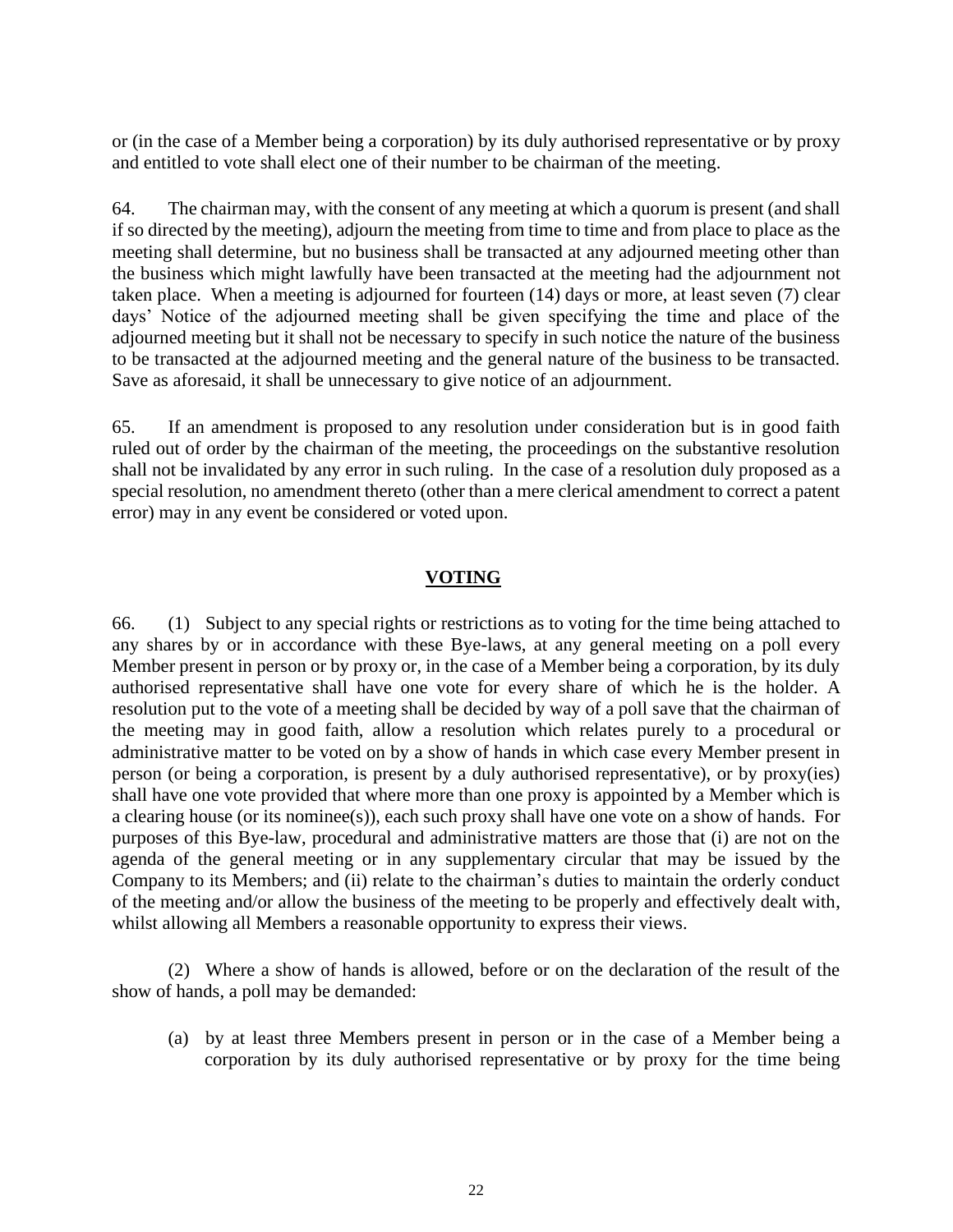entitled to vote at the meeting; or

- (b) by a Member or Members present in person or in the case of a Member being a corporation by its duly authorised representative or by proxy and representing not less than one-tenth of the total voting rights of all Members having the right to vote at the meeting; or
- (c) by a Member or Members present in person or in the case of a Member being a corporation by its duly authorised representative or by proxy and holding shares in the Company conferring a right to vote at the meeting being shares on which an aggregate sum has been paid up equal to not less than one-tenth of the total sum paid up on all shares conferring that right.

A demand by a person as proxy for a Member or in the case of a Member being a corporation by its duly authorised representative shall be deemed to be the same as a demand by the Member.

67. Where a resolution is voted on by a show of hands, a declaration by the chairman that a resolution has been carried, or carried unanimously, or by a particular majority, or not carried by a particular majority, or lost, and an entry to that effect made in the minute book of the Company, shall be conclusive evidence of the facts without proof of the number or proportion of the votes recorded for or against the resolution. The result of the poll shall be deemed to be the resolution of the meeting. The Company shall only be required to disclose the voting figures on a poll if such disclosure is required by the rules of the Designated Stock Exchange.

68. On a poll votes may be given either personally or by proxy or, in the case of a Member being a corporation, by its duly authorised representative.

69. A person entitled to more than one vote on a poll need not use all his votes or cast all the votes he uses in the same way.

70. All questions submitted to a meeting shall be decided by a simple majority of votes except where a greater majority is required by these Bye-laws, the Act or the rules of the Designated Stock Exchange. In the case of an equality of votes, the chairman of such meeting shall be entitled to a second or casting vote in addition to any other vote he may have.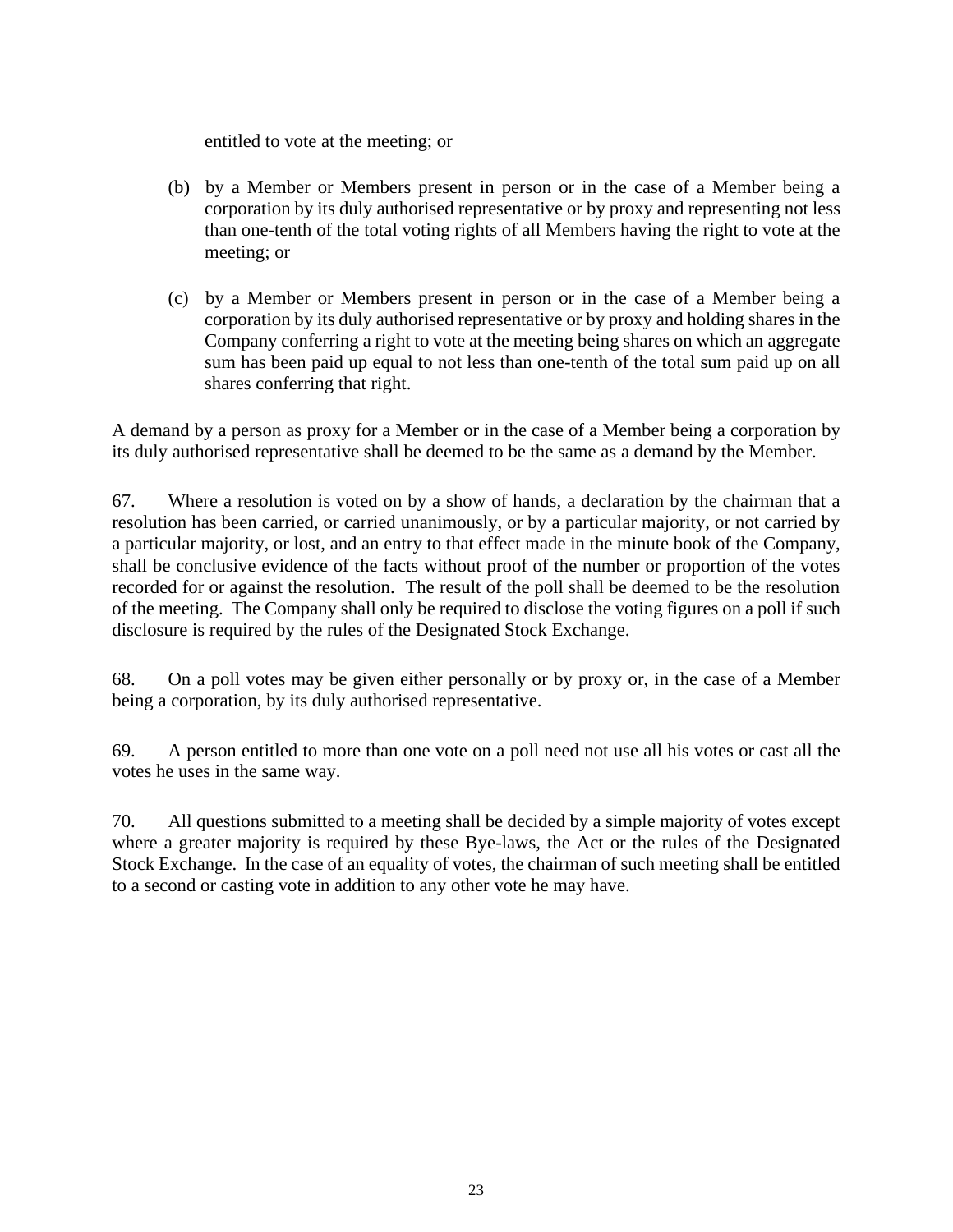71. Where there are joint holders of any share any one of such joint holder may vote, either in person or by proxy, in respect of such share as if he were solely entitled thereto, but if more than one of such joint holders be present at any meeting the vote of the senior who tenders a vote, whether in person (or in the case of a holder being a corporation by its duly authorised representative) or by proxy, shall be accepted to the exclusion of the votes of the other joint holders, and for this purpose seniority shall be determined by the order in which the names stand in the Register in respect of the joint holding. Several executors or administrators of a deceased Member in whose name any share stands shall for the purposes of this Bye-law be deemed joint holders thereof.

72. (1) A Member who is a patient for any purpose relating to mental health or in respect of whom an order has been made by any court having jurisdiction for the protection or management of the affairs of persons incapable of managing their own affairs may vote, by his receiver, committee, *curator bonis* or other person in the nature of a receiver, committee or *curator bonis* appointed by such court, and such receiver, committee, *curator bonis* or other person may vote by proxy, and may otherwise act and be treated as if he were the registered holder of such shares for the purposes of general meetings, provided that such evidence as the Board may require of the authority of the person claiming to vote shall have been deposited at the Office, head office or Registration Office, as appropriate, not less than forty-eight (48) hours before the time appointed for holding the meeting, or adjourned meeting, as the case may be.

(2) Any person entitled under Bye-law 53 to be registered as the holder of any shares may vote at any general meeting in respect thereof in the same manner as if he were the registered holder of such shares, provided that forty-eight (48) hours at least before the time of the holding of the meeting or adjourned meeting, as the case may be, at which he proposes to vote, he shall satisfy the Board of his entitlement to such shares, or the Board shall have previously admitted his right to vote at such meeting in respect thereof.

73. (1) All Members present in person or in the case of a Member being a corporation by its duly authorised representative or by proxy have the right to (a) speak at a general meeting; and (b) vote at a general meeting except where a Member is required, by the rules of the Designated Stock Exchange, to abstain from voting to approve the matter under consideration.

(2) Where the Company has knowledge that any Member is, under the rules of the Designated Stock Exchange, required to abstain from voting on any particular resolution of the Company or restricted to voting only for or only against any particular resolution of the Company, any votes cast by or on behalf of such Member in contravention of such requirement or restriction shall not be counted.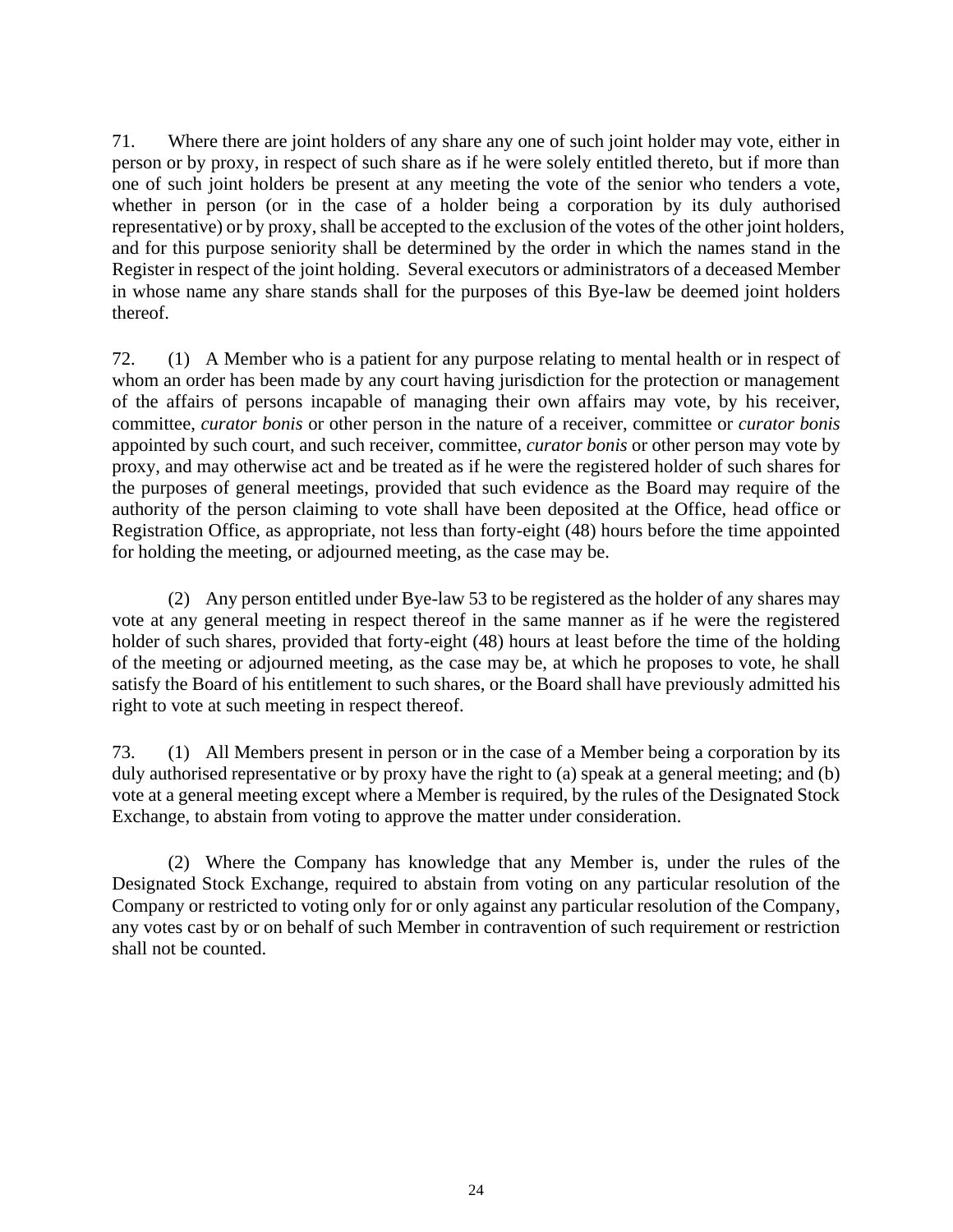- 74. If:
	- (a) any objection shall be raised to the qualification of any voter; or
	- (b) any votes have been counted which ought not to have been counted or which might have been rejected; or
	- (c) any votes are not counted which ought to have been counted;

the objection or error shall not vitiate the decision of the meeting or adjourned meeting on any resolution unless the same is raised or pointed out at the meeting or, as the case may be, the adjourned meeting at which the vote objected to is given or tendered or at which the error occurs. Any objection or error shall be referred to the chairman of the meeting and shall only vitiate the decision of the meeting on any resolution if the chairman decides that the same may have affected the decision of the meeting. The decision of the chairman on such matters shall be final and conclusive.

# **PROXIES**

75. Any Member entitled to attend and vote at a meeting of the Company shall be entitled to appoint another person as his proxy to attend and vote instead of him. A Member who is the holder of two or more shares may appoint more than one proxy to represent him and vote on his behalf at a general meeting of the Company or at a class meeting. A proxy need not be a Member. In addition, a proxy or proxies representing either a Member who is an individual or a Member which is a corporation shall be entitled to exercise the same powers on behalf of the Member which he or they represent as such Member could exercise.

76. The instrument appointing a proxy shall be in writing under the hand of the appointor or of his attorney duly authorised in writing or, if the appointor is a corporation, either under its seal or under the hand of an officer, attorney or other person authorised to sign the same. In the case of an instrument of proxy purporting to be signed on behalf of a corporation by an officer thereof it shall be assumed, unless the contrary appears, that such officer was duly authorised to sign such instrument of proxy on behalf of the corporation without further evidence of the fact.

77. The instrument appointing a proxy and (if required by the Board) the power of attorney or other authority (if any) under which it is signed, or a certified copy of such power or authority, shall be delivered to such place or one of such places (if any) as may be specified for that purpose in or by way of note to or in any document accompanying the notice convening the meeting (or, if no place is so specified at the Registration Office or the Office, as may be appropriate) not less than forty-eight (48) hours before the time appointed for holding the meeting or adjourned meeting at which the person named in the instrument proposes to vote. No instrument appointing a proxy shall be valid after the expiration of twelve (12) months from the date named in it as the date of its execution, except at an adjourned meeting in cases where the meeting was originally held within twelve (12) months from such date. Delivery of an instrument appointing a proxy shall not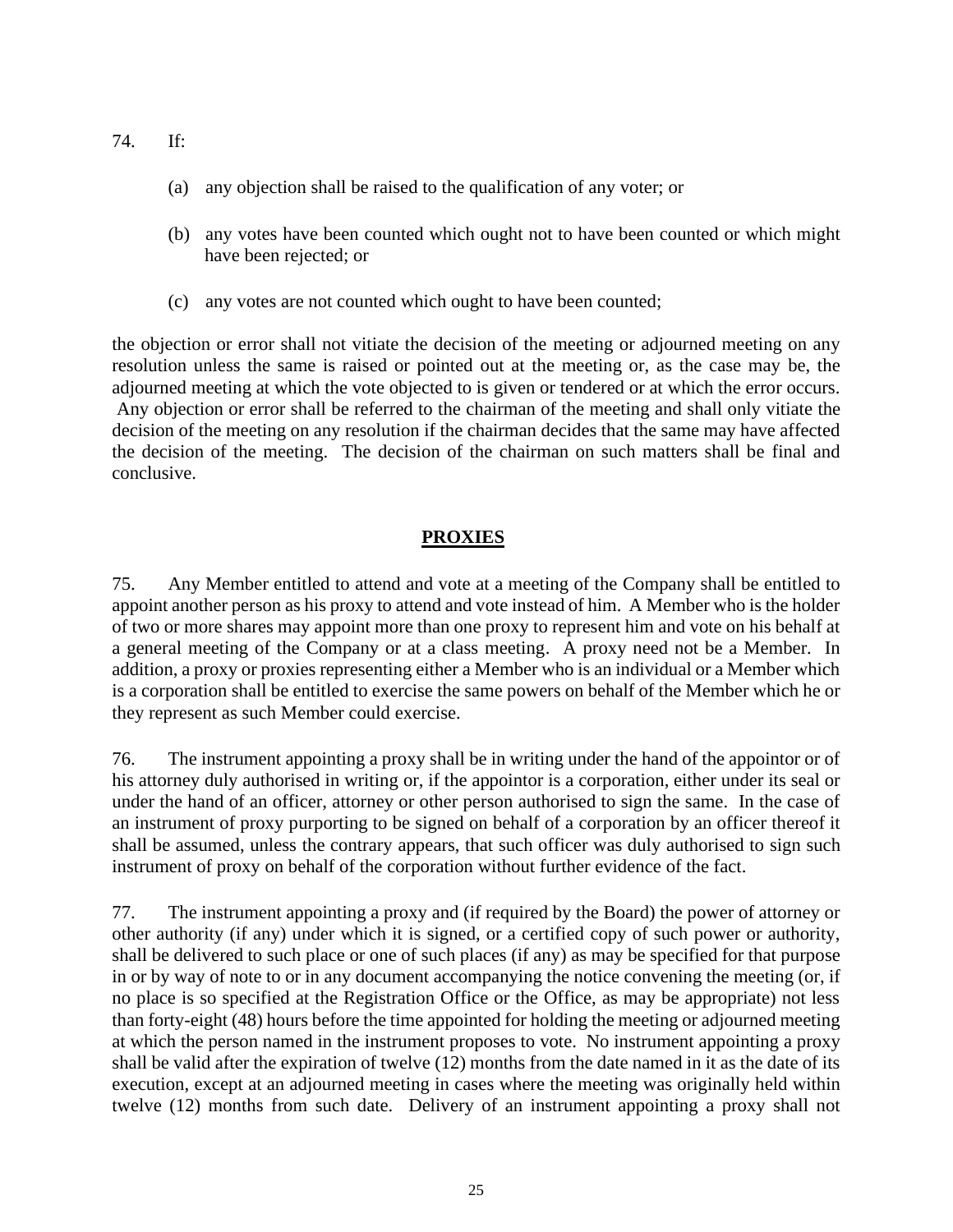preclude a Member from attending and voting in person at the meeting convened and in such event, the instrument appointing a proxy shall be deemed to be revoked.

78. Instruments of proxy shall be in any common form or in such other form as the Board may approve (provided that this shall not preclude the use of the two-way form) and the Board may, if it thinks fit, send out with the notice of any meeting forms of instrument of proxy for use at the meeting. The instrument of proxy shall be deemed to confer authority to vote on any amendment of a resolution put to the meeting for which it is given as the proxy thinks fit. The instrument of proxy shall, unless the contrary is stated therein, be valid as well for any adjournment of the meeting as for the meeting to which it relates.

79. A vote given in accordance with the terms of an instrument of proxy shall be valid notwithstanding the previous death or insanity of the principal, or revocation of the instrument of proxy or of the authority under which it was executed, provided that no intimation in writing of such death, insanity or revocation shall have been received by the Company at the Office or the Registration Office (or such other place as may be specified for the delivery of instruments of proxy in the notice convening the meeting or other document sent therewith) at least two (2) hours before the commencement of the meeting or adjourned meeting, at which the instrument of proxy is used.

80. Anything which under these Bye-laws a Member may do by proxy he may likewise do by his duly appointed attorney and the provisions of these Bye-laws relating to proxies and instruments appointing proxies shall apply *mutatis mutandis* in relation to any such attorney and the instrument under which such attorney is appointed.

## **CORPORATIONS ACTING BY REPRESENTATIVES**

81. (1) Any corporation which is a Member may by resolution of its directors or other governing body authorise such person as it thinks fit to act as its representative at any meeting of the Company or at any meeting of any class of Members. The person so authorised shall be entitled to exercise the same powers on behalf of such corporation as the corporation could exercise if it were an individual Member and such corporation shall for the purposes of these Bye-laws be deemed to be present in person at any such meeting if a person so authorised is present thereat.

(2) Where a Member is a clearing house (or its nominee(s)), it may authorise such persons as it thinks fit to act as its proxies or representatives at any meeting of the Company or at any meeting of any class of Members provided that the authorisation shall specify the number and class of shares in respect of which each such proxy or representative is so authorised. Each person so authorised under the provisions of this Bye-law shall be deemed to have been duly authorised without further evidence of the facts and be entitled to exercise the same rights and powers on behalf of the clearing house (or its nominee(s)) as if such person was the registered holder of the shares of the Company held by the clearing house (or its nominee(s)) in respect of the number and class of shares specified in the relevant authorisation including the right to speak and vote and,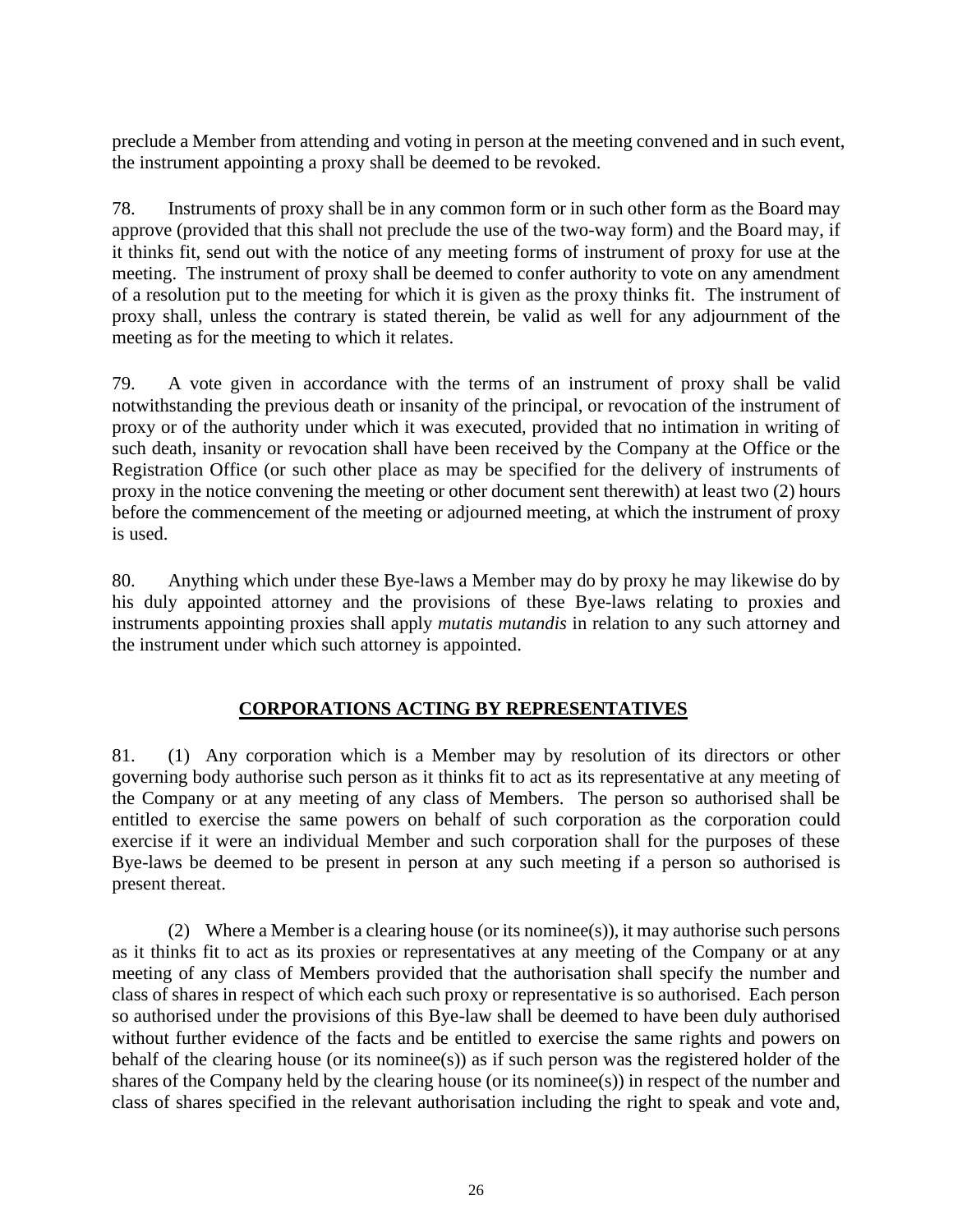where a show of hands is allowed, the right to vote individually on a show of hands.

(3) Any reference in these Bye-laws to a duly authorised representative of a Member being a corporation shall mean a representative authorised under the provisions of this Bye-law.

### **WRITTEN RESOLUTIONS OF MEMBERS**

82. (1) Subject to the Act, a resolution in writing signed (in such manner as to indicate, expressly or impliedly, unconditional approval) by or on behalf of all persons for the time being entitled to receive notice of and to attend and vote at general meetings of the Company shall, for the purposes of these Bye-laws, be treated as a resolution duly passed at a general meeting of the Company and, where relevant, as a special resolution so passed. Any such resolution shall be deemed to have been passed at a meeting held on the date on which it was signed by the last Member to sign, and where the resolution states a date as being the date of his signature thereof by any Member the statement shall be prima facie evidence that it was signed by him on that date. Such a resolution may consist of several documents in the like form, each signed by one or more relevant Members.

(2) Notwithstanding any provisions contained in these Bye-laws, a resolution in writing shall not be passed for the purpose of removing a Director before the expiration of his term of office under Bye-law 83(4) or for the purposes set out in Bye-law 152(3) relating to the removal and appointment of the Auditor.

### **BOARD OF DIRECTORS**

83. (1) Unless otherwise determined by the Company in general meeting, the number of Directors shall not be less than two (2). There shall be no maximum number of Directors unless otherwise determined from time to time by the Members in general meeting. The Directors shall be elected or appointed in the first place at the statutory meeting of Members and thereafter at any annual general meeting in accordance with Bye-law 84 or at any special general meeting called for such purpose and shall hold office for such term as the Members may determine or, in the absence of such determination, in accordance with Bye-law 84 or until their successors are elected or appointed or their office is otherwise vacated. Any general meeting may authorise the Board to fill any vacancy in their number left unfilled at a general meeting.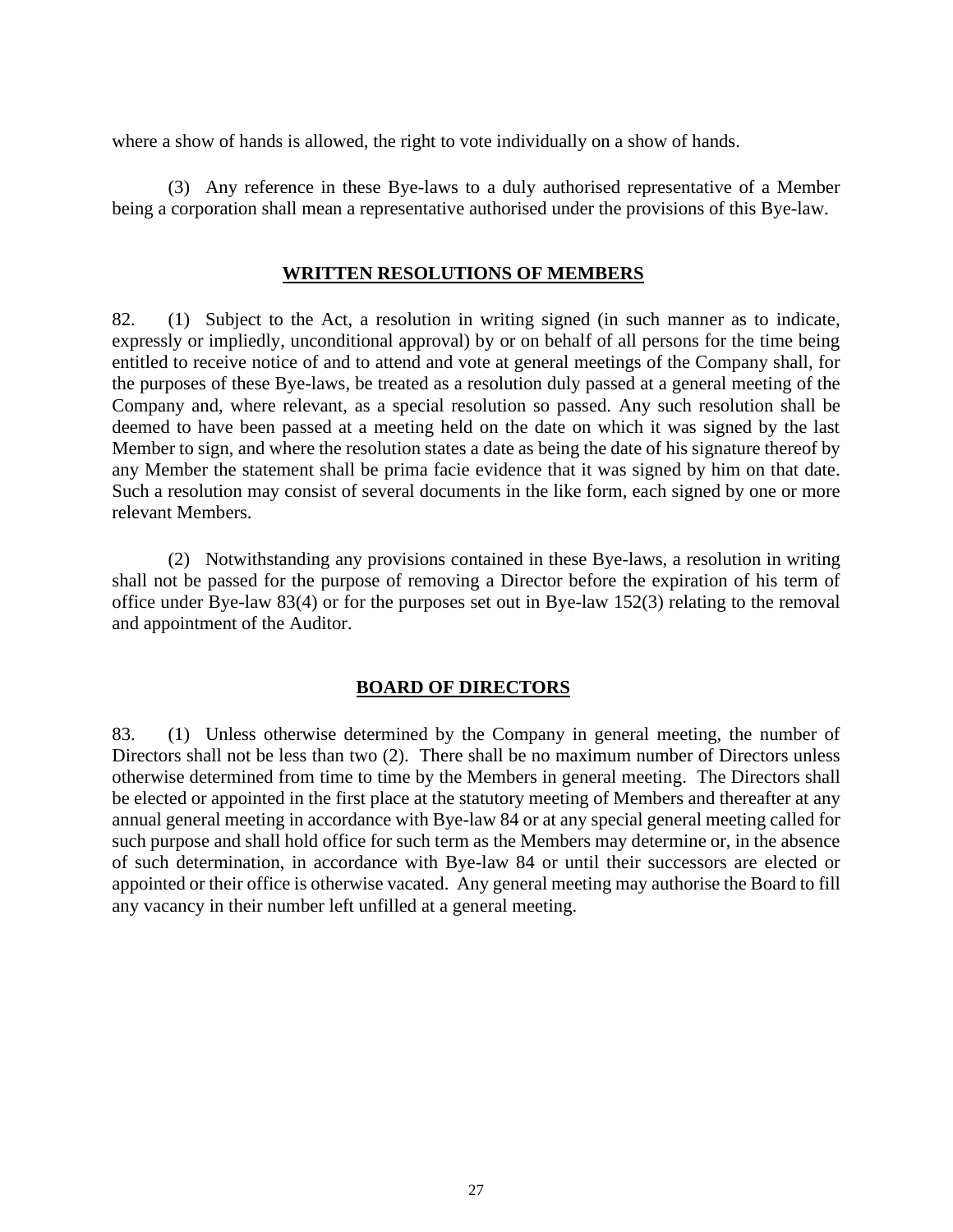(2) The Directors shall have the power from time to time and at any time to appoint any person as a Director either to fill a casual vacancy on the Board or, subject to authorisation by the Members in general meeting, as an addition to the existing Board but so that the number of Directors so appointed shall not exceed any maximum number determined from time to time by the Members in general meeting. Any Director so appointed shall hold office until the first annual general meeting of the Company after his appointment and shall then be eligible for re-election.

(3) Neither a Director nor an alternate Director shall be required to hold any shares of the Company by way of qualification and a Director or alternate Director (as the case may be) who is not a Member shall be entitled to receive notice of and to attend and speak at any general meeting of the Company and of all classes of shares of the Company.

(4) The Members may, at any general meeting convened and held in accordance with these Bye-laws, by ordinary resolution remove a Director at any time before the expiration of his period of office notwithstanding anything to the contrary in these Bye-laws or in any agreement between the Company and such Director (but without prejudice to any claim for damages under any such agreement) provided that the Notice of any such meeting convened for the purpose of removing a Director shall contain a statement of the intention so to do and be served on such Director fourteen (14) days before the meeting and at such meeting such Director shall be entitled to be heard on the motion for his removal.

(5) A vacancy on the Board created by the removal of a Director under the provisions of subparagraph (4) above may be filled by the election or appointment by the Members at the meeting at which such Director is removed to hold office until the next appointment of Directors or until their successors are elected or appointed or, in the absence of such election or appointment such general meeting may authorise the Board to fill any vacancy in the number left unfilled.

(6) The Company may from time to time in general meeting by ordinary resolution increase or reduce the number of Directors but so that the number of Directors shall never be less than two (2).

### **RETIREMENT OF DIRECTORS**

84. (1) Subject to the manner of retirement by rotation of Directors as from time to time prescribed under the rules of the Designated Stock Exchange, and notwithstanding any contractual or other terms on which any Director may be appointed or engaged, at each annual general meeting one-third of the Directors for the time being (or, if their number is not a multiple of three (3), the number nearest to but not greater than one-third) shall retire from office by rotation provided that every Director shall be subject to retirement at least once every three years.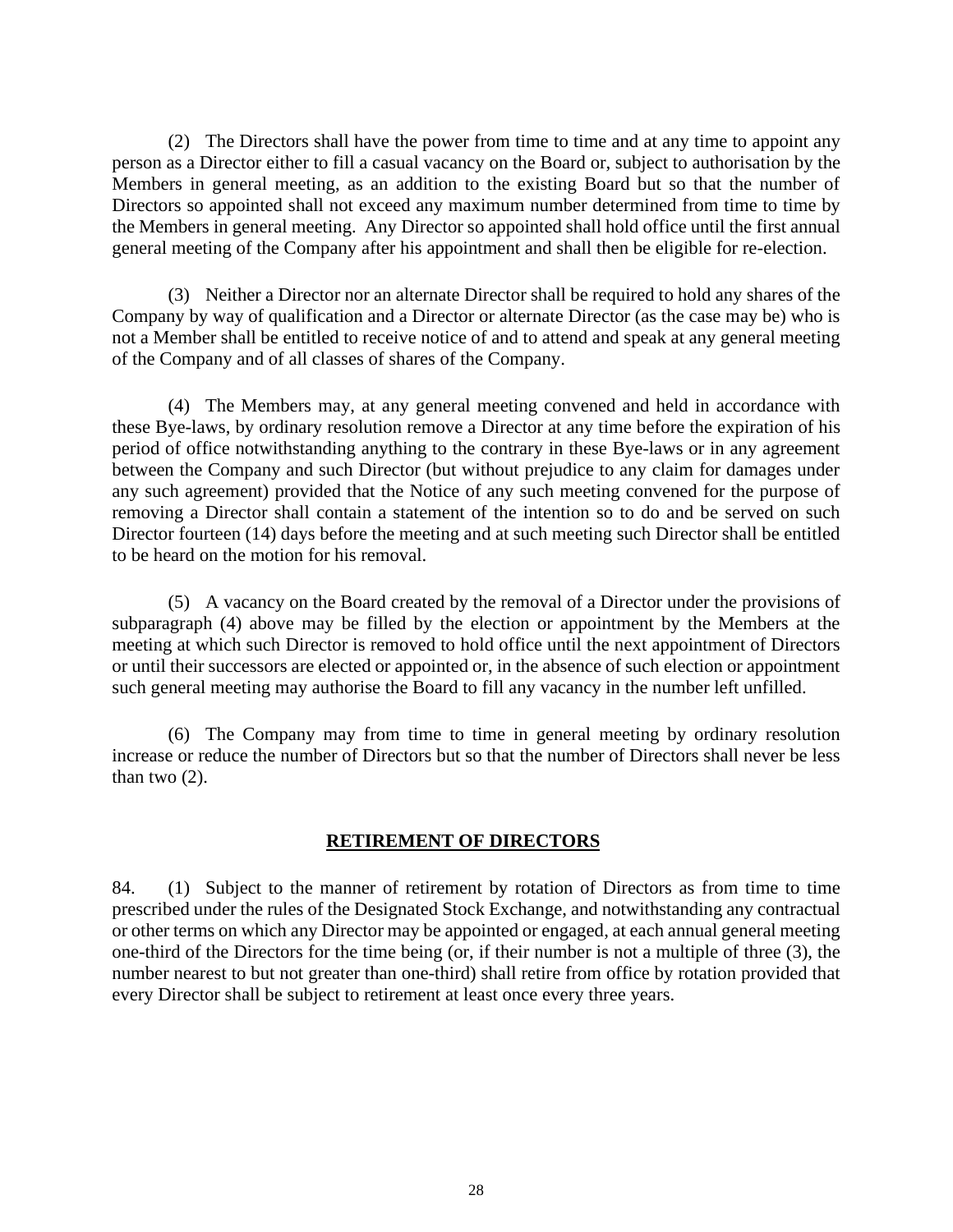(2) A retiring Director shall be eligible for re-election and shall continue to act as a Director throughout the meeting at which he retires. The Directors to retire by rotation shall include (so far as necessary to ascertain the number of directors to retire by rotation) any Director who wishes to retire and not to offer himself for re-election. Any further Directors so to retire shall be those of the other Directors subject to retirement by rotation who have been longest in office since their last re-election or appointment and so that as between persons who became or were last re-elected Directors on the same day those to retire shall (unless they otherwise agree among themselves) be determined by lot. Any Director appointed pursuant to Bye-law 83(2) shall not be taken into account in determining which particular Directors or the number of Directors who are to retire by rotation.

85. Save to the extent otherwise provided in the rules of the Designated Stock Exchange, no person other than a Director retiring at the meeting shall, unless recommended by the Board for election, be eligible for election as a Director at any general meeting appointed for election of Directors unless a Notice signed by a Member (other than the person to be proposed) duly qualified to attend and vote at the meeting for which such notice is given of his intention to propose such person for election and also a Notice signed by the person to be proposed of his willingness to be elected shall have been lodged at the head office or at the Registration Office before despatch of the notice of the general meeting appointed for such election or within the period of seven (7) days commencing on the day after the despatch of the notice of the general meeting appointed for such election (or within such other period of not less than seven (7) days commencing no earlier than the day after the despatch of the notice of the general meeting appointed for such election and ending no later than seven (7) days prior to the date of such general meeting, as may be determined by the Board).

## **DISQUALIFICATION OF DIRECTORS**

86. The office of a Director shall be vacated if the Director:

(1) resigns his office by notice in writing delivered to the Company at the Office or head office or tendered at a meeting of the Board;

(2) becomes of unsound mind or dies;

(3) without special leave of absence from the Board, is absent from meetings of the Board for six consecutive months, and his alternate Director, if any, shall not during such period have attended in his stead and the Board resolves that his office be vacated;

(4) becomes bankrupt or has a receiving order made against him or suspends payment or compounds with his creditors;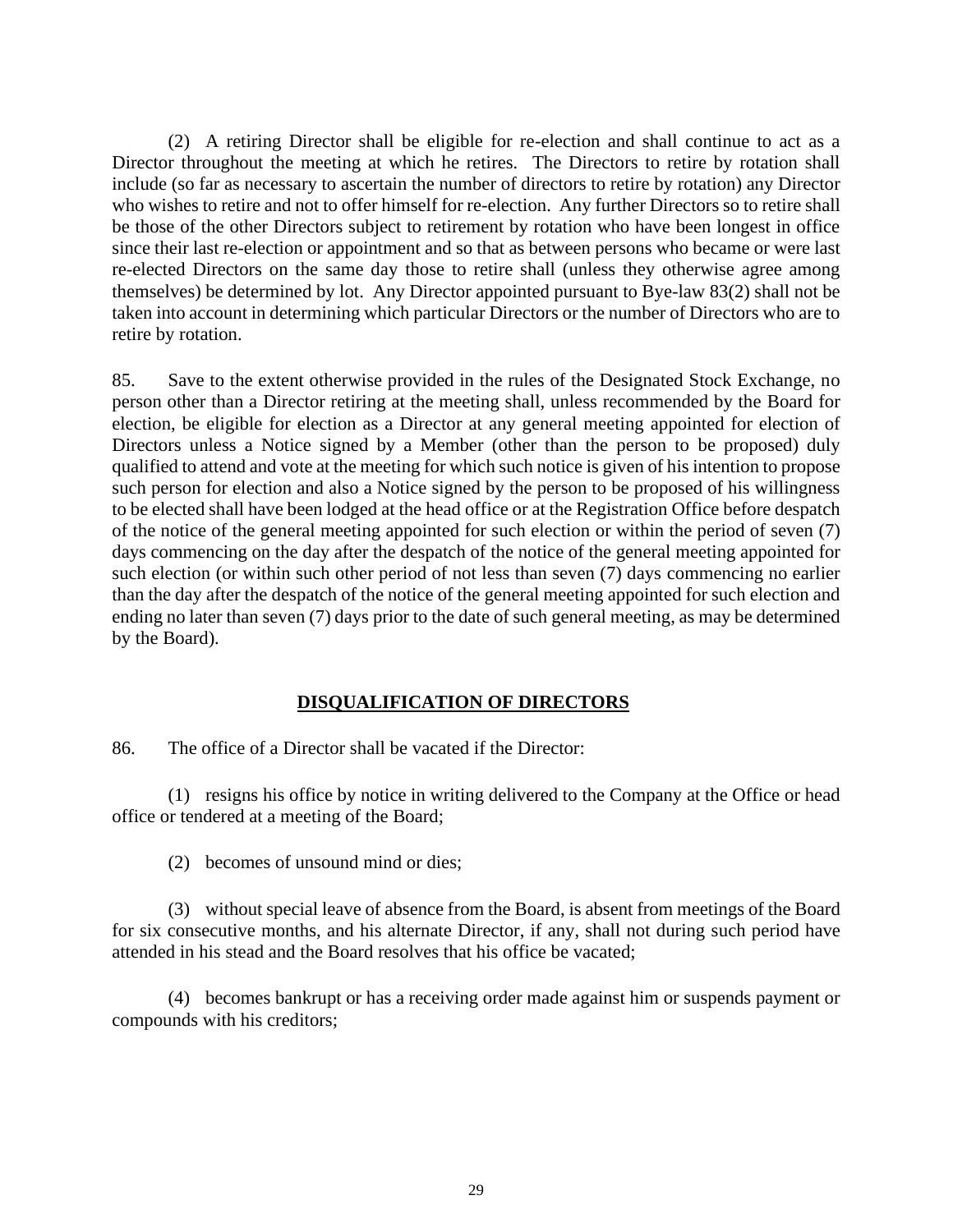(5) is prohibited by law from being a Director; or

(6) ceases to be a Director by virtue of any provision of the Statutes or is removed from office pursuant to these Bye-laws.

No Director shall be required to vacate office or be ineligible for re-election or re-appointment as a Director, and no person shall be ineligible for appointment as a Director, by reason only of his having attained any particular age.

### **EXECUTIVE DIRECTORS**

87. The Board may from time to time appoint any one or more of its body to be a managing director, joint managing director or deputy managing director or to hold any other employment or executive office with the Company for such period (subject to their continuance as Directors) and upon such terms as the Board may determine and the Board may revoke or terminate any of such appointments. Any such revocation or termination as aforesaid shall be without prejudice to any claim for damages that such Director may have against the Company or the Company may have against such Director. A Director appointed to an office under this Bye-law shall be subject to the same provisions as to removal as the other Directors of the Company, and he shall (subject to the provisions of any contract between him and the Company) ipso facto and immediately cease to hold such office if he shall cease to hold the office of Director for any cause.

88. Notwithstanding Bye-laws 93, 94, 95 and 96, an executive director appointed to an office under Bye-law 87 hereof shall receive such remuneration (whether by way of salary, commission, participation in profits or otherwise or by all or any of those modes) and such other benefits (including pension and/or gratuity and/or other benefits on retirement) and allowances as the Board may from time to time determine, and either in addition to or in lieu of his remuneration as a Director.

### **ALTERNATE DIRECTORS**

89. Any Director may at any time by Notice delivered to the Office or head office or at a meeting of the Directors appoint any person to be his alternate Director. Any person so appointed shall have all the rights and powers of the Director or Directors for whom such person is appointed in the alternative provided that such person shall not be counted more than once in determining whether or not a quorum is present. An alternate Director may be removed at any time by the person who appointed him and, subject thereto, the office of alternate Director shall continue until the happening of any event which, if he were a Director, would cause him to vacate such office or if his appointer ceases for any reason to be a Director. Any appointment or removal of an alternate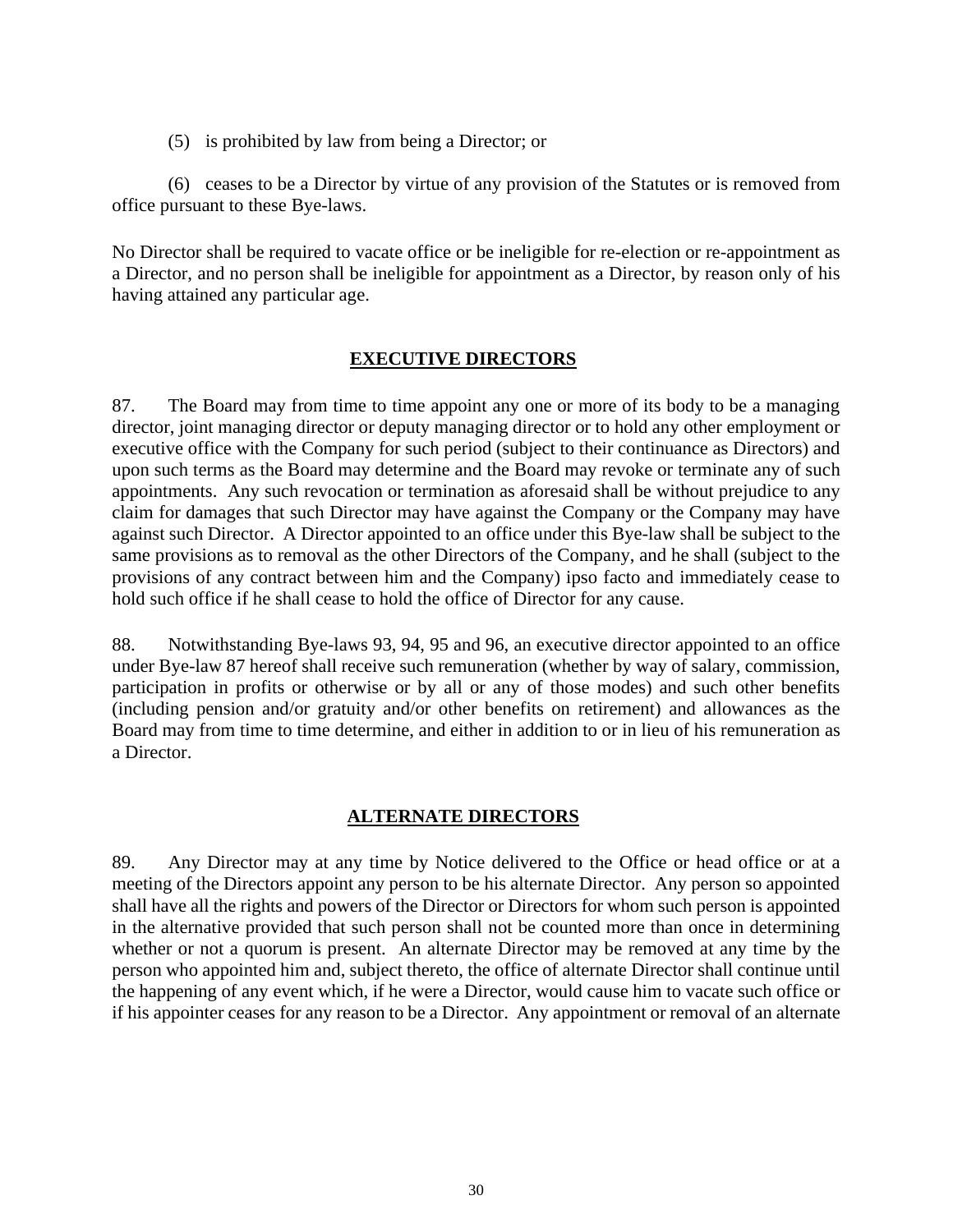Director by his appointor shall be effected by Notice signed by the appointor and delivered to the Office or head office or tendered at a meeting of the Board. An alternate Director may also be a Director in his own right and may act as alternate to more than one Director. An alternate Director shall, if his appointor so requests, be entitled to receive notices of meetings of the Board or of committees of the Board to the same extent as, but in lieu of, the Director appointing him and shall be entitled to such extent to attend and vote as a Director at any such meeting at which the Director appointing him is not personally present and generally at such meeting to exercise and discharge all the functions, powers and duties of his appointor as a Director and for the purposes of the proceedings at such meeting the provisions of these Bye-laws shall apply as if he were a Director save that as an alternate for more than one Director his voting rights shall be cumulative.

90. An alternate Director shall only be a Director for the purposes of the Act and shall only be subject to the provisions of the Act insofar as they relate to the duties and obligations of a Director when performing the functions of the Director for whom he is appointed in the alternative and shall alone be responsible to the Company for his acts and defaults and shall not be deemed to be the agent of or for the Director appointing him. An alternate Director shall be entitled to contract and be interested in and benefit from contracts or arrangements or transactions and to be repaid expenses and to be indemnified by the Company to the same extent *mutatis mutandis* as if he were a Director but he shall not be entitled to receive from the Company any fee in his capacity as an alternate Director except only such part, if any, of the remuneration otherwise payable to his appointor as such appointor may by Notice to the Company from time to time direct.

91. Every person acting as an alternate Director shall have one vote for each Director for whom he acts as alternate (in addition to his own vote if he is also a Director). If his appointor is for the time being absent from Hong Kong or otherwise not available or unable to act, the signature of an alternate Director to any resolution in writing of the Board or a committee of the Board of which his appointor is a member shall, unless the notice of his appointment provides to the contrary, be as effective as the signature of his appointor.

92. An alternate Director shall ipso facto cease to be an alternate Director if his appointor ceases for any reason to be a Director, however, such alternate Director or any other person may be re-appointed by the Directors to serve as an alternate Director PROVIDED always that, if at any meeting any Director retires but is re-elected at the same meeting, any appointment of such alternate Director pursuant to these Bye-laws which was in force immediately before his retirement shall remain in force as though he had not retired.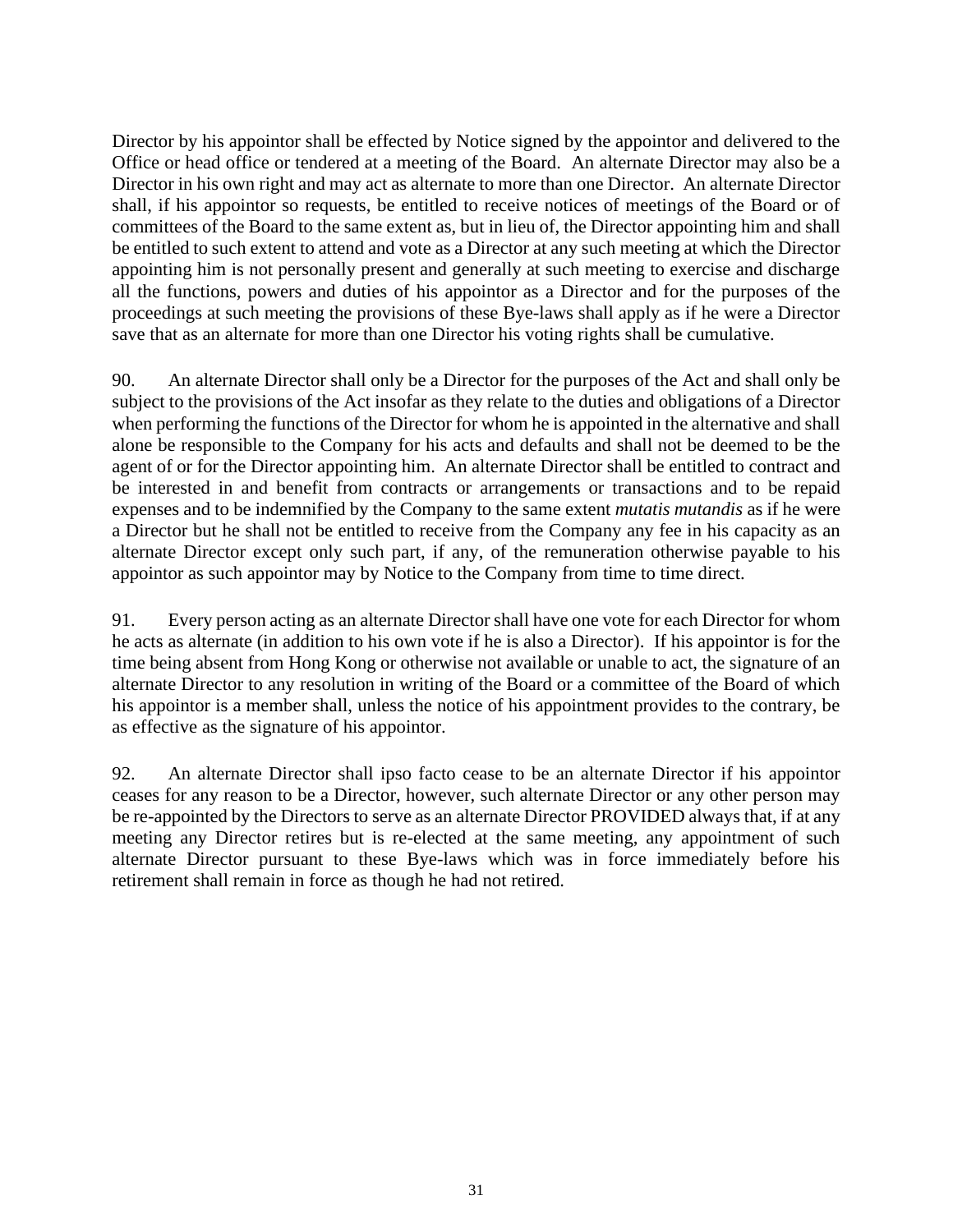## **DIRECTORS' FEES AND EXPENSES**

93. The ordinary remuneration of the Directors shall from time to time be determined by the Company in general meeting and shall (unless otherwise directed by the resolution by which it is voted) be divided amongst the Board in such proportions and in such manner as the Board may agree or, failing agreement, equally, except that any Director who shall hold office for part only of the period in respect of which such remuneration is payable shall be entitled only to rank in such division for a proportion of remuneration related to the period during which he has held office. Such remuneration shall be deemed to accrue from day to day.

94. Each Director shall be entitled to be repaid or prepaid all travelling, hotel and incidental expenses reasonably incurred or expected to be incurred by him in attending meetings of the Board or committees of the Board or general meetings or separate meetings of holders of any class of shares or of debentures of the Company or otherwise in connection with the discharge of his duties as a Director.

95. Any Director who, by request, goes or resides abroad for any purpose of the Company or who performs services which in the opinion of the Board go beyond the ordinary duties of a Director may be paid such extra remuneration (whether by way of salary, commission, participation in profits or otherwise) as the Board may determine and such extra remuneration shall be in addition to or in substitution for any ordinary remuneration provided for by or pursuant to any other Bye-law.

96. The Board shall obtain the approval of the Company in general meeting before making any payment to any Director or past Director of the Company by way of compensation for loss of office, or as consideration for or in connection with his retirement from office (not being payment to which the Director is contractually entitled).

## **DIRECTORS' INTERESTS**

- 97. A Director may:
	- (a) hold any other office or place of profit with the Company (except that of Auditor) in conjunction with his office of Director for such period and, subject to the relevant provisions of the Act, upon such terms as the Board may determine. Any remuneration (whether by way of salary, commission, participation in profits or otherwise) paid to any Director in respect of any such other office or place of profit shall be in addition to any remuneration provided for by or pursuant to any other Bye-law;
	- (b) act by himself or his firm in a professional capacity for the Company (otherwise than as Auditor) and he or his firm may be remunerated for professional services as if he were not a Director;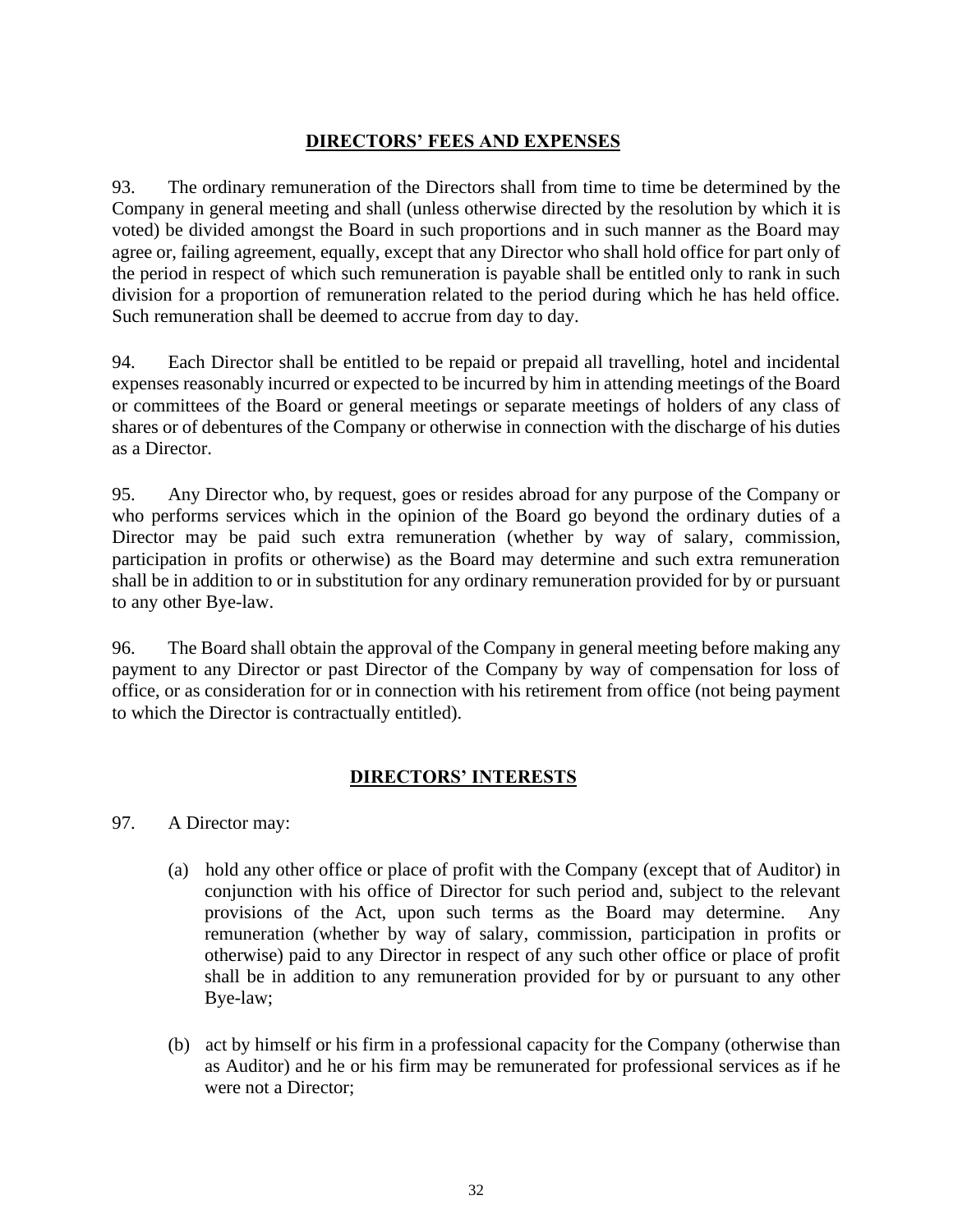(c) continue to be or become a director, managing director, joint managing director, deputy managing director, executive director, manager or other officer or member of any other company promoted by the Company or in which the Company may be interested as a vendor, shareholder or otherwise and (unless otherwise agreed) no such Director shall be accountable for any remuneration, profits or other benefits received by him as a director, managing director, joint managing director, deputy managing director, executive director, manager or other officer or member of or from his interests in any such other company. Subject as otherwise provided by these Bye-laws the Directors may exercise or cause to be exercised the voting powers conferred by the shares in any other company held or owned by the Company, or exercisable by them as directors of such other company in such manner in all respects as they think fit (including the exercise thereof in favour of any resolution appointing themselves or any of them directors, managing directors, joint managing directors, deputy managing directors, executive directors, managers or other officers of such company) or voting or providing for the payment of remuneration to the director, managing director, joint managing director, deputy managing director, executive director, manager or other officers of such other company and any Director may vote in favour of the exercise of such voting rights in manner aforesaid notwithstanding that he may be, or about to be, appointed a director, managing director, joint managing director, deputy managing director, executive director, manager or other officer of such a company, and that as such he is or may become interested in the exercise of such voting rights in manner aforesaid.

98. Subject to the Act and to these Bye-laws, no Director or proposed or intending Director shall be disqualified by his office from contracting with the Company, either with regard to his tenure of any office or place of profit or as vendor, purchaser or in any other manner whatsoever, nor shall any such contract or any other contract or arrangement in which any Director is in any way interested be liable to be avoided, nor shall any Director so contracting or being so interested be liable to account to the Company or the Members for any remuneration, profit or other benefits realised by any such contract or arrangement by reason of such Director holding that office or of the fiduciary relationship thereby established provided that such Director shall disclose the nature of his interest in any contract or arrangement in which he is interested in accordance with Bye-law 99 herein.

99. A Director who to his knowledge is in any way, whether directly or indirectly, interested in a contract or arrangement or proposed contract or arrangement with the Company shall declare the nature of his interest at the meeting of the Board at which the question of entering into the contract or arrangement is first considered, if he knows his interest then exists, or in any other case at the first meeting of the Board after he knows that he is or has become so interested. For the purposes of this Bye-law, a general Notice to the Board by a Director to the effect that: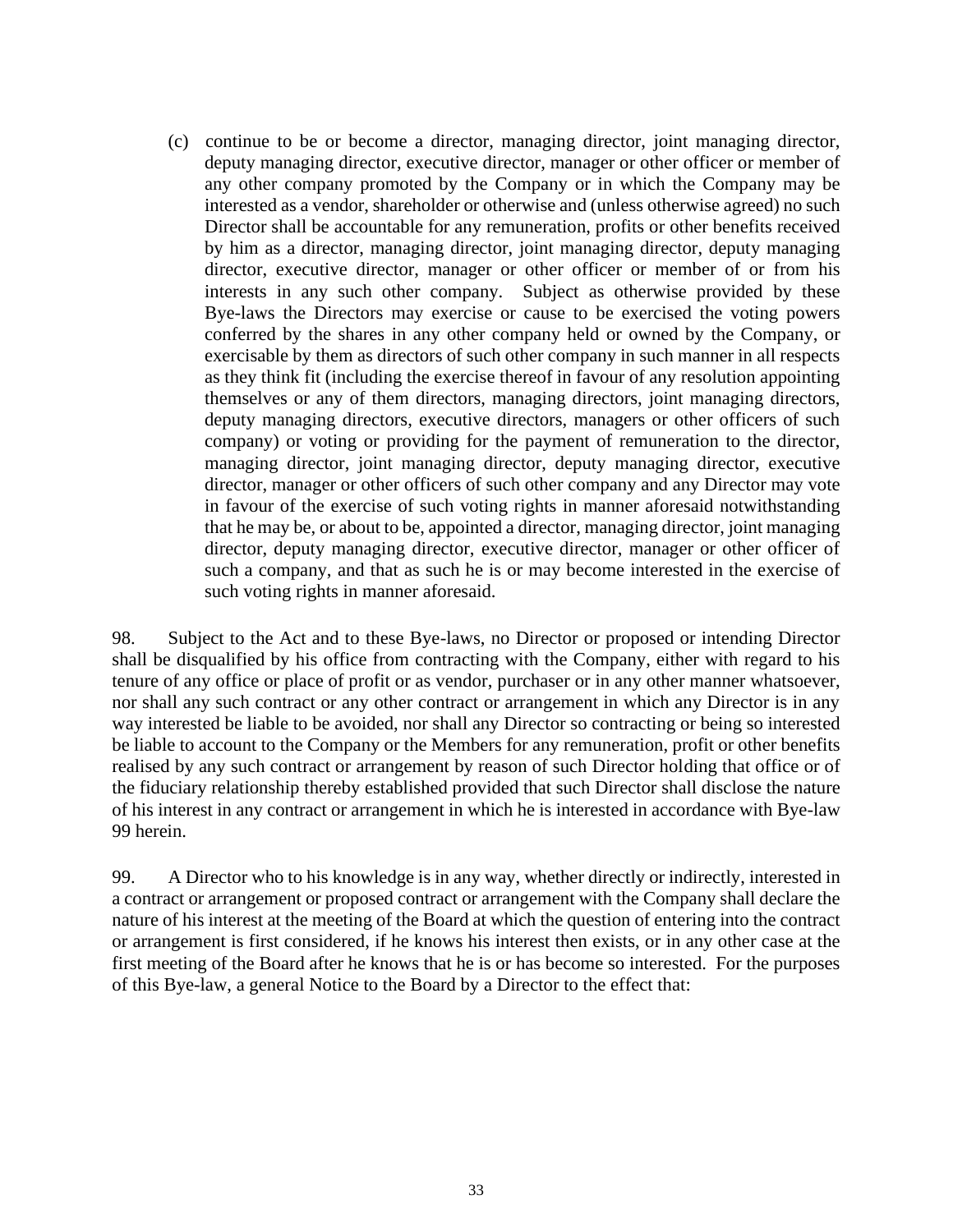- (a) he is a member or officer of a specified company or firm and is to be regarded as interested in any contract or arrangement which may after the date of the Notice be made with that company or firm; or
- (b) he is to be regarded as interested in any contract or arrangement which may after the date of the Notice be made with a specified person who is connected with him,

shall be deemed to be a sufficient declaration of interest under this Bye-law in relation to any such contract or arrangement, provided that no such Notice shall be effective unless either it is given at a meeting of the Board or the Director takes reasonable steps to secure that it is brought up and read at the next Board meeting after it is given.

100. (1) To the extent required by the rules of the Designated Stock Exchange, a Director shall not vote (nor be counted in the quorum) on any resolution of the Board approving any contract or arrangement or any other proposal in which he or a person associated or deemed to be associated with him is materially interested.

(2) If any question shall arise at any meeting of the Board as to the materiality of the interest of a Director (other than the chairman of the meeting) or as to the entitlement of any Director (other than such chairman) to vote and such question is not resolved by his voluntarily agreeing to abstain from voting, such question shall be referred to the chairman of the meeting and his ruling in relation to such other Director shall be final and conclusive except in a case where the nature or extent of the interest of the Director concerned as known to such Director has not been fairly disclosed to the Board. If any question as aforesaid shall arise in respect of the chairman of the meeting such question shall be decided by a resolution of the Board (for which purpose such chairman shall not vote thereon) and such resolution shall be final and conclusive except in a case where the nature or extent of the interest of such chairman as known to such chairman has not been fairly disclosed to the Board.

## **GENERAL POWERS OF THE DIRECTORS**

101. (1) The business of the Company shall be managed and conducted by the Board, which may pay all expenses incurred in forming and registering the Company and may exercise all powers of the Company (whether relating to the management of the business of the Company or otherwise) which are not by the Statutes or by these Bye-laws required to be exercised by the Company in general meeting, subject nevertheless to the provisions of the Statutes and of these Bye-laws and to such regulations being not inconsistent with such provisions, as may be prescribed by the Company in general meeting, but no regulations made by the Company in general meeting shall invalidate any prior act of the Board which would have been valid if such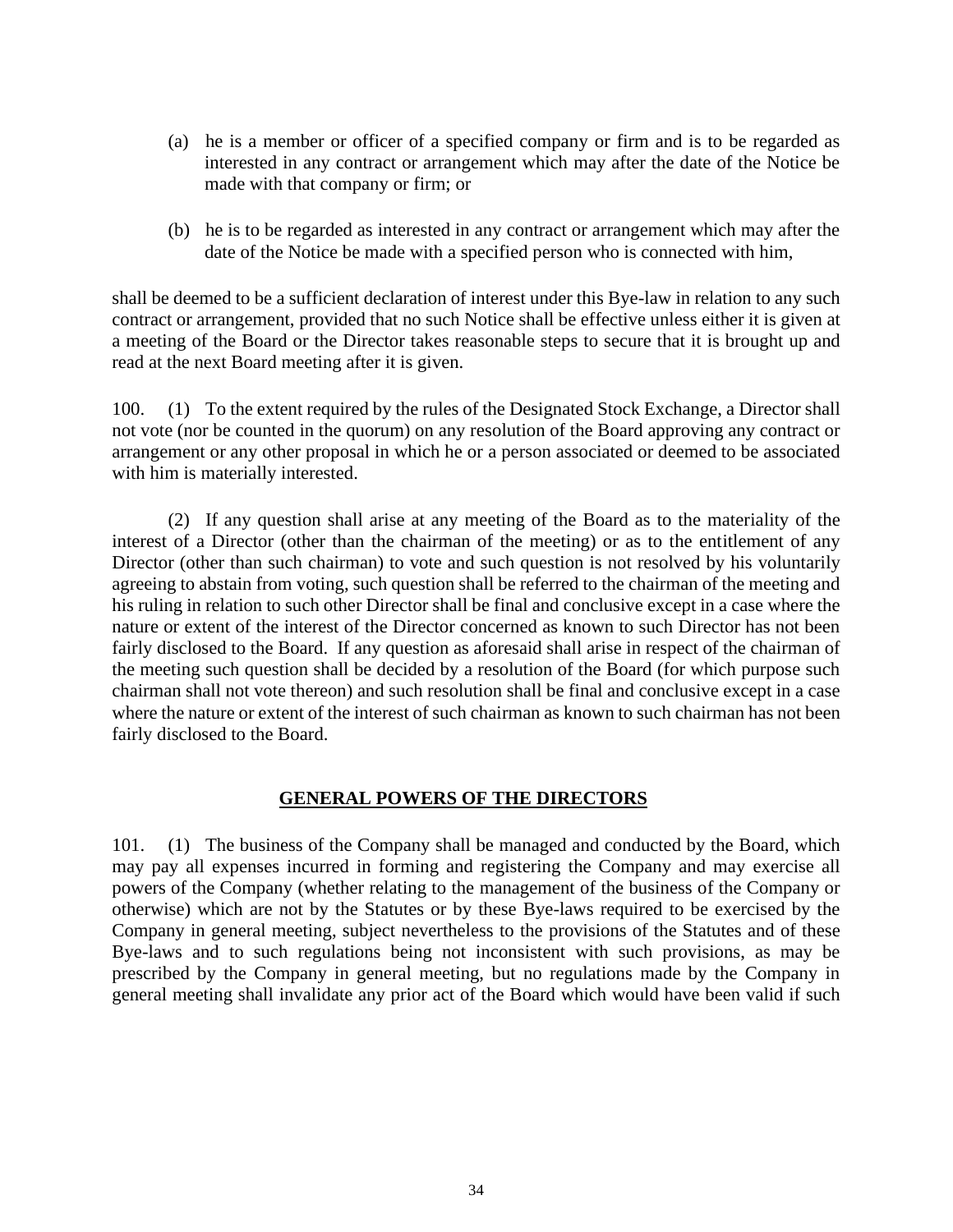regulations had not been made. The general powers given by this Bye-law shall not be limited or restricted by any special authority or power given to the Board by any other Bye-law.

(2) Any person contracting or dealing with the Company in the ordinary course of business shall be entitled to rely on any written or oral contract or agreement or deed, document or instrument entered into or executed as the case may be by any two of the Directors acting jointly on behalf of the Company and the same shall be deemed to be validly entered into or executed by the Company as the case may be and shall, subject to any rule of law, be binding on the Company.

(3) Without prejudice to the general powers conferred by these Bye-laws it is hereby expressly declared that the Board shall have the following powers:

- (a) to give to any person the right or option of requiring at a future date that an allotment shall be made to him of any share at par or at such premium as may be agreed;
- (b) to give to any Directors, officers or servants of the Company an interest in any particular business or transaction or participation in the profits thereof or in the general profits of the Company either in addition to or in substitution for a salary or other remuneration; and
- (c) to resolve that the Company be discontinued in Bermuda and continued in a named country or jurisdiction outside Bermuda subject to the provisions of the Act.

102. The Board may establish any regional or local boards or agencies for managing any of the affairs of the Company in any place, and may appoint any persons to be members of such local boards, or any managers or agents, and may fix their remuneration (either by way of salary or by commission or by conferring the right to participation in the profits of the Company or by a combination of two or more of these modes) and pay the working expenses of any staff employed by them upon the business of the Company. The Board may delegate to any regional or local board, manager or agent any of the powers, authorities and discretions vested in or exercisable by the Board (other than its powers to make calls and forfeit shares), with power to sub-delegate, and may authorise the members of any of them to fill any vacancies therein and to act notwithstanding vacancies. Any such appointment or delegation may be made upon such terms and subject to such conditions as the Board may think fit, and the Board may remove any person appointed as aforesaid, and may revoke or vary such delegation, but no person dealing in good faith and without notice of any such revocation or variation shall be affected thereby.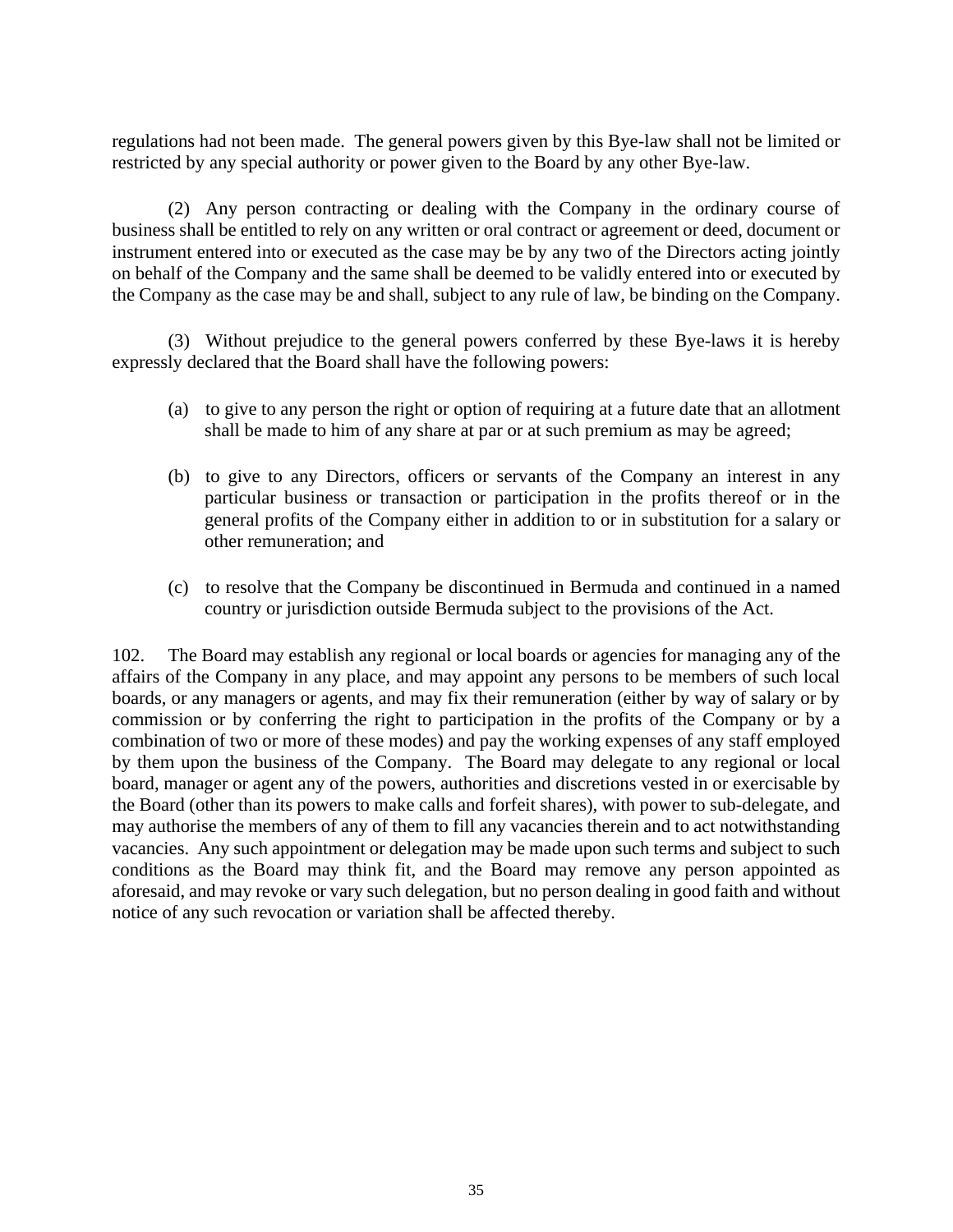103. The Board may by power of attorney appoint under the Seal any company, firm or person or any fluctuating body of persons, whether nominated directly or indirectly by the Board, to be the attorney or attorneys of the Company for such purposes and with such powers, authorities and discretions (not exceeding those vested in or exercisable by the Board under these Bye-laws) and for such period and subject to such conditions as it may think fit, and any such power of attorney may contain such provisions for the protection and convenience of persons dealing with any such attorney as the Board may think fit, and may also authorise any such attorney to sub-delegate all or any of the powers, authorities and discretions vested in him. Such attorney or attorneys may, if so authorised under the Seal of the Company, execute any deed or instrument under their personal seal with the same effect as the affixation of the Seal.

104. The Board may entrust to and confer upon a managing director, joint managing director, deputy managing director, an executive director or any Director any of the powers exercisable by it upon such terms and conditions and with such restrictions as it thinks fit, and either collaterally with, or to the exclusion of, its own powers, and may from time to time revoke or vary all or any of such powers but no person dealing in good faith and without notice of such revocation or variation shall be affected thereby.

105. All cheques, promissory notes, drafts, bills of exchange and other instruments, whether negotiable or transferable or not, and all receipts for moneys paid to the Company shall be signed, drawn, accepted, endorsed or otherwise executed, as the case may be, in such manner as the Board shall from time to time by resolution determine. The Company's banking accounts shall be kept with such banker or bankers as the Board shall from time to time determine.

106. (1) The Board may establish or concur or join with other companies (being subsidiary companies of the Company or companies with which it is associated in business) in establishing and making contributions out of the Company's moneys to any schemes or funds for providing pensions, sickness or compassionate allowances, life assurance or other benefits for employees (which expression as used in this and the following paragraph shall include any Director or ex-Director who may hold or have held any executive office or any office of profit under the Company or any of its subsidiary companies) and ex-employees of the Company and their dependants or any class or classes of such person.

(2) The Board may pay, enter into agreements to pay or make grants of revocable or irrevocable, and either subject or not subject to any terms or conditions, pensions or other benefits to employees and ex-employees and their dependants, or to any of such persons, including pensions or benefits additional to those, if any, to which such employees or ex-employees or their dependants are or may become entitled under any such scheme or fund as mentioned in the last preceding paragraph. Any such pension or benefit may, as the Board considers desirable, be granted to an employee either before and in anticipation of or upon or at any time after his actual retirement.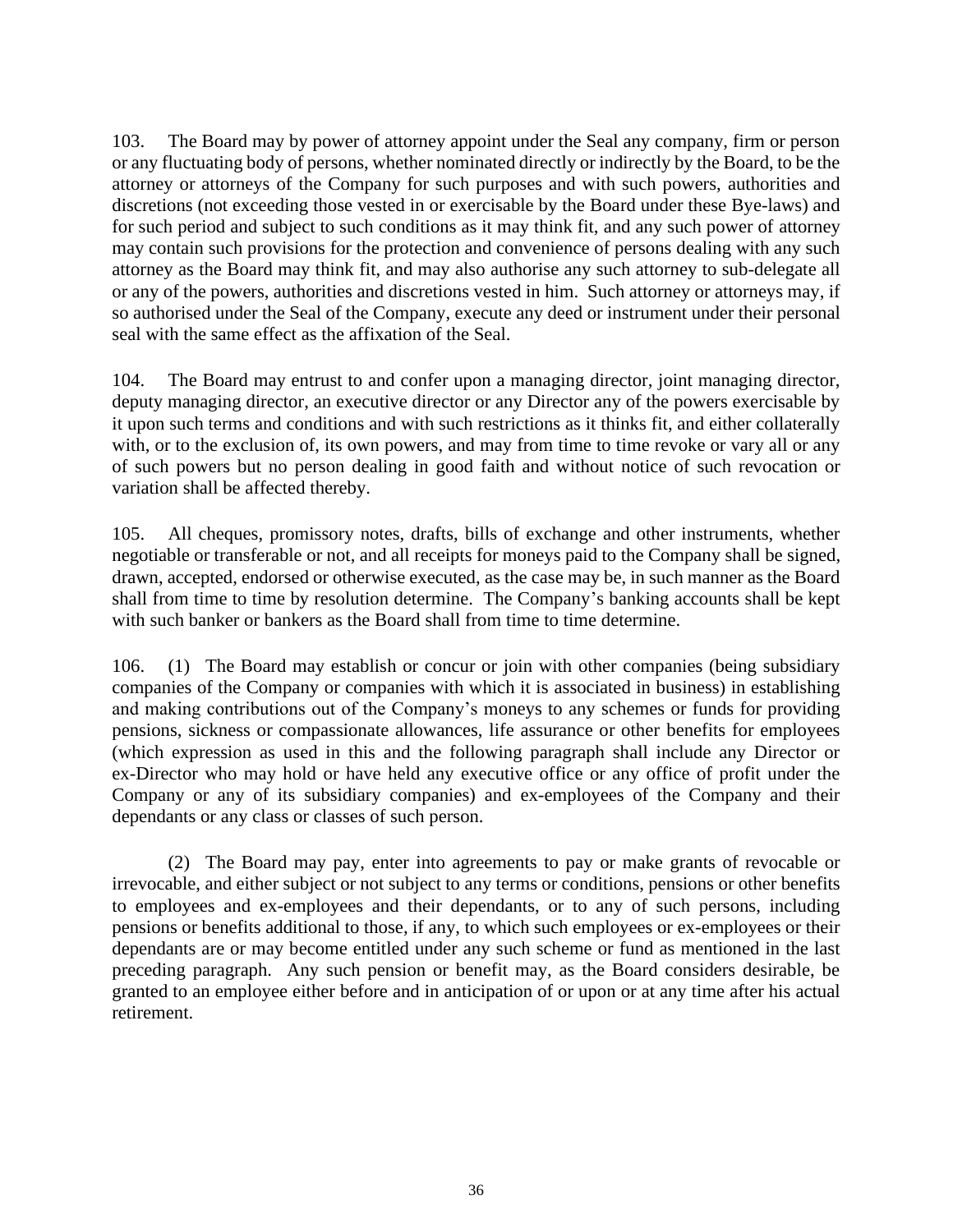## **BORROWING POWERS**

107. The Board may exercise all the powers of the Company to raise or borrow money and to mortgage or charge all or any part of the undertaking, property and assets (present and future) and uncalled capital of the Company and, subject to the Act, to issue debentures, bonds and other securities, whether outright or as collateral security for any debt, liability or obligation of the Company or of any third party.

108. Debentures, bonds and other securities may be made assignable free from any equities between the Company and the person to whom the same may be issued.

109. Any debentures, bonds or other securities may be issued at a discount (other than shares), premium or otherwise and with any special privileges as to redemption, surrender, drawings, allotment of shares, attending and voting at general meetings of the Company, appointment of Directors and otherwise.

110. (1) Where any uncalled capital of the Company is charged, all persons taking any subsequent charge thereon shall take the same subject to such prior charge, and shall not be entitled, by notice to the Members or otherwise, to obtain priority over such prior charge.

(2) The Board shall cause a proper register to be kept, in accordance with the provisions of the Act, of all charges specifically affecting the property of the Company and of any series of debentures issued by the Company and shall duly comply with the requirements of the Act in regard to the registration of charges and debentures therein specified and otherwise.

## **PROCEEDINGS OF THE DIRECTORS**

111. The Board may meet for the despatch of business, adjourn and otherwise regulate its meetings as it considers appropriate. Questions arising at any meeting shall be determined by a majority of votes. In the case of any equality of votes the chairman of the meeting shall have an additional or casting vote.

112. A meeting of the Board may be convened by the Secretary on request of a Director or by any Director. The Secretary shall convene a meeting of the Board whenever he shall be required so to do by any Director. Notice of a meeting of the Board shall be deemed to be duly given to a Director if it is given to such Director in writing or verbally (including in person or by telephone) or via electronic mail or in such other manner as the Board may from time to time determine.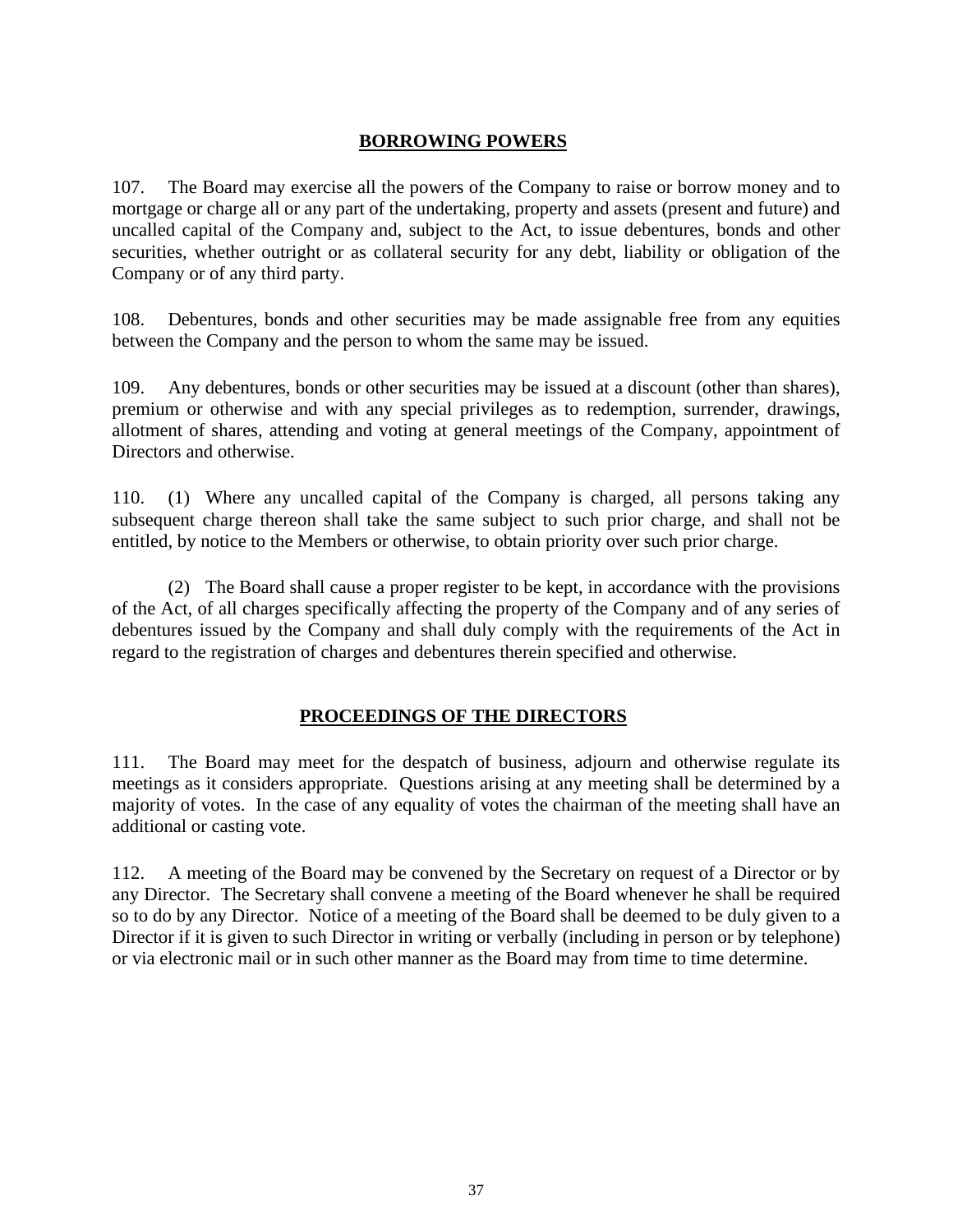113. (1) The quorum necessary for the transaction of the business of the Board may be fixed by the Board and, unless so fixed at any other number, shall be two (2). An alternate Director shall be counted in a quorum in the case of the absence of a Director for whom he is the alternate provided that he shall not be counted more than once for the purpose of determining whether or not a quorum is present.

(2) Directors may participate in any meeting of the Board by means of a conference telephone, electronic or other communications equipment through which all persons participating in the meeting can communicate with each other simultaneously and instantaneously and, for the purpose of counting a quorum, such participation shall constitute presence at a meeting as if those participating were present in person.

(3) Any Director who ceases to be a Director at a Board meeting may continue to be present and to act as a Director and be counted in the quorum until the termination of such Board meeting if no other Director objects and if otherwise a quorum would not be present.

114. The continuing Directors or a sole continuing Director may act notwithstanding any vacancy in the Board but, if and so long as the number of Directors is reduced below the minimum number fixed by or in accordance with these Bye-laws, the continuing Directors or Director, notwithstanding that the number of Directors is below the number fixed by or in accordance with these Bye-laws as the quorum or that there is only one continuing Director, may act for the purpose of filling vacancies in the Board or of summoning general meetings of the Company but not for any other purpose.

115. The Board may elect one or more chairman and one or more deputy chairman of its meetings and determine the period for which they are respectively to hold such office. If no chairman or deputy chairman is elected, or if at any meeting no chairman or deputy chairman is present within five (5) minutes after the time appointed for holding the same, the Directors and alternate Directors present may choose one of their number to be chairman of the meeting.

116. A meeting of the Board at which a quorum is present shall be competent to exercise all the powers, authorities and discretions for the time being vested in or exercisable by the Board.

117. (1) The Board may delegate any of its powers, authorities and discretions to committees, consisting of such Director or Directors and other persons as it thinks fit, and they may, from time to time, revoke such delegation or revoke the appointment of and discharge any such committees either wholly or in part, and either as to persons or purposes. Any committee so formed shall, in the exercise of the powers, authorities and discretions so delegated, conform to any regulations which may be imposed on it by the Board.

(2) All acts done by any such committee in conformity with such regulations, and in fulfilment of the purposes for which it was appointed, but not otherwise, shall have like force and effect as if done by the Board, and the Board shall have power, with the consent of the Company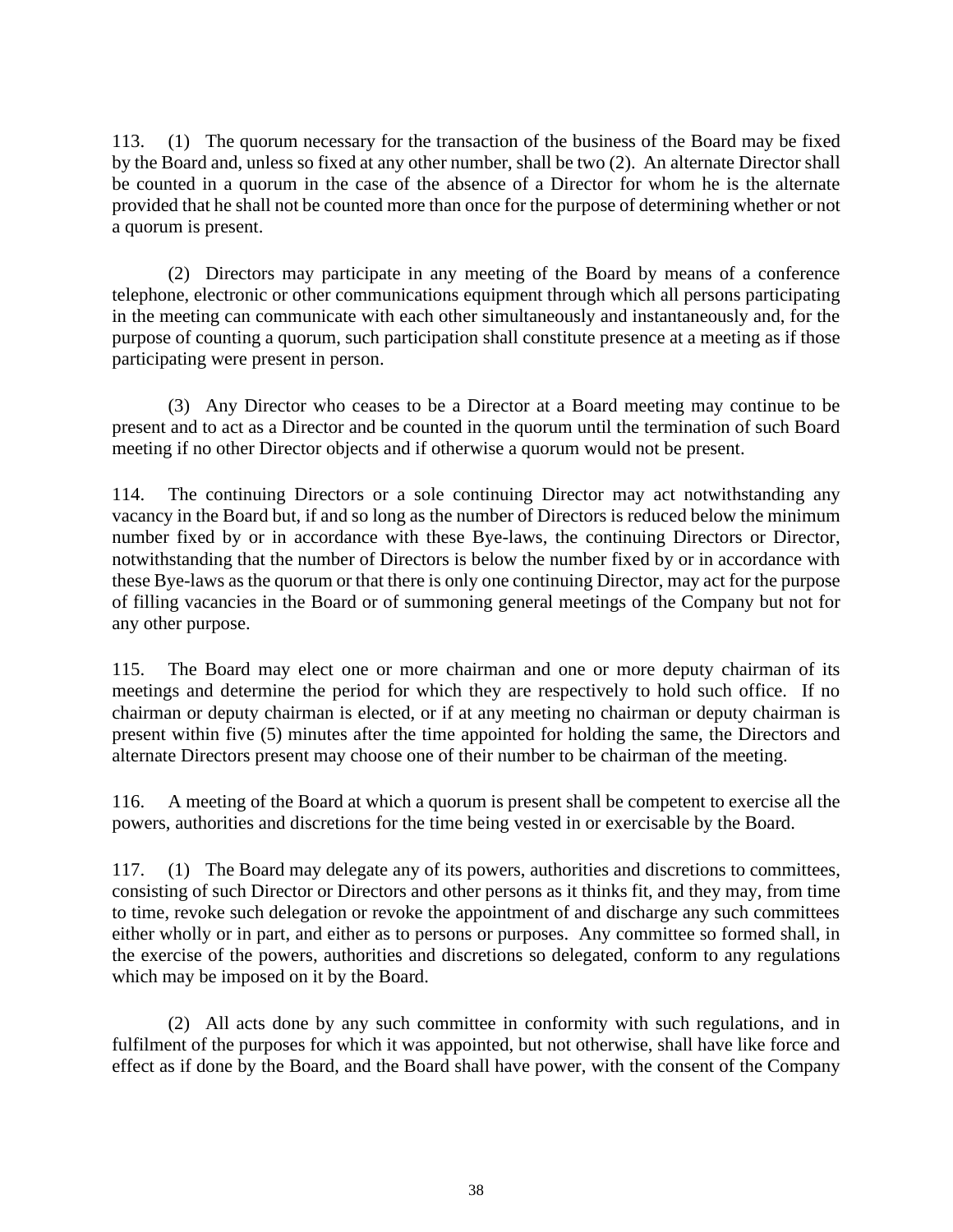in general meeting, to remunerate the members of any such committee, and charge such remuneration to the current expenses of the Company.

118. The meetings and proceedings of any committee consisting of two or more members shall be governed by the provisions contained in these Bye-laws for regulating the meetings and proceedings of the Board so far as the same are applicable and are not superseded by any regulations imposed by the Board under the last preceding Bye-law.

119. A resolution in writing signed by all the Directors except such as are temporarily unable to act through ill-health or disability, and all the alternate Directors, if appropriate, whose appointors are temporarily unable to act as aforesaid shall be as valid and effectual as if a resolution had been passed at a meeting of the Board duly convened and held provided that such number is sufficient to constitute a quorum and that a copy of such resolution has been given or the contents thereof communicated to all the Directors for the time being entitled to receive notices of Board meetings in the same manner as notices of meetings are required to be given by these Bye-laws and further provided that no Director is aware of or has received any objection to the resolution from any Director. Such resolution may be contained in one document or in several documents in like form each signed by one or more of the Directors or alternate Directors and for this purpose a facsimile signature of a Director or an alternate Director shall be treated as valid.

120. All acts bona fide done by the Board or by any committee or by any person acting as a Director or members of a committee, shall, notwithstanding that it is afterwards discovered that there was some defect in the appointment of any member of the Board or such committee or person acting as aforesaid or that they or any of them were disqualified or had vacated office, be as valid as if every such person had been duly appointed and was qualified and had continued to be a Director or member of such committee.

## **MANAGERS**

121. The Board may from time to time appoint a general manager, a manager or managers of the Company and may fix his or their remuneration either by way of salary or commission or by conferring the right to participation in the profits of the Company or by a combination of two or more of these modes and pay the working expenses of any of the staff of the general manager, manager or managers who may be employed by him or them upon the business of the Company.

122. The appointment of such general manager, manager or managers may be for such period as the Board may decide, and the Board may confer upon him or them all or any of the powers of the Board as it may think fit.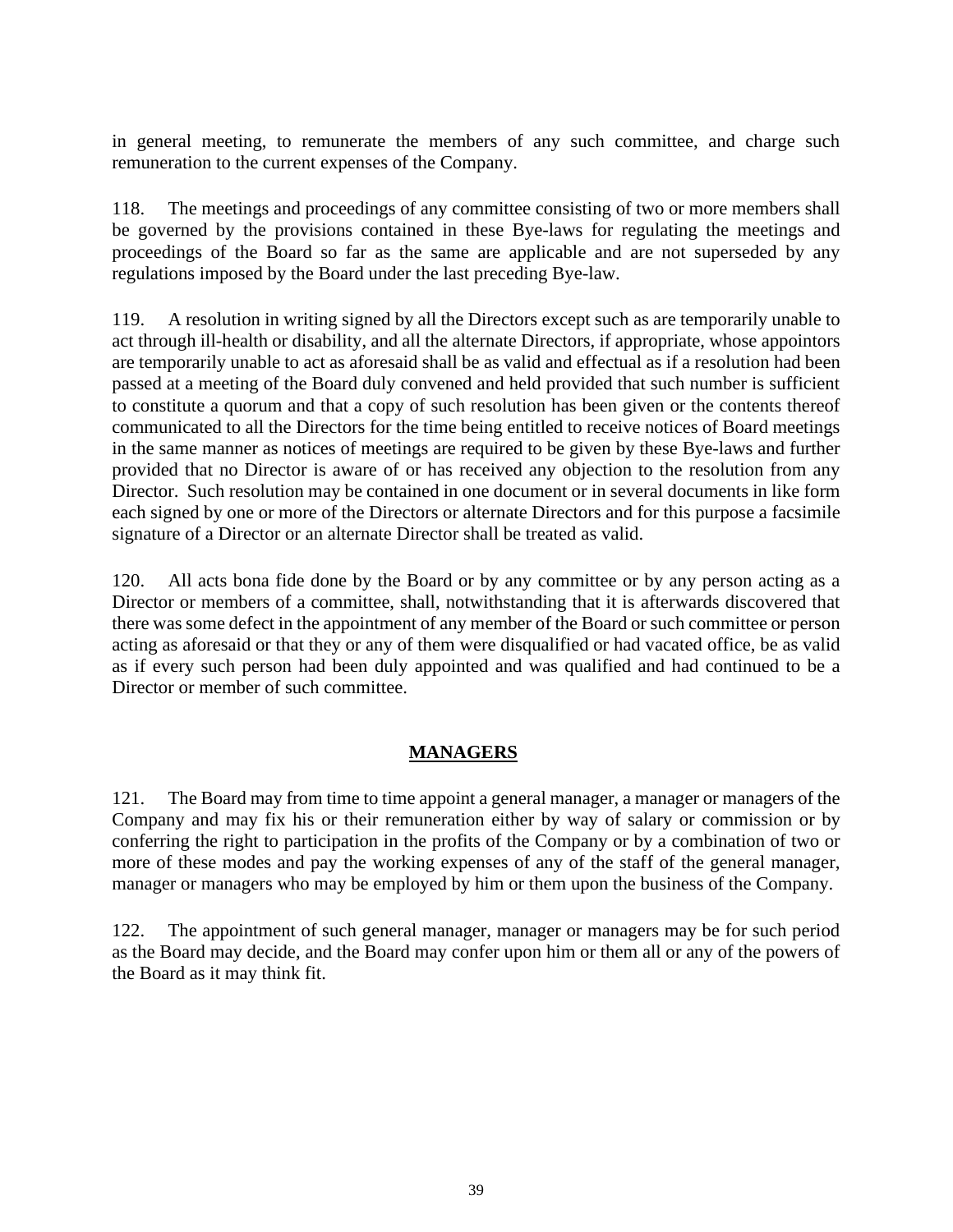123. The Board may enter into such agreement or agreements with any such general manager, manager or managers upon such terms and conditions in all respects as the Board may in their absolute discretion think fit, including a power for such general manager, manager or managers to appoint an assistant manager or managers or other employees whatsoever under them for the purpose of carrying on the business of the Company.

### **OFFICERS**

124. (1) The officers of the Company shall consist of the Directors and Secretary and such additional officers (who may or may not be Directors) as the Board may from time to time determine, all of whom shall be deemed to be officers for the purposes of the Act and, subject to Bye-law 128(4), these Bye-laws.

(2) The officers (other than the Directors) shall receive such remuneration as the Board may from time to time determine.

(3) Where the Company appoints and maintains a resident representative ordinarily resident in Bermuda in accordance with the Act, the resident representative shall comply with the provisions of the Act.

(4) The Company shall provide the resident representative with such documents and information as the resident representative may require in order to be able to comply with the provisions of the Act.

(5) The resident representative shall be entitled to have notice of, attend and be heard at all meetings of the Directors or of any committee of the Directors or general meetings of the Company.

125. (1) The Secretary and additional officers, if any, shall be appointed by the Board and shall hold office on such terms and for such period as the Board may determine. If thought fit, two (2) or more persons may be appointed as joint Secretaries. The Board may also appoint from time to time on such terms as it thinks fit one or more assistant or deputy Secretaries.

(2) The Secretary shall attend all meetings of the Members and shall keep correct minutes of such meetings and enter the same in the proper books provided for the purpose. He shall perform such other duties as are prescribed by the Act or these Bye-laws or as may be prescribed by the Board.

126. The officers of the Company shall have such powers and perform such duties in the management, business and affairs of the Company as may be delegated to them by the Directors from time to time.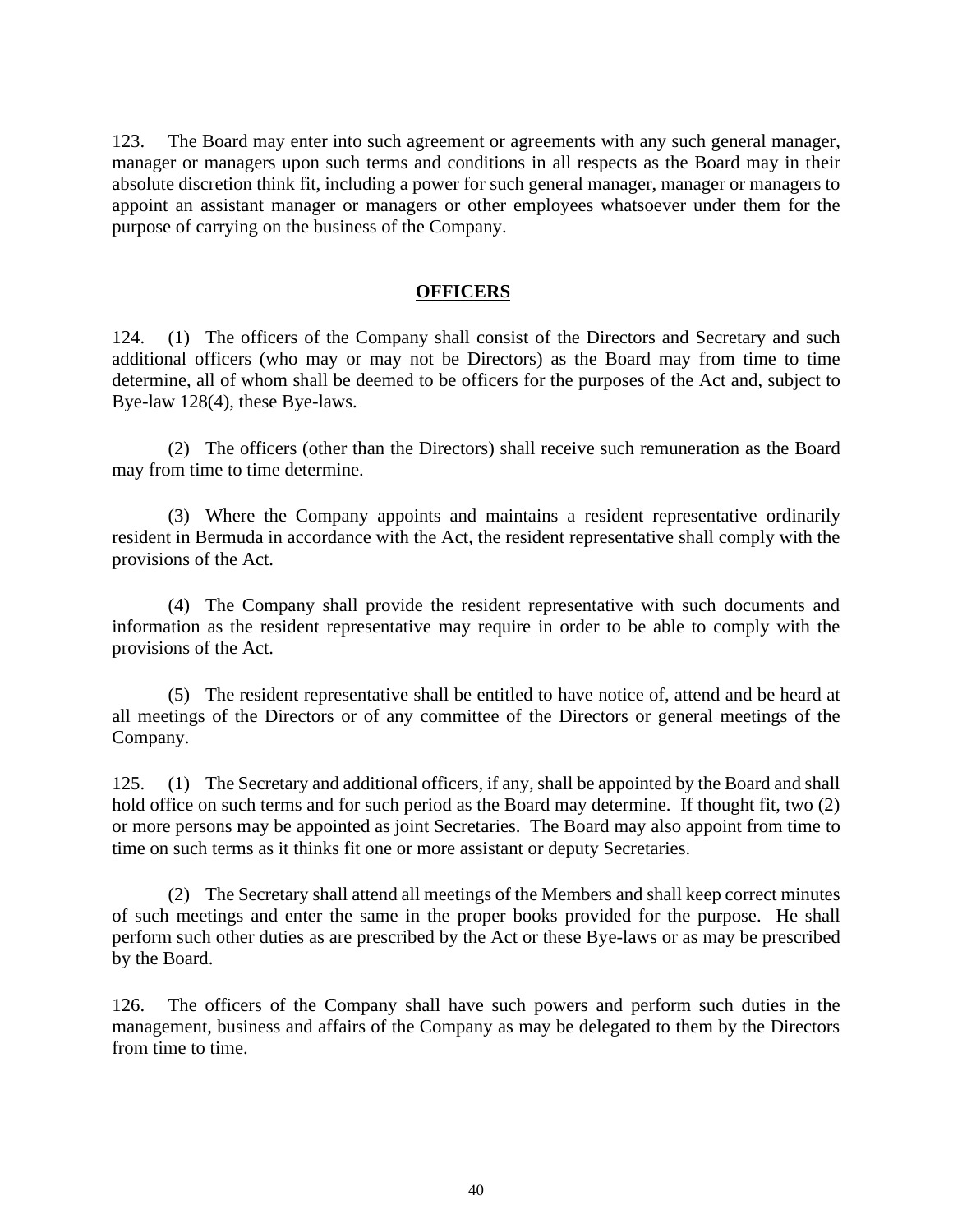127. A provision of the Act or of these Bye-laws requiring or authorising a thing to be done by or to a Director and the Secretary shall not be satisfied by its being done by or to the same person acting both as Director and as or in place of the Secretary.

### **REGISTER OF DIRECTORS AND OFFICERS**

128. (1) The Board shall cause to be kept in one or more books at the Office a Register of Directors and Officers and shall enter therein the following particulars with respect to each Director and Officer, that is to say:

- (a) in the case of an individual, his or her present first name, surname and address; and
- (b) in the case of a company, its name and registered office.
- (2) The Board shall within a period of fourteen (14) days from the occurrence of:
- (a) any change of any of the Directors and Officers; or
- (b) any change in the particulars contained in the Register of Directors and Officers, cause to be entered on the Register of Directors and Officers the particulars of such change.

(3) The Register of Directors and Officers shall be open to inspection by members of the public without charge at the Office between 10:00 a.m. and 12:00 noon during business hours.

(4) In this Bye-law "Officer" has the meaning ascribed to it in Section 92A(7) of the Act.

## **MINUTES**

129. (1) The Board shall cause Minutes to be duly entered in books provided for the purpose:

- (a) of all elections and appointments of officers;
- (b) of the names of the Directors present at each meeting of the Directors and of any committee of the Directors;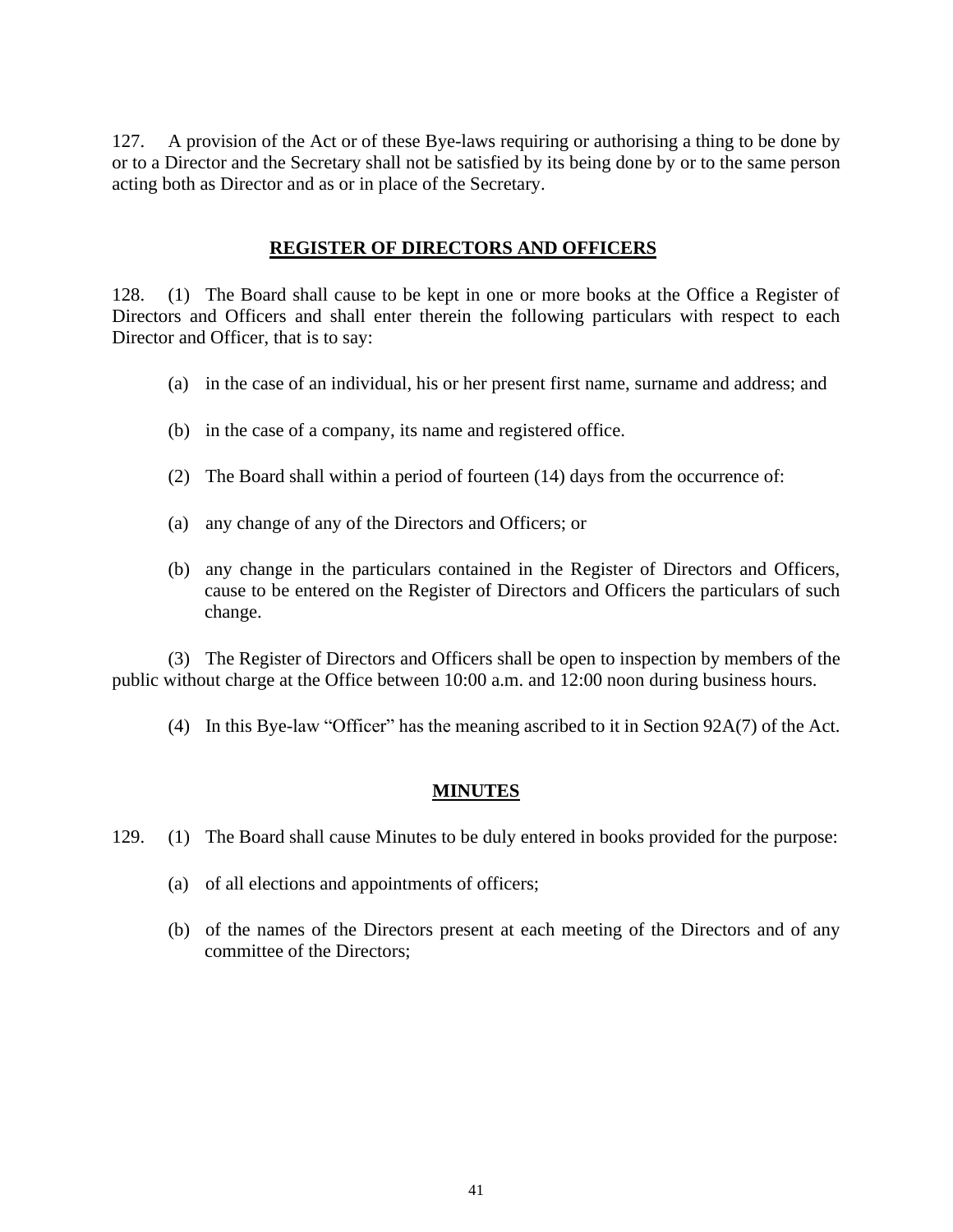(c) of all resolutions and proceedings of each general meeting of the Members and meetings of the Board.

(2) Minutes prepared in accordance with the Act and these Bye-laws shall be kept by the Secretary at the Office.

### **SEAL**

130. (1) The Company shall have one or more Seals, as the Board may determine. For the purpose of sealing documents creating or evidencing securities issued by the Company, the Company may have a securities seal which is a facsimile of the Seal with the addition of the words "Securities Seal" on its face or in such other form as the Board may approve. The Board shall provide for the custody of each Seal and no Seal shall be used without the authority of the Board or of a committee of the Board authorised by the Board in that behalf. Subject as otherwise provided in these Bye-laws, any instrument to which a Seal is affixed shall be signed autographically by one Director and the Secretary or by two Directors or by such other person (including a Director) or persons as the Board may appoint, either generally or in any particular case, save that as regards any certificates for shares or debentures or other securities of the Company the Board may by resolution determine that such signatures or either of them shall be dispensed with or affixed by some method or system of mechanical signature. Every instrument executed in the manner provided by this Bye-law shall be deemed to be sealed and executed with the authority of the Board previously given.

(2) Where the Company has a Seal for use abroad, the Board may by writing under the Seal appoint any agent or committee abroad to be the duly authorised agent of the Company for the purpose of affixing and using such Seal and the Board may impose restrictions on the use thereof as may be thought fit. Wherever in these Bye-laws reference is made to the Seal, the reference shall, when and so far as may be applicable, be deemed to include any such other Seal as aforesaid.

### **AUTHENTICATION OF DOCUMENTS**

131. Any Director or the Secretary or any person appointed by the Board for the purpose may authenticate any documents affecting the constitution of the Company and any resolution passed by the Company or the Board or any committee, and any books, records, documents and accounts relating to the business of the Company, and to certify copies thereof or extracts therefrom as true copies or extracts, and if any books, records, documents or accounts are elsewhere than at the Office or the head office the local manager or other officer of the Company having the custody thereof shall be deemed to be a person so appointed by the Board. A document purporting to be a copy of a resolution, or an extract from the minutes of a meeting, of the Company or of the Board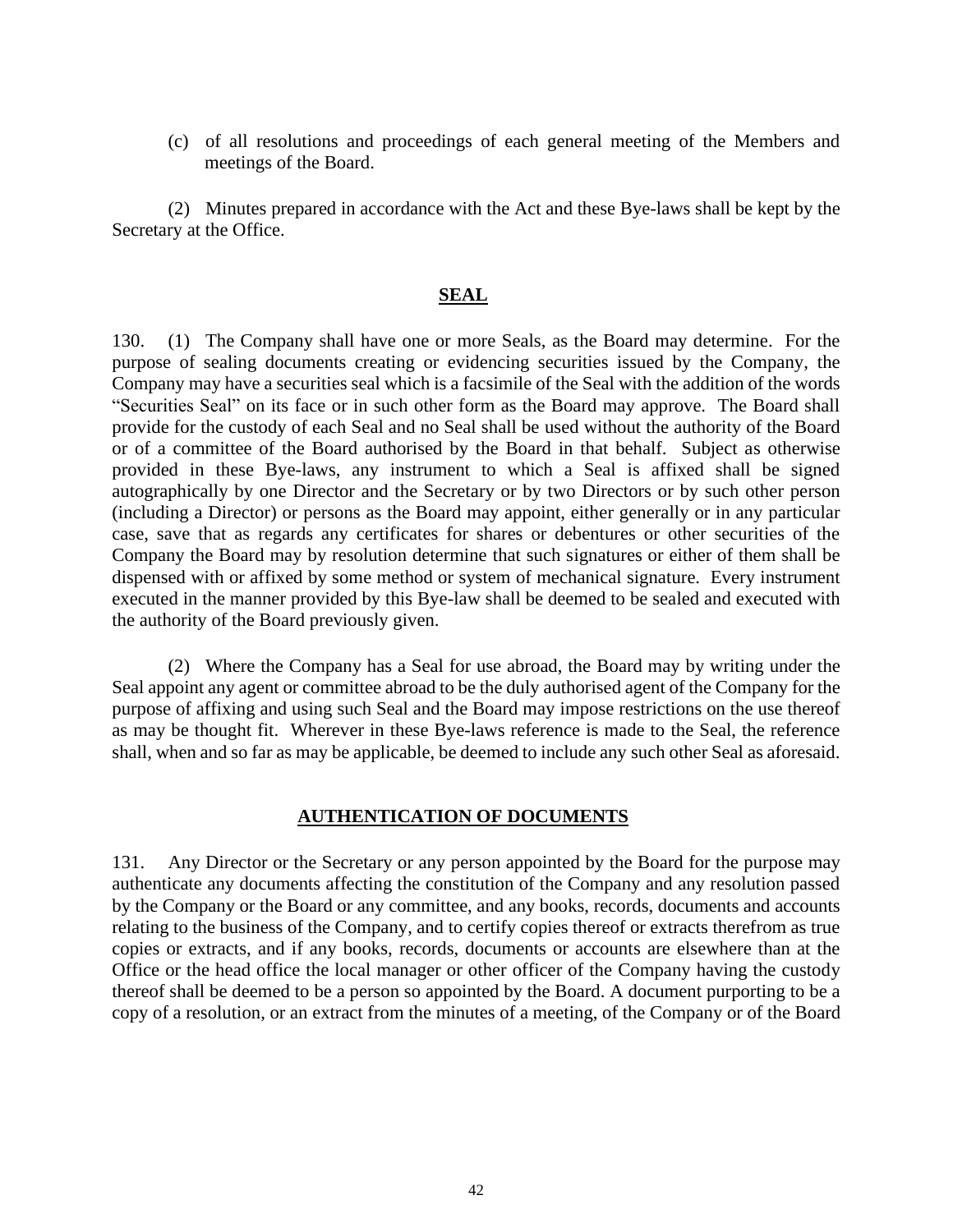or any committee which is so certified shall be conclusive evidence in favour of all persons dealing with the Company upon the faith thereof that such resolution has been duly passed or, as the case may be, that such minutes or extract is a true and accurate record of proceedings at a duly constituted meeting.

### **DESTRUCTION OF DOCUMENTS**

132. (1) The Company shall be entitled to destroy the following documents at the following times:

- (a) any share certificate which has been cancelled at any time after the expiry of one (1) year from the date of such cancellation;
- (b) any dividend mandate or any variation or cancellation thereof or any notification of change of name or address at any time after the expiry of two (2) years from the date such mandate, variation, cancellation or notification was recorded by the Company;
- (c) any instrument of transfer of shares which has been registered at any time after the expiry of seven (7) years from the date of registration;
- (d) any allotment letters after the expiry of seven (7) years from the date of issue thereof; and
- (e) copies of powers of attorney, grants of probate and letters of administration at any time after the expiry of seven (7) years after the account to which the relevant power of attorney, grant of probate or letters of administration related has been closed;

and it shall conclusively be presumed in favour of the Company that every entry in the Register purporting to be made on the basis of any such documents so destroyed was duly and properly made and every share certificate so destroyed was a valid certificate duly and properly cancelled and that every instrument of transfer so destroyed was a valid and effective instrument duly and properly registered and that every other document destroyed hereunder was a valid and effective document in accordance with the recorded particulars thereof in the books or records of the Company. Provided always that: (1) the foregoing provisions of this Bye-law shall apply only to the destruction of a document in good faith and without express notice to the Company that the preservation of such document was relevant to a claim; (2) nothing contained in this Bye-law shall be construed as imposing upon the Company any liability in respect of the destruction of any such document earlier than as aforesaid or in any case where the conditions of proviso (1) above are not fulfilled; and (3) references in this Bye-law to the destruction of any document include references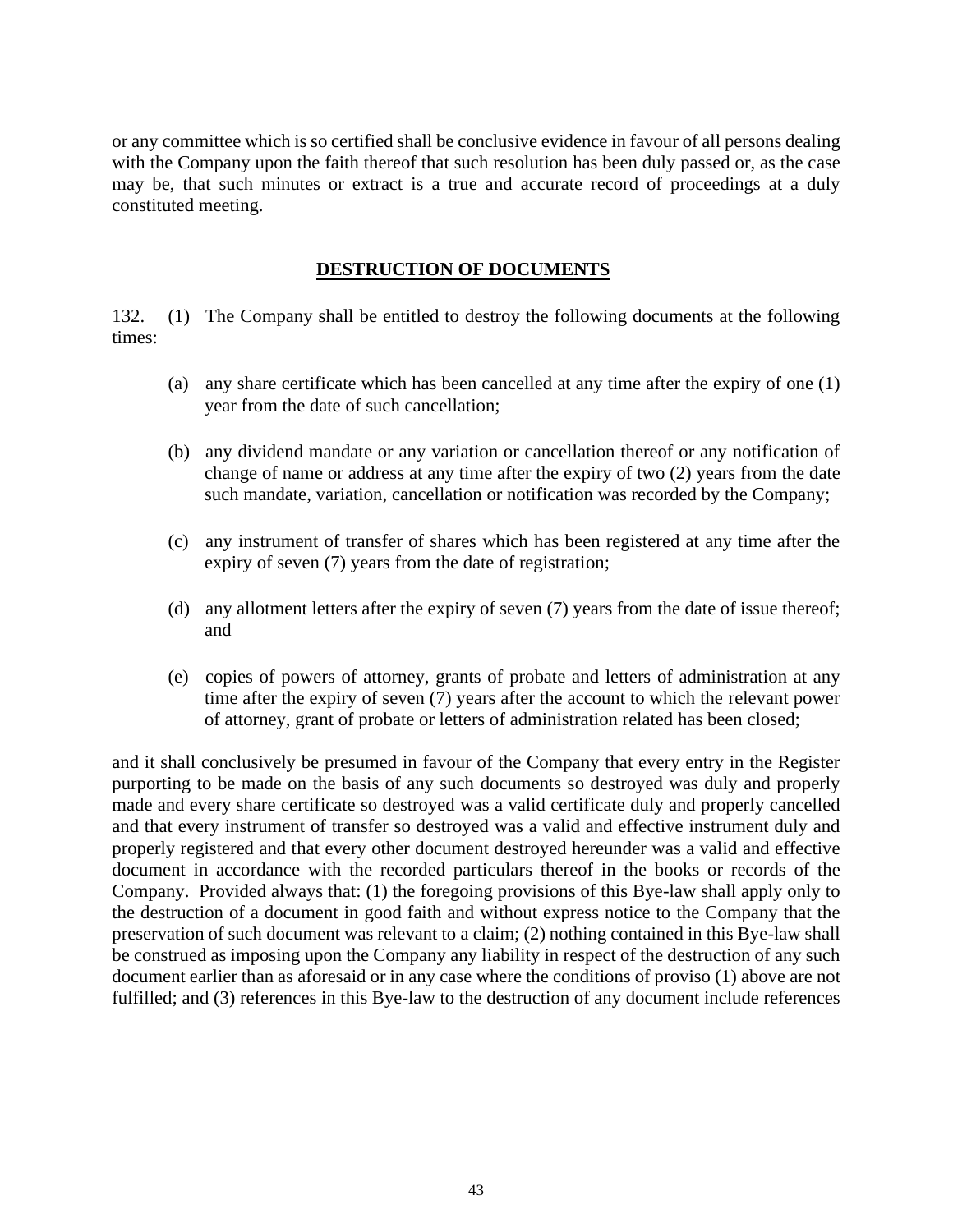to its disposal in any manner.

(2) Notwithstanding any provision contained in these Bye-laws, the Board may, if permitted by applicable law, authorise the destruction of documents set out in sub-paragraphs (a) to (e) of paragraph (1) of this Bye-law and any other documents in relation to share registration which have been microfilmed or electronically stored by the Company or by the share registrar on its behalf provided always that this Bye-law shall apply only to the destruction of a document in good faith and without express notice to the Company and its share registrar that the preservation of such document was relevant to a claim.

## **DIVIDENDS AND OTHER PAYMENTS**

133. Subject to the Act, the Company in general meeting may from time to time declare dividends in any currency to be paid to the Members but no dividend shall be declared in excess of the amount recommended by the Board. The Company in general meeting may also make a distribution to the Members out of any contributed surplus (as ascertained in accordance with the Act).

134. No dividend shall be paid or distribution made out of contributed surplus if to do so would render the Company unable to pay its liabilities as they become due or the realisable value of its assets would thereby become less than its liabilities.

135. Except in so far as the rights attaching to, or the terms of issue of, any share otherwise provide:

- (a) all dividends shall be declared and paid according to the amounts paid up on the shares in respect of which the dividend is paid, but no amount paid up on a share in advance of calls shall be treated for the purposes of this Bye-law as paid up on the share; and
- (b) all dividends shall be apportioned and paid pro rata according to the amounts paid up on the shares during any portion or portions of the period in respect of which the dividend is paid.

136. The Board may from time to time pay to the Members such interim dividends as appear to the Board to be justified by the profits of the Company and in particular (but without prejudice to the generality of the foregoing) if at any time the share capital of the Company is divided into different classes, the Board may pay such interim dividends in respect of those shares in the capital of the Company which confer on the holders thereof deferred or non-preferential rights as well as in respect of those shares which confer on the holders thereof preferential rights with regard to dividend and provided that the Board acts bona fide the Board shall not incur any responsibility to the holders of shares conferring any preference for any damage that they may suffer by reason of the payment of an interim dividend on any shares having deferred or non-preferential rights and may also pay any fixed dividend which is payable on any shares of the Company half-yearly or on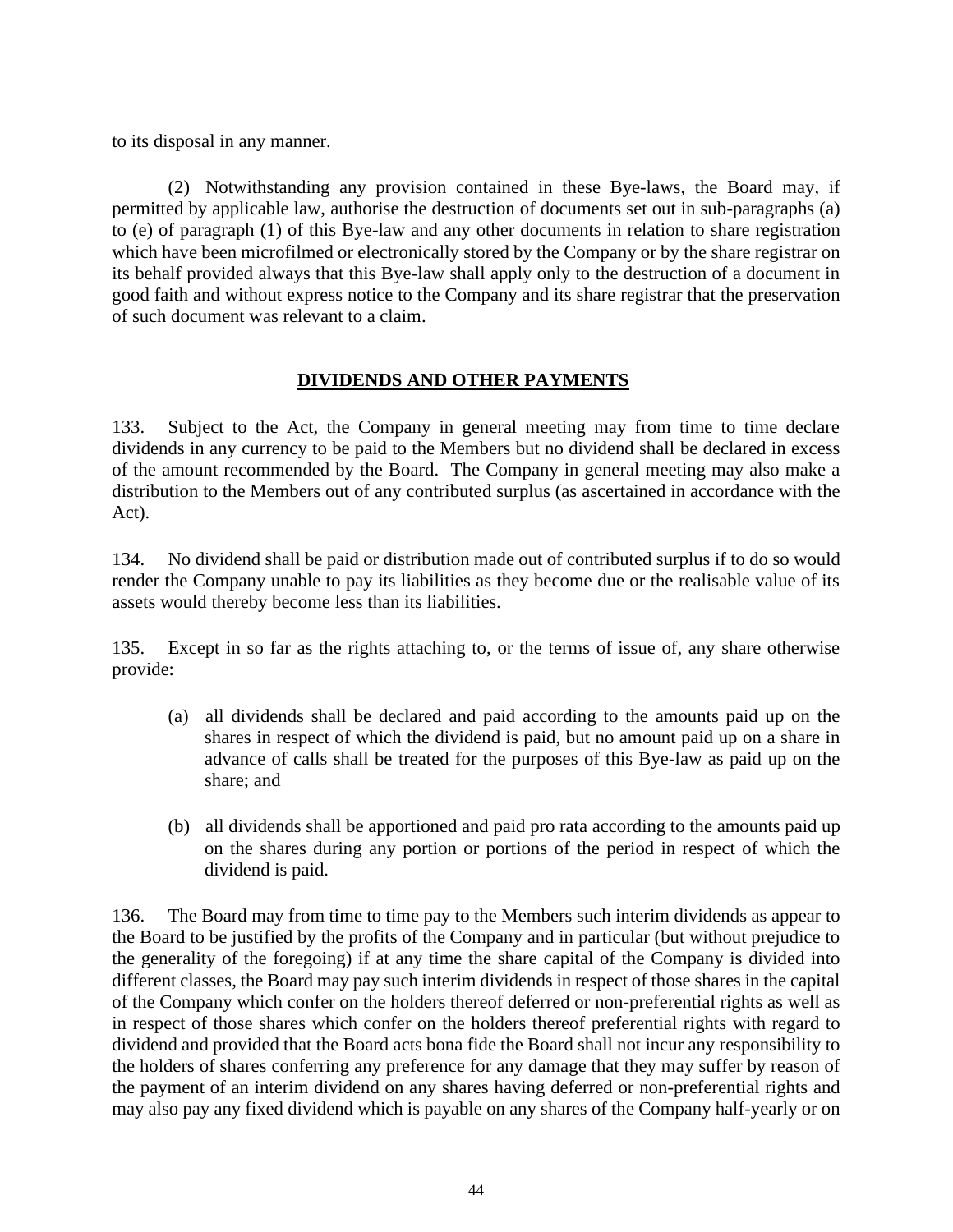any other dates, whenever such profits, in the opinion of the Board, justifies such payment.

137. The Board may deduct from any dividend or other moneys payable to a Member by the Company on or in respect of any shares all sums of money (if any) presently payable by him to the Company on account of calls or otherwise.

138. No dividend or other moneys payable by the Company on or in respect of any share shall bear interest against the Company.

139. Any dividend, interest or other sum payable in cash to the holder of shares may be paid by cheque or warrant sent through the post addressed to the holder at his registered address or, in the case of joint holders, addressed to the holder whose name stands first in the Register in respect of the shares at his address as appearing in the Register or addressed to such person and at such address as the holder or joint holders may in writing direct. Every such cheque or warrant shall, unless the holder or joint holders otherwise direct, be made payable to the order of the holder or, in the case of joint holders, to the order of the holder whose name stands first on the Register in respect of such shares, and shall be sent at his or their risk and payment of the cheque or warrant by the bank on which it is drawn shall constitute a good discharge to the Company notwithstanding that it may subsequently appear that the same has been stolen or that any endorsement thereon has been forged. Any one of two or more joint holders may give effectual receipts for any dividends or other moneys payable or property distributable in respect of the shares held by such joint holders.

140. All dividends or bonuses unclaimed for one (1) year after having been declared may be invested or otherwise made use of by the Board for the benefit of the Company until claimed. Any dividend or bonuses unclaimed after a period of six (6) years from the date of declaration shall be forfeited and shall revert to the Company. The payment by the Board of any unclaimed dividend or other sums payable on or in respect of a share into a separate account shall not constitute the Company a trustee in respect thereof.

141. Whenever the Board or the Company in general meeting has resolved that a dividend be paid or declared, the Board may further resolve that such dividend be satisfied wholly or in part by the distribution of specific assets of any kind and in particular of paid up shares, debentures or warrants to subscribe securities of the Company or any other company, or in any one or more of such ways, and where any difficulty arises in regard to the distribution the Board may settle the same as it thinks expedient, and in particular may issue certificates in respect of fractions of shares, disregard fractional entitlements or round the same up or down, and may fix the value for distribution of such specific assets, or any part thereof, and may determine that cash payments shall be made to any Members upon the footing of the value so fixed in order to adjust the rights of all parties, and may vest any such specific assets in trustees as may seem expedient to the Board and may appoint any person to sign any requisite instruments of transfer and other documents on behalf of the persons entitled to the dividend, and such appointment shall be effective and binding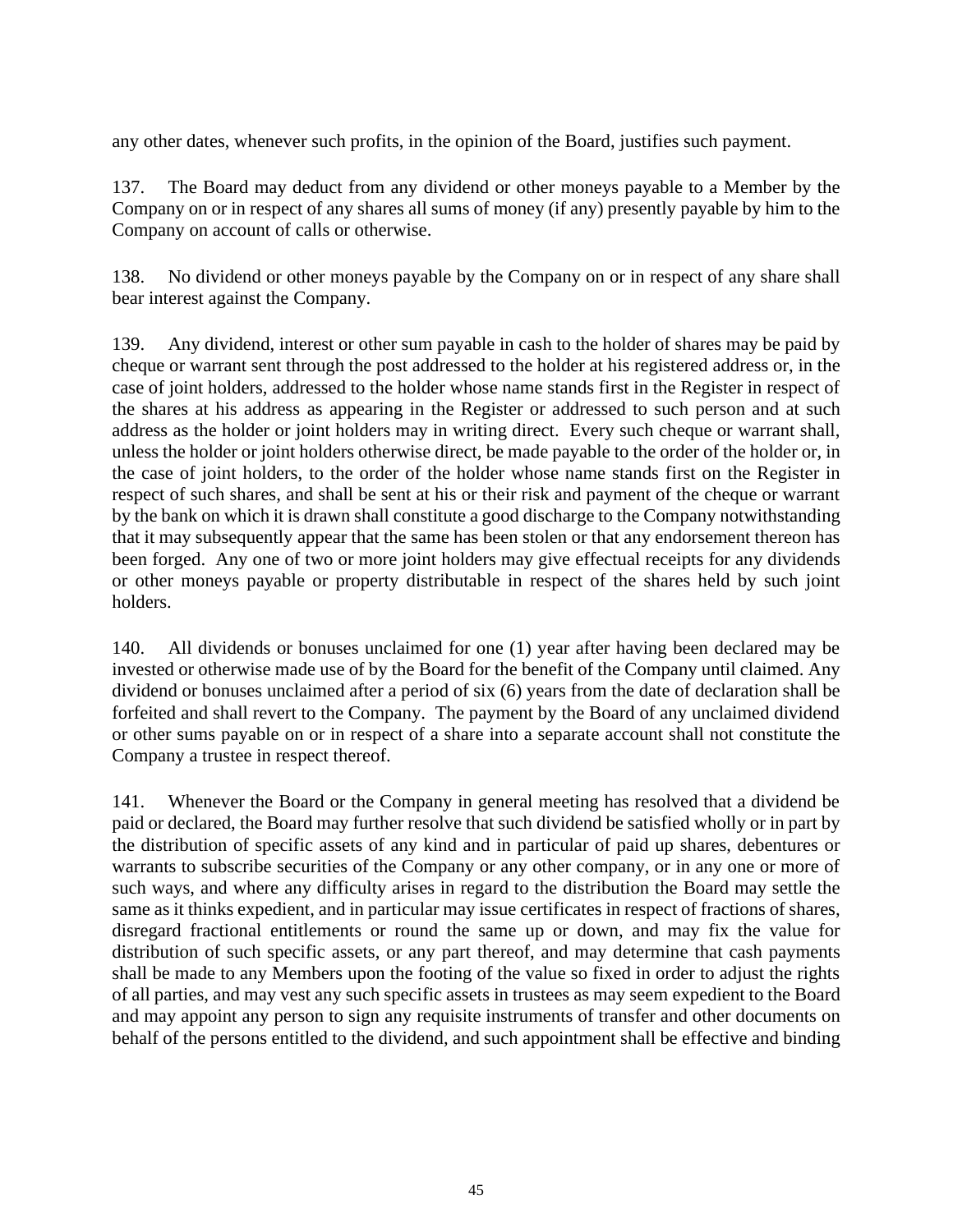on the Members. The Board may resolve that no such assets shall be made available to Members with registered addresses in any particular territory or territories where, in the absence of a registration statement or other special formalities, such distribution of assets would or might, in the opinion of the Board, be unlawful or impracticable and in such event the only entitlement of the Members aforesaid shall be to receive cash payments as aforesaid. Members affected as a result of the foregoing sentence shall not be or be deemed to be a separate class of Members for any purpose whatsoever.

142. (1) Whenever the Board or the Company in general meeting has resolved that a dividend be paid or declared on any class of the share capital of the Company, the Board may further resolve either:

- (a) that such dividend be satisfied wholly or in part in the form of an allotment of shares credited as fully paid up, provided that the shareholders entitled thereto will be entitled to elect to receive such dividend (or part thereof if the Board so determines) in cash in lieu of such allotment. In such case, the following provisions shall apply:
	- (i) the basis of any such allotment shall be determined by the Board;
	- (ii) the Board, after determining the basis of allotment, shall give not less than two (2) weeks' Notice to the holders of the relevant shares of the right of election accorded to them and shall send with such notice forms of election and specify the procedure to be followed and the place at which and the latest date and time by which duly completed forms of election must be lodged in order to be effective;
	- (iii) the right of election may be exercised in respect of the whole or part of that portion of the dividend in respect of which the right of election has been accorded; and
	- (iv) the dividend (or that part of the dividend to be satisfied by the allotment of shares as aforesaid) shall not be payable in cash on shares in respect whereof the cash election has not been duly exercised ("the non-elected shares") and in satisfaction thereof shares of the relevant class shall be allotted credited as fully paid up to the holders of the non-elected shares on the basis of allotment determined as aforesaid and for such purpose the Board shall capitalise and apply out of any part of the undivided profits of the Company (including profits carried and standing to the credit of any reserves or other special account other than the Subscription Rights Reserve (as defined below)) as the Board may determine, such sum as may be required to pay up in full the appropriate number of shares of the relevant class for allotment and distribution to and amongst the holders of the non-elected shares on such basis; or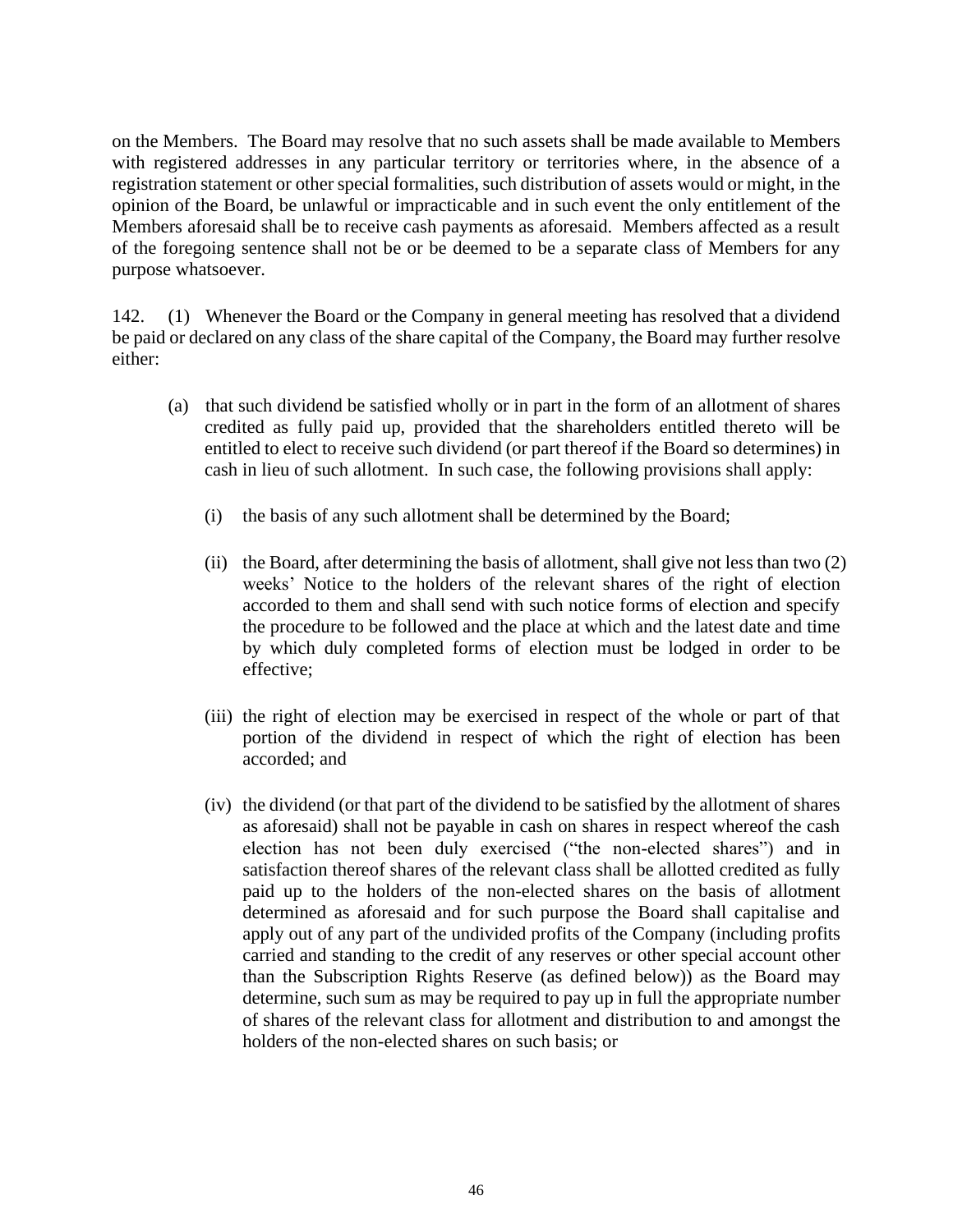- (b) that the shareholders entitled to such dividend shall be entitled to elect to receive an allotment of shares credited as fully paid up in lieu of the whole or such part of the dividend as the Board may think fit. In such case, the following provisions shall apply:
	- (i) the basis of any such allotment shall be determined by the Board;
	- (ii) the Board, after determining the basis of allotment, shall give not less than two (2) weeks' Notice to the holders of the relevant shares of the right of election accorded to them and shall send with such notice forms of election and specify the procedure to be followed and the place at which and the latest date and time by which duly completed forms of election must be lodged in order to be effective;
	- (iii) the right of election may be exercised in respect of the whole or part of that portion of the dividend in respect of which the right of election has been accorded; and
	- (iv) the dividend (or that part of the dividend in respect of which a right of election has been accorded) shall not be payable in cash on shares in respect whereof the share election has been duly exercised ("the elected shares") and in lieu thereof shares of the relevant class shall be allotted credited as fully paid up to the holders of the elected shares on the basis of allotment determined as aforesaid and for such purpose the Board shall capitalise and apply out of any part of the undivided profits of the Company (including profits carried and standing to the credit of any reserves or other special account other than the Subscription Rights Reserve (as defined below)) as the Board may determine, such sum as may be required to pay up in full the appropriate number of shares of the relevant class for allotment and distribution to and amongst the holders of the elected shares on such basis.
- (2) (a) The shares allotted pursuant to the provisions of paragraph (1) of this Bye-law shall rank pari passu in all respects with shares of the same class (if any) then in issue save only as regards participation in the relevant dividend or in any other distributions, bonuses or rights paid, made, declared or announced prior to or contemporaneously with the payment or declaration of the relevant dividend unless, contemporaneously with the announcement by the Board of their proposal to apply the provisions of sub-paragraph (a) or (b) of paragraph (1) of this Bye-law in relation to the relevant dividend or contemporaneously with their announcement of the distribution, bonus or rights in question, the Board shall specify that the shares to be allotted pursuant to the provisions of paragraph (1) of this Bye-law shall rank for participation in such distribution, bonus or rights.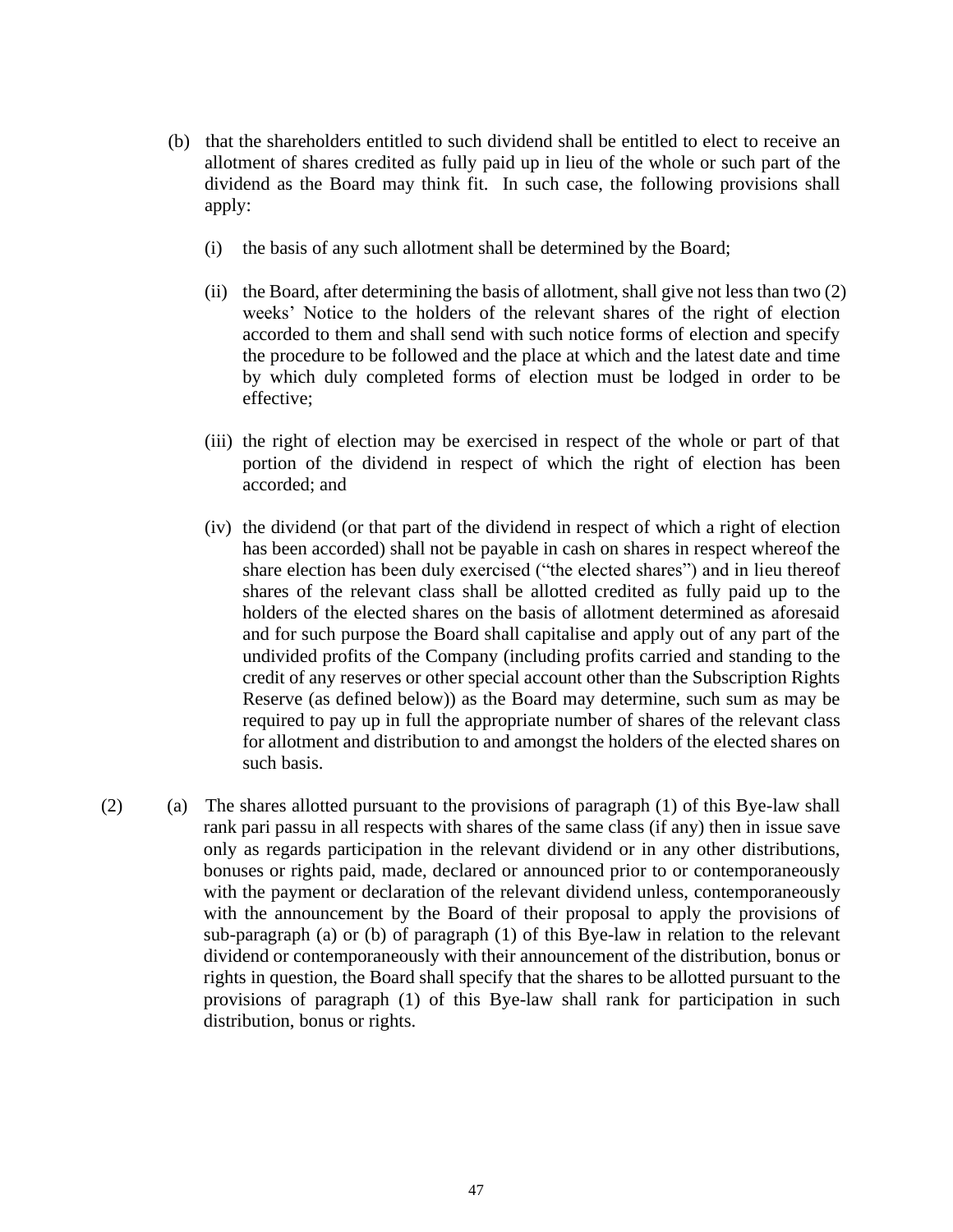(b) The Board may do all acts and things considered necessary or expedient to give effect to any capitalisation pursuant to the provisions of paragraph (1) of this Bye-law, with full power to the Board to make such provisions as it thinks fit in the case of shares becoming distributable in fractions (including provisions whereby, in whole or in part, fractional entitlements are aggregated and sold and the net proceeds distributed to those entitled, or are disregarded or rounded up or down or whereby the benefit of fractional entitlements accrues to the Company rather than to the Members concerned). The Board may authorise any person to enter into on behalf of all Members interested, an agreement with the Company providing for such capitalisation and matters incidental thereto and any agreement made pursuant to such authority shall be effective and binding on all concerned.

(3) The Company may upon the recommendation of the Board by ordinary resolution resolve in respect of any one particular dividend of the Company that notwithstanding the provisions of paragraph (1) of this Bye-law a dividend may be satisfied wholly in the form of an allotment of shares credited as fully paid up without offering any right to shareholders to elect to receive such dividend in cash in lieu of such allotment.

(4) The Board may on any occasion determine that rights of election and the allotment of shares under paragraph (1) of this Bye-law shall not be made available or made to any shareholders with registered addresses in any territory where, in the absence of a registration statement or other special formalities, the circulation of an offer of such rights of election or the allotment of shares would or might, in the opinion of the Board, be unlawful or impracticable, and in such event the provisions aforesaid shall be read and construed subject to such determination. Members affected as a result of the foregoing sentence shall not be or be deemed to be a separate class of Members for any purpose whatsoever.

(5) Any resolution declaring a dividend on shares of any class, whether a resolution of the Company in general meeting or a resolution of the Board, may specify that the same shall be payable or distributable to the persons registered as the holders of such shares at the close of business on a particular date, notwithstanding that it may be a date prior to that on which the resolution is passed, and thereupon the dividend shall be payable or distributable to them in accordance with their respective holdings so registered, but without prejudice to the rights inter se in respect of such dividend of transferors and transferees of any such shares. The provisions of this Bye-law shall *mutatis mutandis* apply to bonuses, capitalisation issues, distributions of realised capital profits or offers or grants made by the Company to the Members.

### **RESERVES**

143. Before recommending any dividend, the Board may set aside out of the profits of the Company such sums as it determines as reserves which shall, at the discretion of the Board, be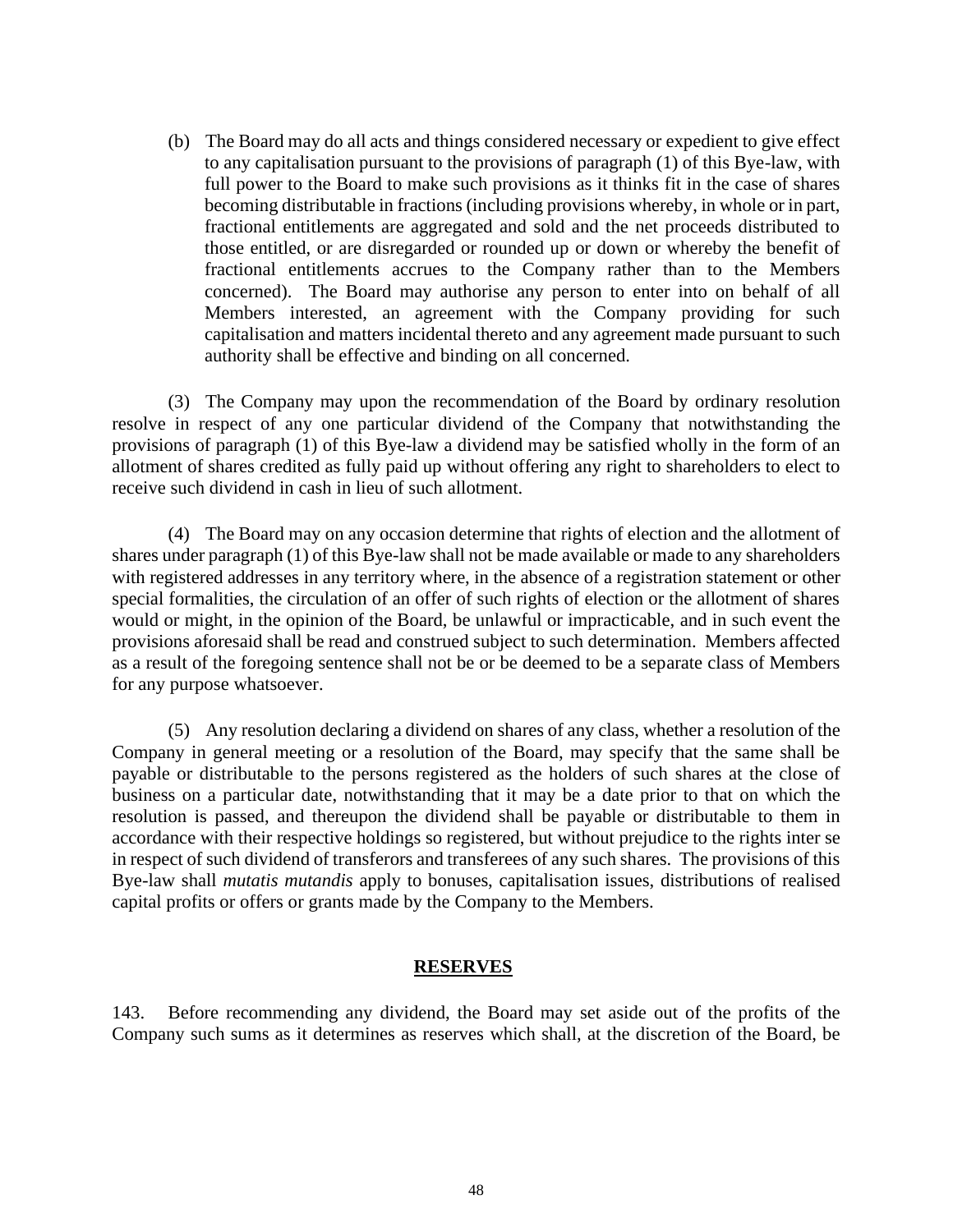applicable for any purpose to which the profits of the Company may be properly applied and pending such application may, also at such discretion, either be employed in the business of the Company or be invested in such investments as the Board may from time to time think fit and so that it shall not be necessary to keep any investments constituting the reserve or reserves separate or distinct from any other investments of the Company. The Board may also without placing the same to reserve carry forward any profits which it may think prudent not to distribute.

### **CAPITALISATION**

144. (1) The Company may, upon the recommendation of the Board, at any time and from time to time pass an ordinary resolution to the effect that it is desirable to capitalise all or any part of any amount for the time being standing to the credit of any reserve or fund (including the profit and loss account) whether or not the same is available for distribution and accordingly that such amount be set free for distribution among the Members or any class of Members who would be entitled thereto if it were distributed by way of dividend and in the same proportions, on the footing that the same is not paid in cash but is applied either in or towards paying up the amounts for the time being unpaid on any shares in the Company held by such Members respectively or in paying up in full unissued shares, debentures or other obligations of the Company, to be allotted and distributed credited as fully paid up among such Members, or partly in one way and partly in the other, and the Board shall give effect to such resolution provided that, for the purposes of this Bye-law, a share premium account and any reserve or fund representing unrealised profits, may be applied only in paying up in full unissued shares of the Company to be allotted to such Members credited as fully paid. In carrying sums to reserve and in applying the same the Board shall comply with the provisions of the Act.

(2) Notwithstanding any provisions in these Bye-laws, the Board may resolve to capitalise all or any part of any amount for the time being standing to the credit of any reserve or fund (including the profit and loss account) whether or not the same is available for distribution by applying such sum in paying up unissued shares to be allotted to (i) employees (including directors) of the Company and/or its affiliates (meaning any individual, corporation, partnership, association, joint-stock company, trust, unincorporated association or other entity (other than the Company) that directly, or indirectly through one or more intermediaries, controls, is controlled by or is under common control with, the Company) upon exercise or vesting of any options or awards granted under any share incentive scheme or employee benefit scheme or other arrangement which relates to such persons that has been adopted or approved by the Members at a general meeting, or (ii) any trustee of any trust to whom shares are to be allotted and issued by the Company in connection with the operation of any share incentive scheme or employee benefit scheme or other arrangement which relates to such persons that has been adopted or approved by the Members at a general meeting.

145. The Board may settle, as it considers appropriate, any difficulty arising in regard to any distribution under the last preceding Bye-law and in particular may issue certificates in respect of fractions of shares or authorise any person to sell and transfer any fractions or may resolve that the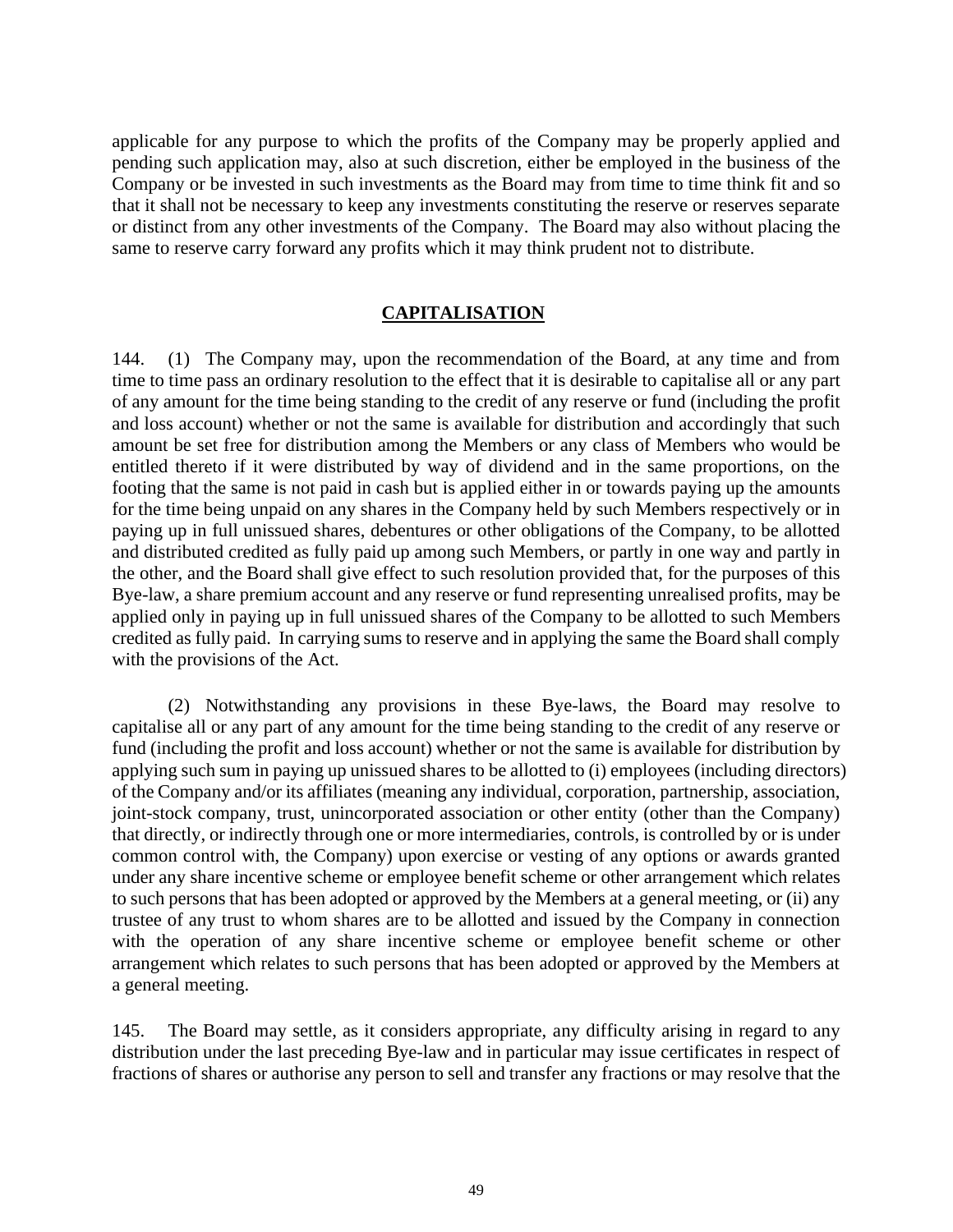distribution should be as nearly as may be practicable in the correct proportion but not exactly so or may ignore fractions altogether, and may determine that cash payments shall be made to any Members in order to adjust the rights of all parties, as may seem expedient to the Board. The Board may appoint any person to sign on behalf of the persons entitled to participate in the distribution any contract necessary or desirable for giving effect thereto and such appointment shall be effective and binding upon the Members.

## **SUBSCRIPTION RIGHTS RESERVE**

146. The following provisions shall have effect to the extent that they are not prohibited by and are in compliance with the Act:

(1) If, so long as any of the rights attached to any warrants issued by the Company to subscribe for shares of the Company shall remain exercisable, the Company does any act or engages in any transaction which, as a result of any adjustments to the subscription price in accordance with the provisions of the conditions of the warrants, would reduce the subscription price to below the nominal value of a share, then the following provisions shall apply:

- (a) as from the date of such act or transaction the Company shall establish and thereafter (subject as provided in this Bye-law) maintain in accordance with the provisions of this Bye-law a reserve (the "Subscription Rights Reserve") the amount of which shall at no time be less than the sum which for the time being would be required to be capitalised and applied in paying up in full the nominal amount of the additional shares required to be issued and allotted credited as fully paid pursuant to sub- paragraph (c) below on the exercise in full of all the subscription rights outstanding and shall apply the Subscription Rights Reserve in paying up such additional shares in full as and when the same are allotted;
- (b) the Subscription Rights Reserve shall not be used for any purpose other than that specified above unless all other reserves of the Company (other than share premium account) have been extinguished and will then only be used to make good losses of the Company if and so far as is required by law;
- (c) upon the exercise of all or any of the subscription rights represented by any warrant, the relevant subscription rights shall be exercisable in respect of a nominal amount of shares equal to the amount in cash which the holder of such warrant is required to pay on exercise of the subscription rights represented thereby (or, as the case may be the relevant portion thereof in the event of a partial exercise of the subscription rights) and, in addition, there shall be allotted in respect of such subscription rights to the exercising warrant holder, credited as fully paid, such additional nominal amount of shares as is equal to the difference between: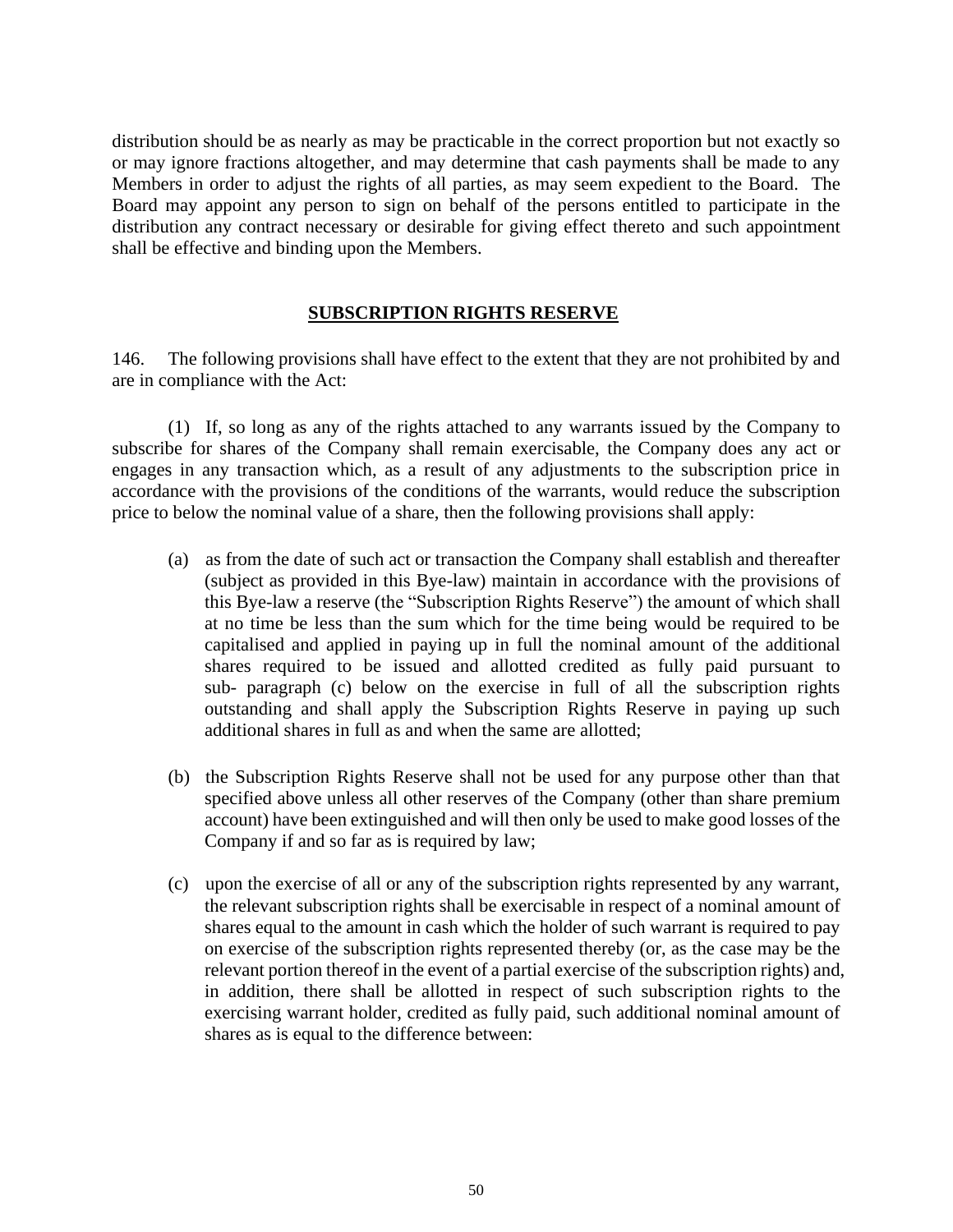- (i) the said amount in cash which the holder of such warrant is required to pay on exercise of the subscription rights represented thereby (or, as the case may be, the relevant portion thereof in the event of a partial exercise of the subscription rights); and
- (ii) the nominal amount of shares in respect of which such subscription rights would have been exercisable having regard to the provisions of the conditions of the warrants, had it been possible for such subscription rights to represent the right to subscribe for shares at less than par

and immediately upon such exercise so much of the sum standing to the credit of the Subscription Rights Reserve as is required to pay up in full such additional nominal amount of shares shall be capitalised and applied in paying up in full such additional nominal amount of shares which shall forthwith be allotted credited as fully paid to the exercising warrant holders; and

(d) if, upon the exercise of the subscription rights represented by any warrant, the amount standing to the credit of the Subscription Rights Reserve is not sufficient to pay up in full such additional nominal amount of shares equal to such difference as aforesaid to which the exercising warrant holder is entitled, the Board shall apply any profits or reserves then or thereafter becoming available (including, to the extent permitted by law, share premium account) for such purpose until such additional nominal amount of shares is paid up and allotted as aforesaid and until then no dividend or other distribution shall be paid or made on the fully paid shares of the Company then in issue. Pending such payment and allotment, the exercising warrant holder shall be issued by the Company with a certificate evidencing his right to the allotment of such additional nominal amount of shares. The rights represented by any such certificate shall be in registered form and shall be transferable in whole or in part in units of one share in the like manner as the shares for the time being are transferable, and the Company shall make such arrangements in relation to the maintenance of a register therefor and other matters in relation thereto as the Board may think fit and adequate particulars thereof shall be made known to each relevant exercising warrant holder upon the issue of such certificate.

(2) Shares allotted pursuant to the provisions of this Bye-law shall rank *pari passu* in all respects with the other shares allotted on the relevant exercise of the subscription rights represented by the warrant concerned. Notwithstanding anything contained in paragraph (1) of this Bye-law, no fraction of any share shall be allotted on exercise of the subscription rights.

(3) The provision of this Bye-law as to the establishment and maintenance of the Subscription Rights Reserve shall not be altered or added to in any way which would vary or abrogate, or which would have the effect of varying or abrogating the provisions for the benefit of any warrant holder or class of warrant holders under this Bye-law without the sanction of a special resolution of such warrant holders or class of warrant holders.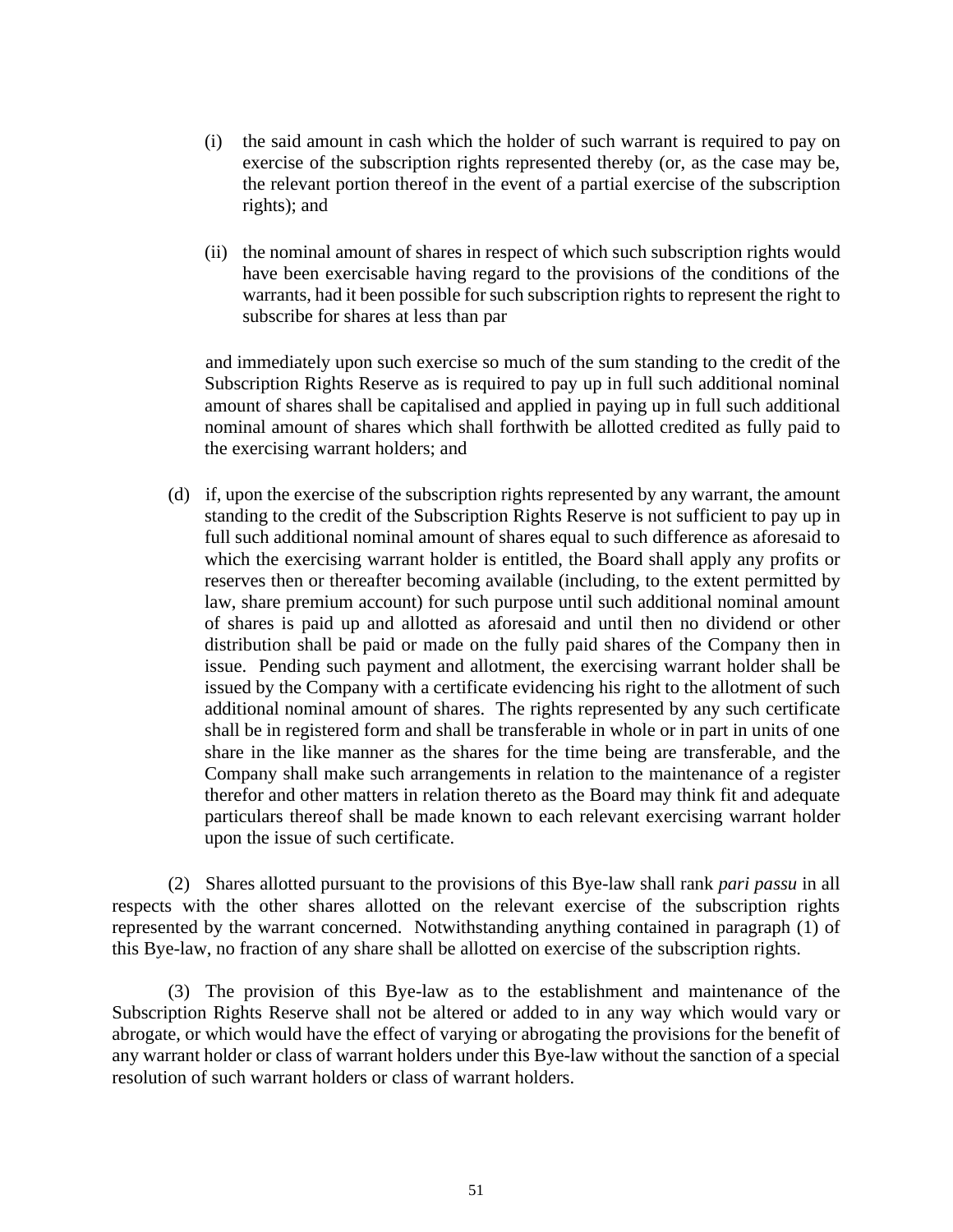(4) A certificate or report by the auditors for the time being of the Company as to whether or not the Subscription Rights Reserve is required to be established and maintained and if so the amount thereof so required to be established and maintained, as to the purposes for which the Subscription Rights Reserve has been used, as to the extent to which it has been used to make good losses of the Company, as to the additional nominal amount of shares required to be allotted to exercising warrant holders credited as fully paid, and as to any other matter concerning the Subscription Rights Reserve shall (in the absence of manifest error) be conclusive and binding upon the Company and all warrant holders and shareholders.

## **ACCOUNTING RECORDS**

147. The Board shall cause true accounts to be kept of the sums of money received and expended by the Company, and the matters in respect of which such receipt and expenditure take place, and of the property, assets, credits and liabilities of the Company and of all other matters required by the Act or necessary to give a true and fair view of the Company's affairs and to explain its transactions.

148. The accounting records shall be kept at the Office or, subject to the Act, at such other place or places as the Board decides and shall always be open to inspection by the Directors. No Member (other than a Director) shall have any right of inspecting any accounting record or book or document of the Company except as conferred by law or authorised by the Board or the Company in general meeting.

149. Subject to Section 88 of the Act and Bye-law 150, a printed copy of the Directors' report, accompanied by the balance sheet and profit and loss account, including every document required by law to be annexed thereto, made up to the end of the applicable financial year and containing a summary of the assets and liabilities of the Company under convenient heads and a statement of income and expenditure, together with a copy of the Auditors' report, shall be sent to each person entitled thereto at least twenty-one (21) days before the date of the general meeting and at the same time as the notice of annual general meeting and laid before the Company at the annual general meeting in accordance with the requirements of the Act provided that this Bye-law shall not require a copy of those documents to be sent to any person whose address the Company is not aware of or to more than one of the joint holders of any shares or debentures.

150. To the extent permitted by and subject to due compliance with all applicable Statutes, rules and regulations, including, without limitation, the rules of the Designated Stock Exchange, and to obtaining all necessary consents, if any, required thereunder, the requirements of Bye-law 149 shall be deemed satisfied in relation to any person by sending to the person in any manner not prohibited by the Statutes, summarised financial statements derived from the Company's annual accounts and the directors' report which shall be in the form and containing the information required by applicable laws and regulations, provided that any person who is otherwise entitled to the annual financial statements of the Company and the directors' report thereon may, if he so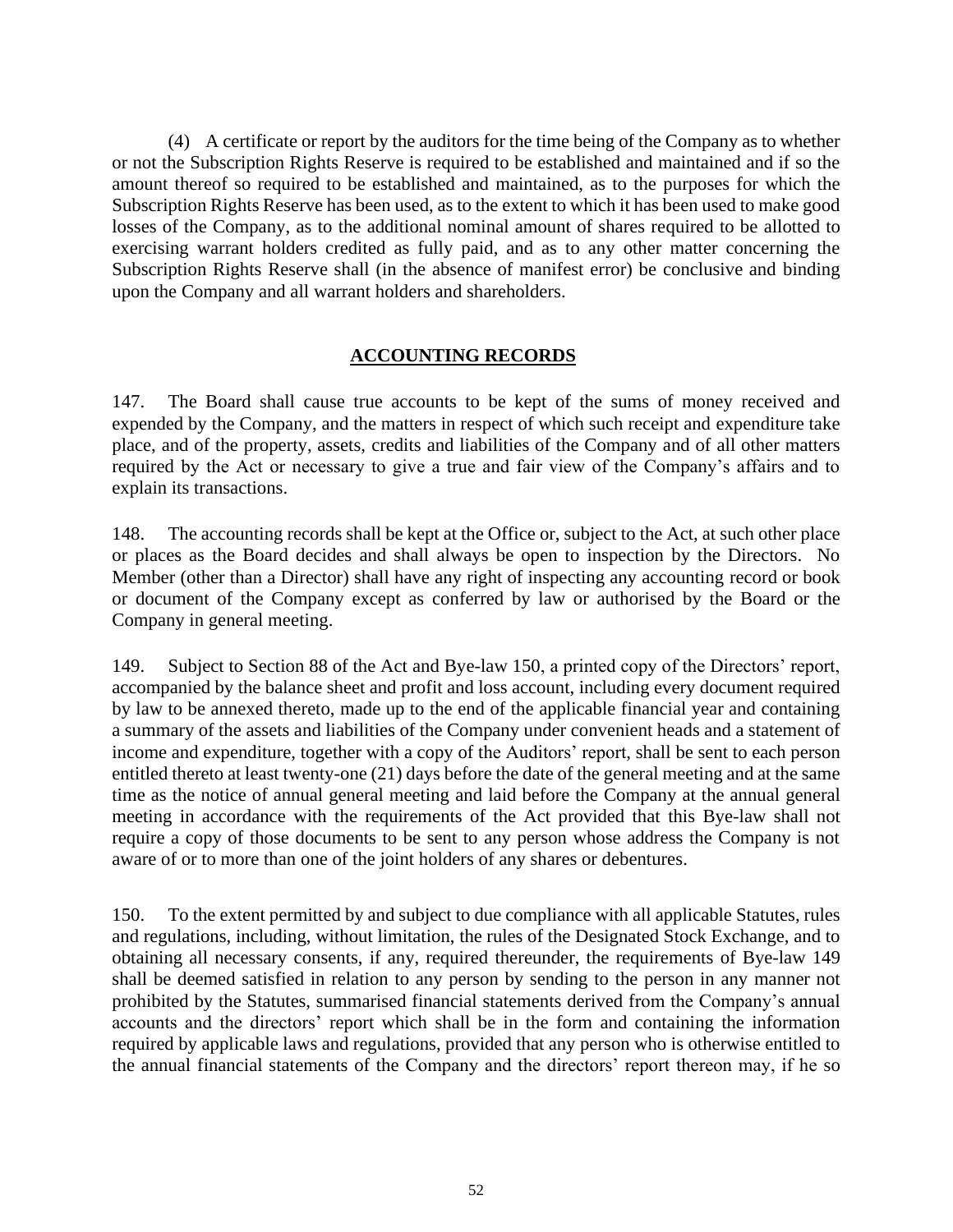requires by notice in writing served on the Company, demand that the Company sends to him, in addition to summarised financial statements, a complete printed copy of the Company's annual financial statement and the directors' report thereon.

151. The requirement to send to a person referred to in Bye-law 149 the documents referred to in that provision or a summary financial report in accordance with Bye-law 150 shall be deemed satisfied where, in accordance with all applicable Statutes, rules and regulations, including, without limitation, the rules of the Designated Stock Exchange, the Company publishes copies of the documents referred to in Bye-law 149 and, if applicable, a summary financial report complying with Bye-law 150, on the Company's computer network or in any other permitted manner (including by sending any form of electronic communication), and that person has agreed or is deemed to have agreed to treat the publication or receipt of such documents in such manner as discharging the Company's obligation to send to him a copy of such documents.

# **AUDIT**

152. (1) Subject to Section 88 of the Act, at the annual general meeting or at a subsequent special general meeting in each year, the Members shall by ordinary resolution appoint an auditor to audit the accounts of the Company and such auditor shall hold office until the Members appoint another auditor by ordinary resolution. Such auditor may be a Member but no Director or officer or employee of the Company shall, during his continuance in office, be eligible to act as an auditor of the Company.

(2) Subject to Section 89 of the Act, a person, other than an incumbent Auditor, shall not be capable of being appointed Auditor at an annual general meeting unless notice in writing of an intention to nominate that person to the office of Auditor has been given not less than twenty-one (21) days before the annual general meeting and furthermore, the Company shall send a copy of any such notice to the incumbent Auditor.

(3) The Members may, at any general meeting convened and held in accordance with these Bye-laws, by extraordinary resolution remove the Auditor at any time before the expiration of his term of office and shall by ordinary resolution at that meeting appoint another Auditor in his stead for the remainder of his term.

153. Subject to Section 88 of the Act the accounts of the Company shall be audited at least once in every year.

154. The remuneration of the Auditor shall be fixed by the Company by ordinary resolution.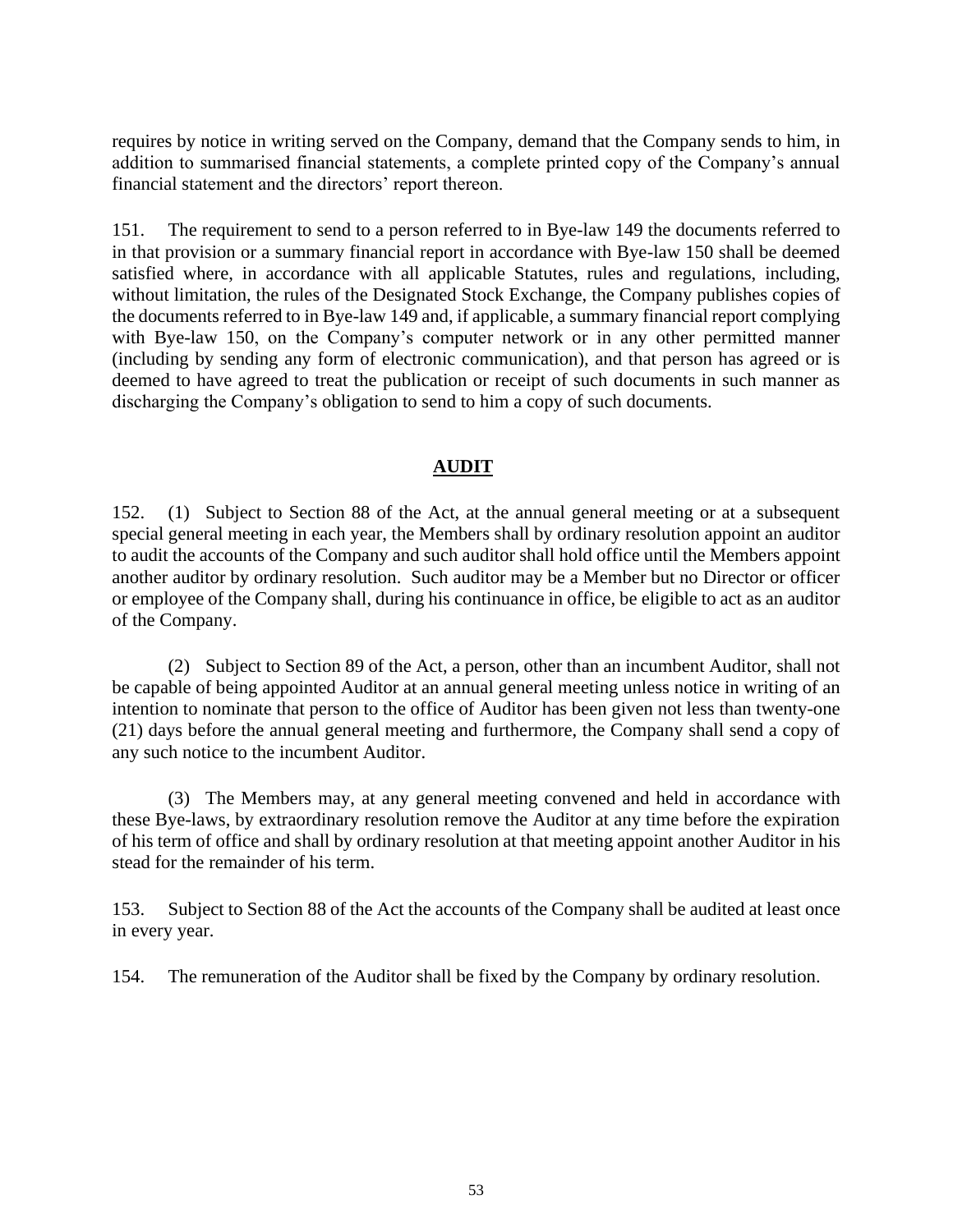155. The Board may fill any casual vacancy in the office of Auditor but while any such vacancy continues the surviving or continuing Auditor or Auditors, if any, may act. The remuneration of any Auditor appointed by the Board under this Bye-law may be fixed by the Board. Subject to Bye-law 152(3), an Auditor appointed under this Bye-law shall hold office until the next following annual general meeting of the Company and shall then be subject to appointment by the Members under Bye-law 152(1) at such remuneration to be determined by the Members under Bye-law 154.

156. The Auditor shall at all reasonable times have access to all books kept by the Company and to all accounts and vouchers relating thereto; and he may call on the Directors or officers of the Company for any information in their possession relating to the books or affairs of the Company.

157. The statement of income and expenditure and the balance sheet provided for by these Bye-laws shall be examined by the Auditor and compared by him with the books, accounts and vouchers relating thereto; and he shall make a written report thereon stating whether such statement and balance sheet are drawn up so as to present fairly the financial position of the Company and the results of its operations for the period under review and, in case information shall have been called for from Directors or officers of the Company, whether the same has been furnished and has been satisfactory. The financial statements of the Company shall be audited by the Auditor in accordance with generally accepted auditing standards. The Auditor shall make a written report thereon in accordance with generally accepted auditing standards and the report of the Auditor shall be submitted to the Members in general meeting. The generally accepted auditing standards referred to herein may be those of a country or jurisdiction other than Bermuda. If the auditing standards of a country or jurisdiction other than Bermuda are used, the financial statements and the report of the Auditor should disclose this fact and name such country or jurisdiction.

#### **NOTICES**

158. Any Notice or document (including any "corporate communication" within the meaning ascribed thereto under the rules of the Designated Stock Exchange), whether or not, to be given or issued under these Bye-laws from the Company to a Member shall be in writing or by facsimile transmission message or other form of electronic transmission or communication and any such Notice and document may be served or delivered by the Company on or to any Member either personally or by sending it through the post in a prepaid envelope addressed to such Member at his registered address as appearing in the Register or at any other address supplied by him to the Company for the purpose or, as the case may be, by transmitting it to any such address or transmitting it to any facsimile transmission number or electronic number or address or website supplied by him to the Company for the giving of Notice to him or which the person transmitting the Notice or document reasonably and bona fide believes at the relevant time will result in the Notice or document being duly received by the Member or may also be served by advertisement in appointed newspapers (as defined in the Act) or in newspapers published daily and circulating generally in the territory of and in accordance with the requirements of the Designated Stock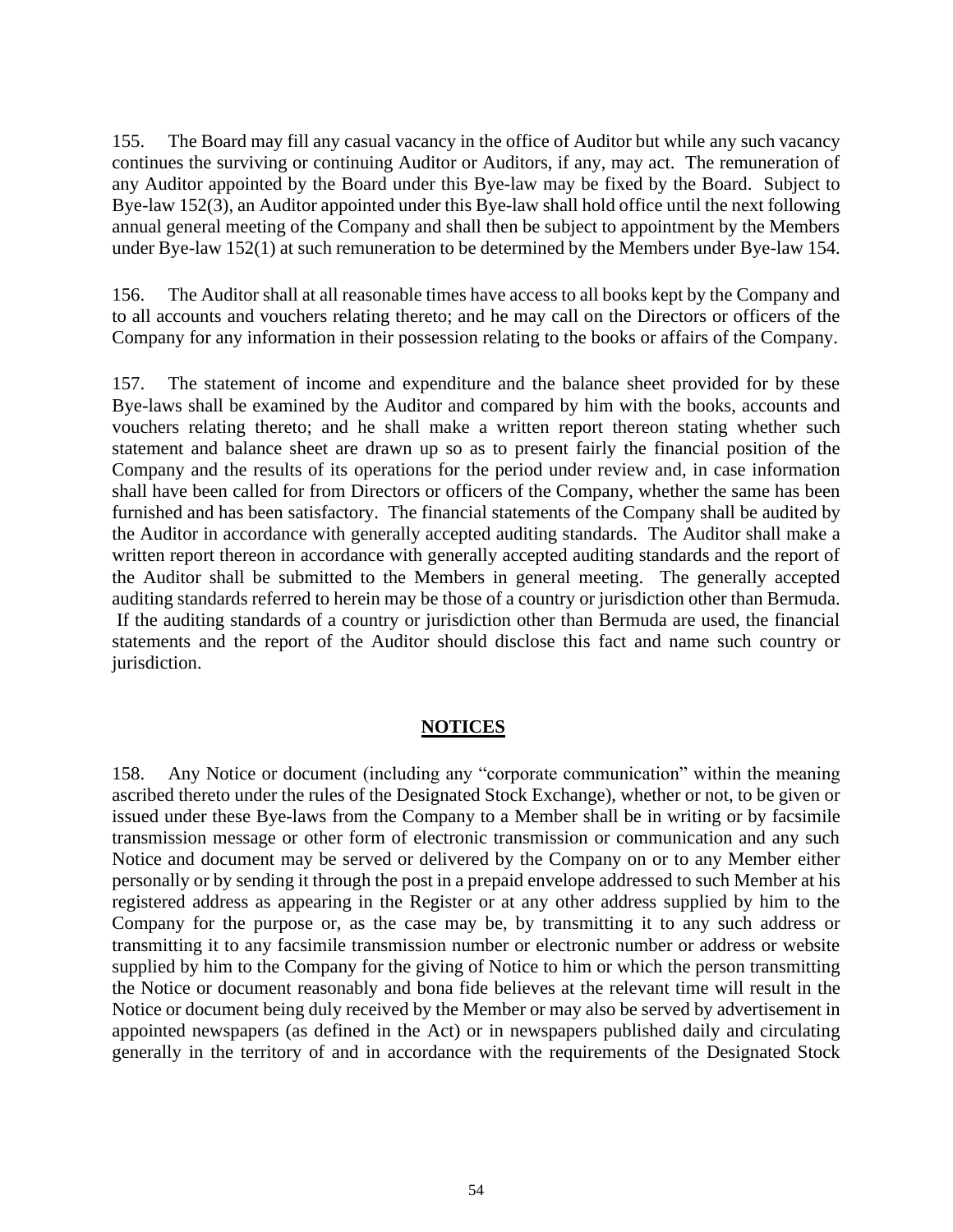Exchange or, to the extent permitted by the applicable laws, by placing it on the Company's website or the website of the Designated Stock Exchange, and giving to the Member a notice stating that the notice or other document is available there (a "notice of availability"). The notice of availability may be given to the Member by any of the means set out above other than by posting it on a website. In the case of joint holders of a share all Notices shall be given to that one of the joint holders whose name stands first in the Register and Notice so given shall be deemed a sufficient service on or delivery to all the joint holders.

- 159. Any Notice or other document:
	- (a) if served or delivered by post, shall where appropriate be sent by airmail and shall be deemed to have been served or delivered on the day following that on which the envelope containing the same, properly prepaid and addressed, is put into the post; in proving such service or delivery it shall be sufficient to prove that the envelope or wrapper containing the Notice or document was properly addressed and put into the post and a certificate in writing signed by the Secretary or other officer of the Company or other person appointed by the Board that the envelope or wrapper containing the Notice or other document was so addressed and put into the post shall be conclusive evidence thereof;
	- (b) if sent by electronic communication, shall be deemed to be given on the day on which it is transmitted from the server of the Company or its agent. A Notice or document placed on the Company's website or the website of the Designated Stock Exchange is deemed given by the Company to a Member on the day on which a notice of availability is deemed served on the Member;
	- (c) if served or delivered in any other manner contemplated by these Bye-laws, shall be deemed to have been served or delivered at the time of personal service or delivery or, as the case may be, at the time of the relevant despatch, transmission or publication; and in proving such service or delivery a certificate in writing signed by the Secretary or other officer of the Company or other person appointed by the Board as to the fact and time of such service, delivery, despatch, transmission or publication shall be conclusive evidence thereof; and
	- (d) may be given to a Member either in the English language or the Chinese language, subject to due compliance with all applicable Statutes, rules and regulations.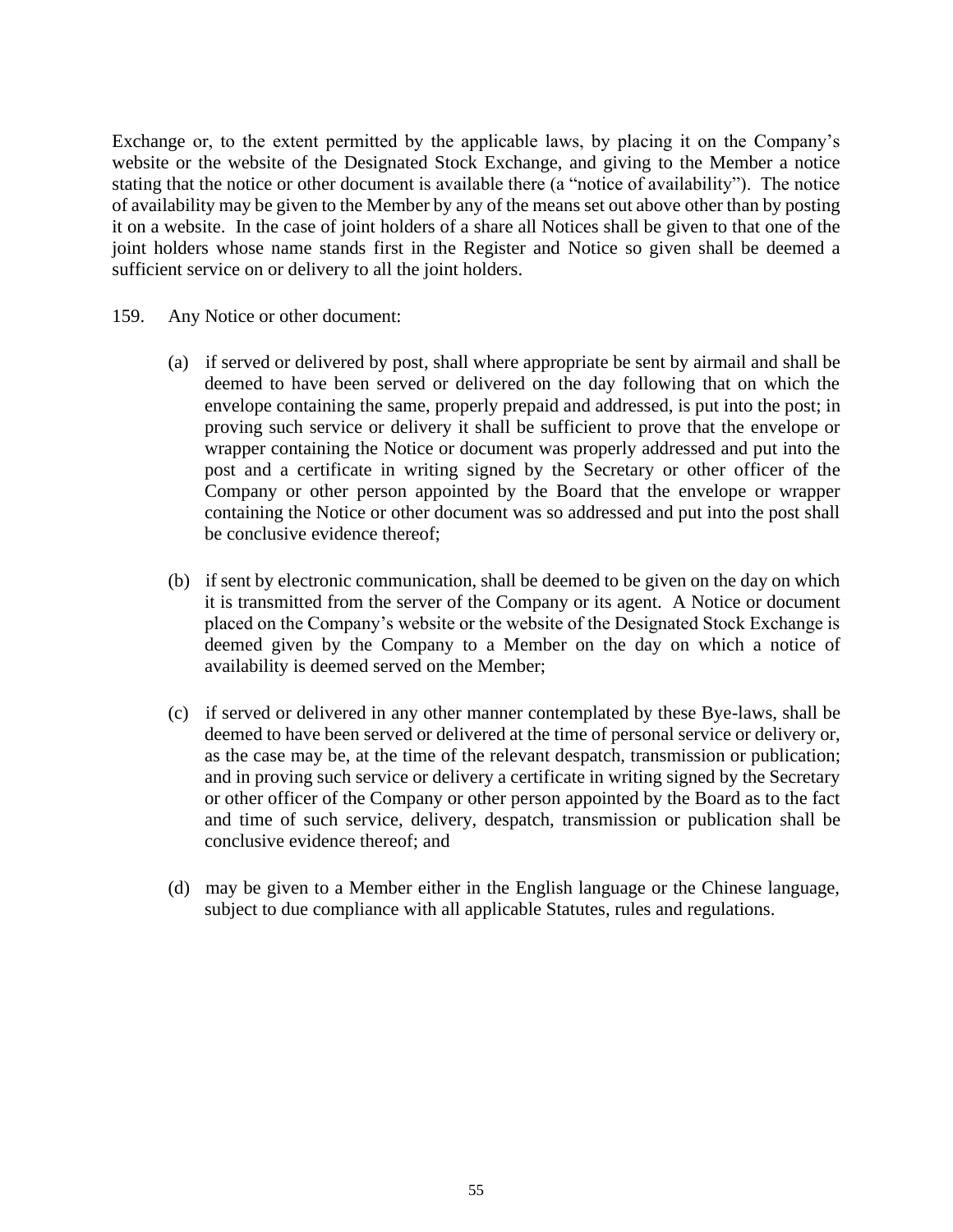160. (1) Any Notice or other document delivered or sent by post to or left at the registered address of any Member in pursuance of these Bye-laws shall, notwithstanding that such Member is then dead or bankrupt or that any other event has occurred, and whether or not the Company has notice of the death or bankruptcy or other event, be deemed to have been duly served or delivered in respect of any share registered in the name of such Member as sole or joint holder unless his name shall, at the time of the service or delivery of the Notice or document, have been removed from the Register as the holder of the share, and such service or delivery shall for all purposes be deemed a sufficient service or delivery of such Notice or document on all persons interested (whether jointly with or as claiming through or under him) in the share.

(2) A Notice may be given by the Company to the person entitled to a share in consequence of the death, mental disorder or bankruptcy of a Member by sending it through the post in a prepaid letter, envelope or wrapper addressed to him by name, or by the title of representative of the deceased, guardian of the mentally disabled or trustee of the bankrupt, or by any like description, at the address, if any, supplied for the purpose by the person claiming to be so entitled, or (until such an address has been so supplied) by giving the Notice in any manner in which the same might have been given if the death, mental disorder or bankruptcy had not occurred.

(3) Any person who by operation of law, transfer or other means whatsoever shall become entitled to any share shall be bound by every Notice in respect of such share which prior to his name and address being entered on the Register shall have been duly given to the person from whom he derives his title to such share.

#### **SIGNATURES**

161. For the purposes of these Bye-laws, a facsimile or electronic transmission message purporting to come from a holder of shares or, as the case may be, a Director or alternate Director, or, in the case of a corporation which is a holder of shares from a director or the secretary thereof or a duly appointed attorney or duly authorised representative thereof for it and on its behalf, shall in the absence of express evidence to the contrary available to the person relying thereon at the relevant time be deemed to be a document or instrument in writing signed by such holder or Director or alternate Director in the terms in which it is received. The signature to any notice or document to be given by the Company may be written, printed or made electronically.

#### **WINDING UP**

162. (1) Subject to Bye-law 162(2), the Board shall have power in the name and on behalf of the Company to present a petition to the court for the Company to be wound up.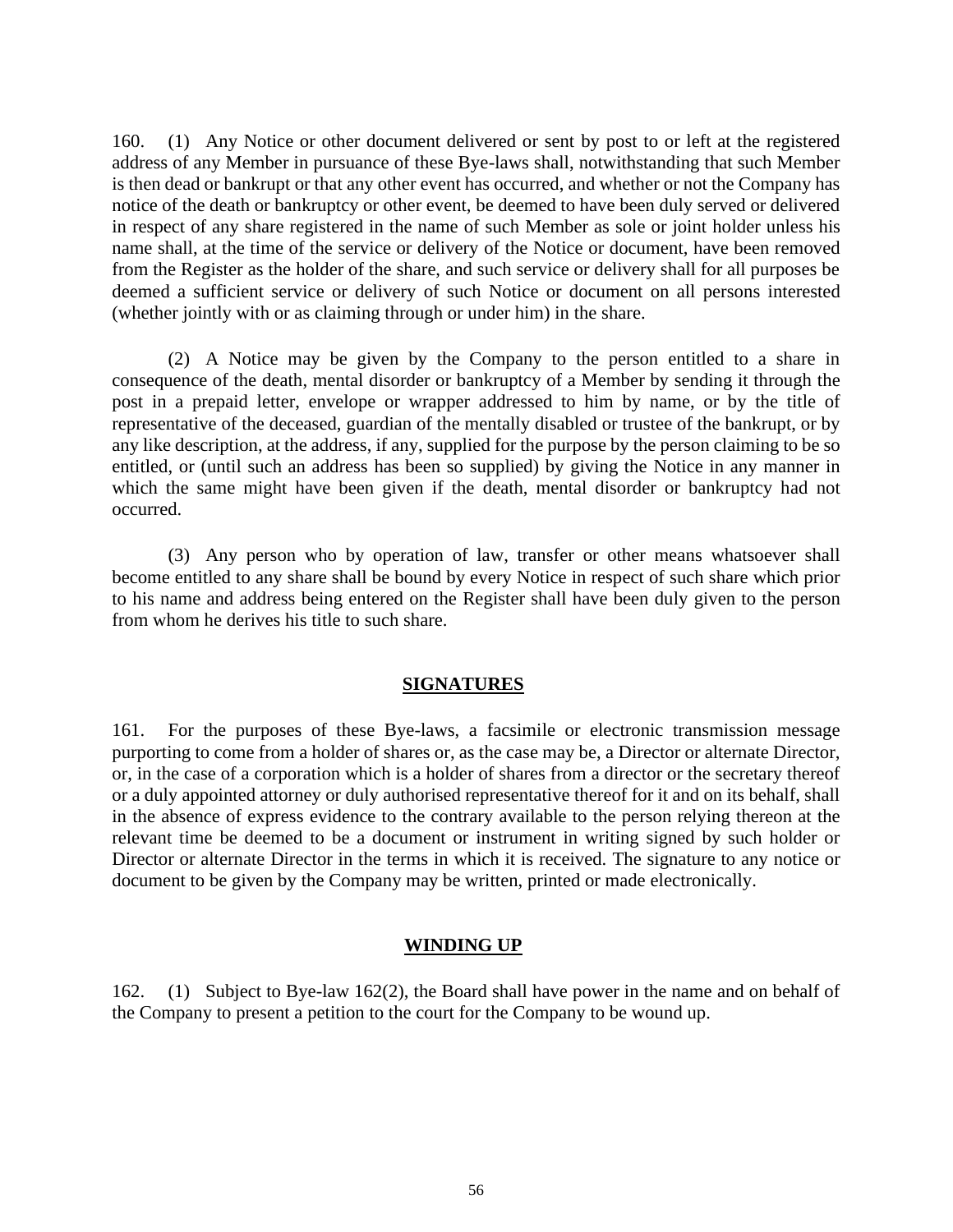(2) A special resolution shall be required to approve a voluntary winding up of the Company or the winding up of the Company by the court.

163. If the Company shall be wound up (whether the liquidation is voluntary or by the court) the liquidator may, with the authority of a special resolution and any other sanction required by the Act, divide among the Members in specie or kind the whole or any part of the assets of the Company and whether or not the assets shall consist of properties of one kind or shall consist of properties to be divided as aforesaid of different kinds, and may for such purpose set such value as he deems fair upon any one or more class or classes of property and may determine how such division shall be carried out as between the Members or different classes of Members. The liquidator may, with the like authority, vest any part of the assets in trustees upon such trusts for the benefit of the Members as the liquidator with the like authority shall think fit, and the liquidation of the Company may be closed and the Company dissolved, but so that no contributory shall be compelled to accept any shares or other property in respect of which there is a liability.

#### **INDEMNITY**

164. (1) The Directors, Secretary and other officers and every Auditor for the time being of the Company and the liquidator or trustees (if any) for the time being acting in relation to any of the affairs of the Company and everyone of them, and everyone of their heirs, executors and administrators, shall be indemnified and secured harmless out of the assets and profits of the Company from and against all actions, costs, charges, losses, damages and expenses which they or any of them, their or any of their heirs, executors or administrators, shall or may incur or sustain by or by reason of any act done, concurred in or omitted in or about the execution of their duty, or supposed duty, in their respective offices or trusts; and none of them shall be answerable for the acts, receipts, neglects or defaults of the other or others of them or for joining in any receipts for the sake of conformity, or for any bankers or other persons with whom any moneys or effects belonging to the Company shall or may be lodged or deposited for safe custody, or for insufficiency or deficiency of any security upon which any moneys of or belonging to the Company shall be placed out on or invested, or for any other loss, misfortune or damage which may happen in the execution of their respective offices or trusts, or in relation thereto; PROVIDED THAT this indemnity shall not extend to any matter in respect of any wilful negligence, wilful default, fraud or dishonesty which may attach to any of said persons.

(2) Each Member agrees to waive any claim or right of action he might have, whether individually or by or in the right of the Company, against any Director on account of any action taken by such Director, or the failure of such Director to take any action in the performance of his duties with or for the Company; PROVIDED THAT such waiver shall not extend to any matter in respect of any wilful negligence, wilful default, fraud or dishonesty which may attach to such Director.